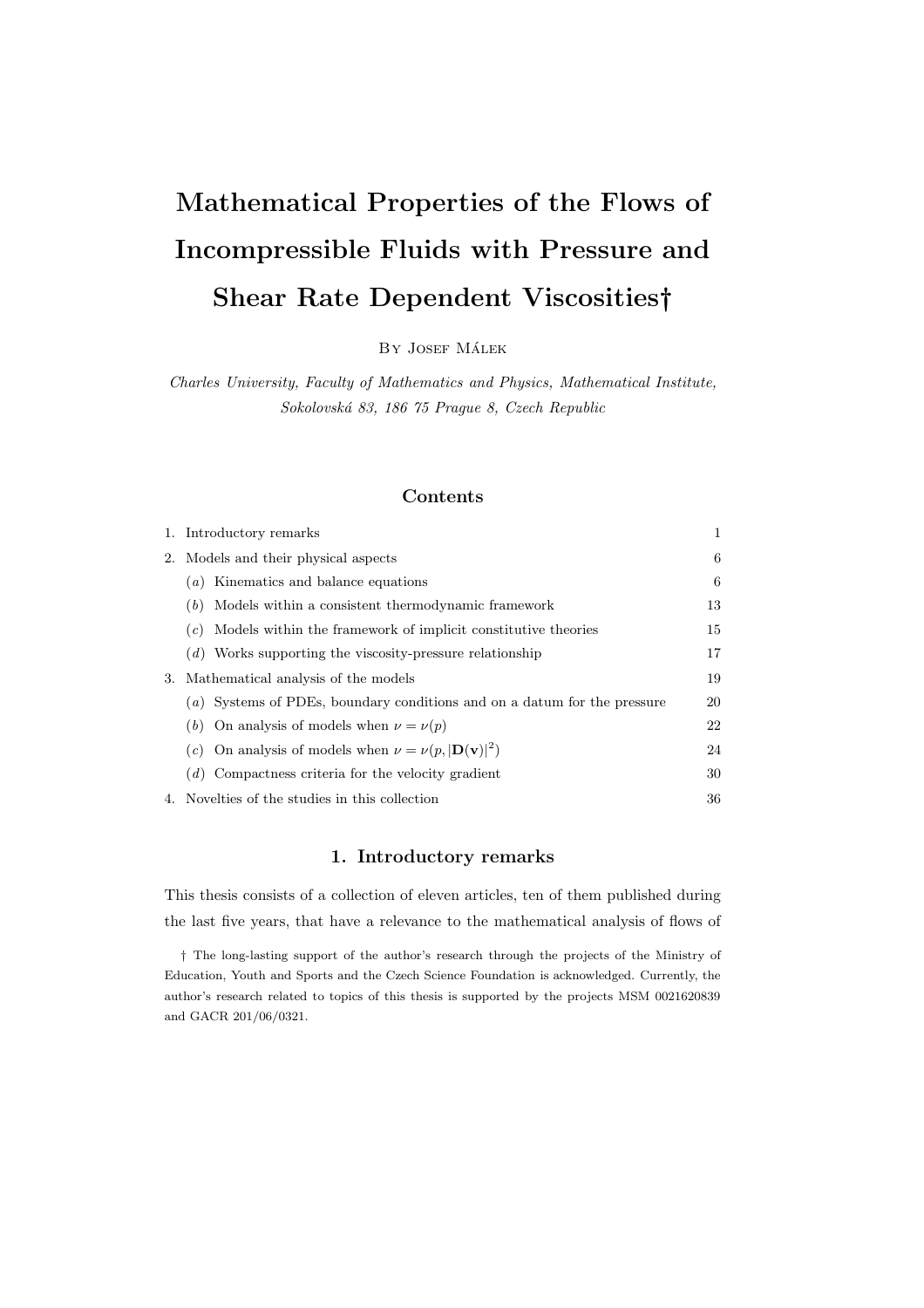incompressible fluids with the viscosity depending on the pressure and the shearrate. The collection, completed by the introductory text that summarizes the main results, is formed by the following papers:

# References

- [D1] J. Hron, J. Málek, and K. R. Rajagopal. Simple flows of fluids with pressure dependent viscosities. Proc. R. Soc. Lond. Ser. A Math. Phys. Eng. Sci. IF†(1.326), 457:1603–1622, 2001.
- [D2] J. Málek, J. Nečas, and K. R. Rajagopal. Global analysis of the flows of fluids with pressure and shear dependent viscosities. Arch. Ration. Mech. Anal. IF(1.769), 165:243–269, 2002.
- [D3] J. Hron, J. Málek, J. Nečas, and K. R. Rajagopal. Numerical simulations and global existence of solutions of two dimensional flows of fluids with pressure and shear dependent viscosities. Math. Comput. Simulation IF(0.512), 61:297– 315, 2003.
- [D4] M. Franta, J. Málek, and K. R. Rajagopal. On steady flows of fluids with pressure and shear-dependent viscosities. Proc. R. Soc. Lond. Ser. A Math. Phys. Eng. Sci. IF(1.326), 461:651–670, 2005.
- [D5] M. Bulíček, J. Málek, and K. R. Rajagopal. Navier's slip and evolutionary Navier-Stokes-like systems with pressure and shear-rate dependent viscosity. Indiana Univ. Math. J. IF $(0.784)$ , 55:(to appear in the issue 6), 2006.
- [D6] J. Frehse, J. Málek, and M. Steinhauer. On analysis of steady flows of fluids with shear-dependent viscosity based on the Lipschitz truncation method. SIAM J. Math. Anal. IF(0.966), 34:1064–1083, 2003.
- [D7] J. Málek and D. Pražák. Large time behavior via the method of  $\ell$ -trajectories. J. Differential Equations IF(0.877), 181:243–279, 2002.
- [D8] M. Bulíček, J. Málek, and D. Pražák. On the dimension of the global attractor for a class of fluids with pressure dependent viscosities. Commun. Pure Appl. Anal. IF(0.618), 4:805–822, 2005.
	- † IF stands for the impact factor.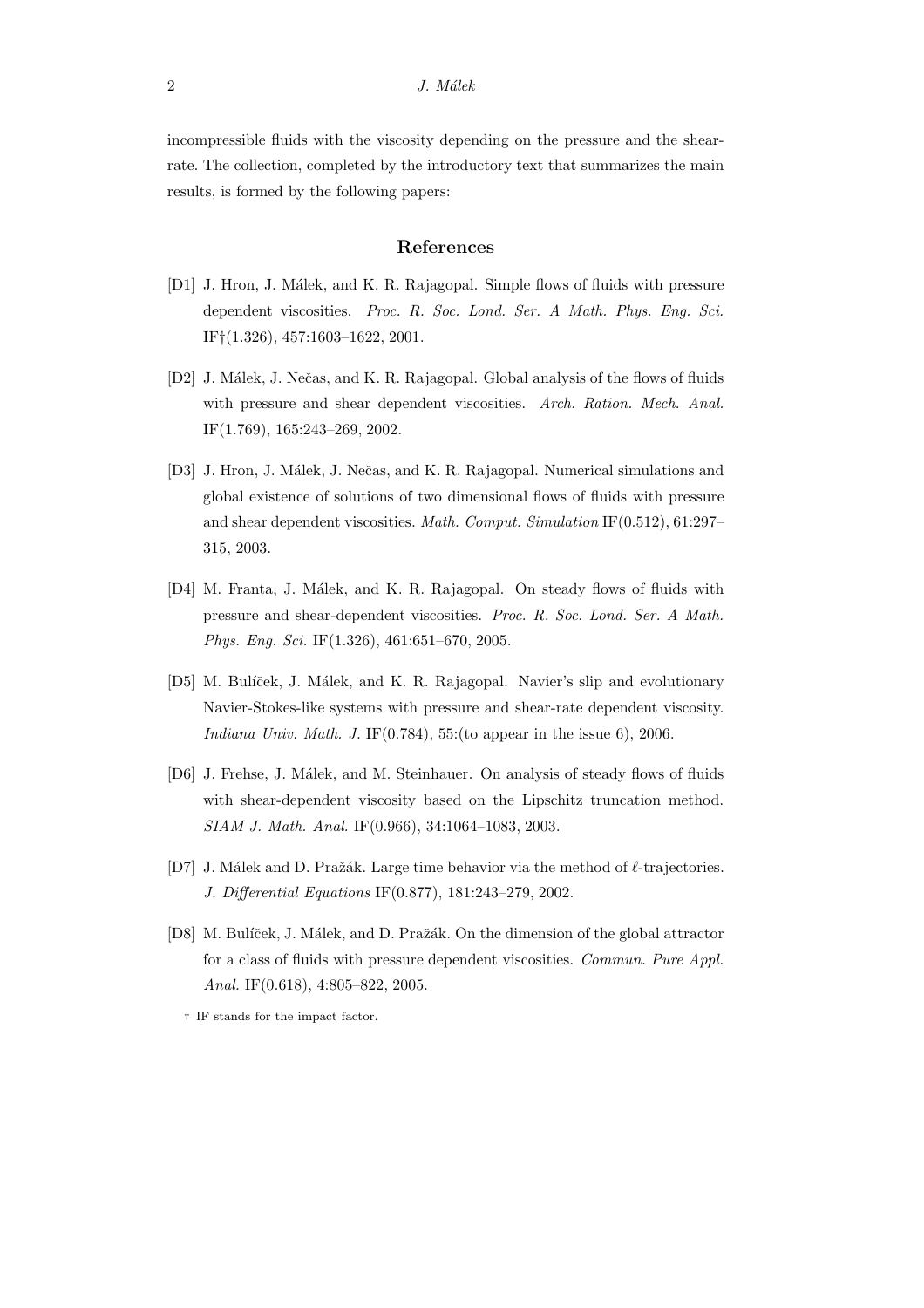- [D9] J. Málek, J. Nečas and M. Růžička. On weak solutions to a class of non-Newtonian incompressible fluids in bounded threedimensional domains. Adv.  $Differential$  Equations (není zařazen mezi impaktované časopisy), 4:805–822, 2005.
- [D10] P. Kaplický, J. Málek, and J. Stará.  $C^{1,\alpha}$ -regularity of weak solutions to a class of nonlinear fluids in two dimensions - stationary Dirichlet problem. Zap. Nauchn. Sem. S.-Peterburg. Otdel. Mat. Inst. Steklov. (POMI) (není zařazen mezi impaktované časopisy), 259:89–121, 1999. (také J. Mat. Sci. (New York), 109:1867–1893 (2002))
- [D11] P. Kaplický, J. Málek, and J. Stará. Global-in-time Hölder continuity of the velocity gradients for fluids with shear-dependent viscosities. NoDEA Nonlinear Differential Equations Appl. IF(0.396), 9:175–195, 2002.

The organization of the thesis is as follows. Firstly, we briefly describe the results and methods obtained and developed in [D1]–[D11].

At the first glance, incompressible fluids with pressure dependent viscosity can look as curiosities rather than physically well-sounded models. This point of view can even be supported by expositions on constraints in classical textbooks on continuum mechanics. For this reason, we discuss physical aspects of the models that are the object of our study in detail in Section 2. We introduce them taking two totally different points of view into account. Firstly, we derive the constitutive equation for the relevant form of the Cauchy stress using a suitable thermodynamic framework. Then we identify the same models within the framework of implicit constitutive theories. We also look at these models from historical perspective and provide a representative collection of experimental works supporting the viscosity-pressure relationships for incompressible fluids.

In Section 3 we shall provide a more detailed survey of the mathematical results concerning the analysis of the selected models; both the steady flows of fluids satisfying Dirichlet boundary conditions and the unsteady flows of these fluids under spatially periodic or Navier's slip boundary conditions will be considered. We also describe developed techniques.

Finally, in Section 4 we indicate why we think that the studies of the considered models are of importance and interest and we summarize the main novelties achieved in the above papers.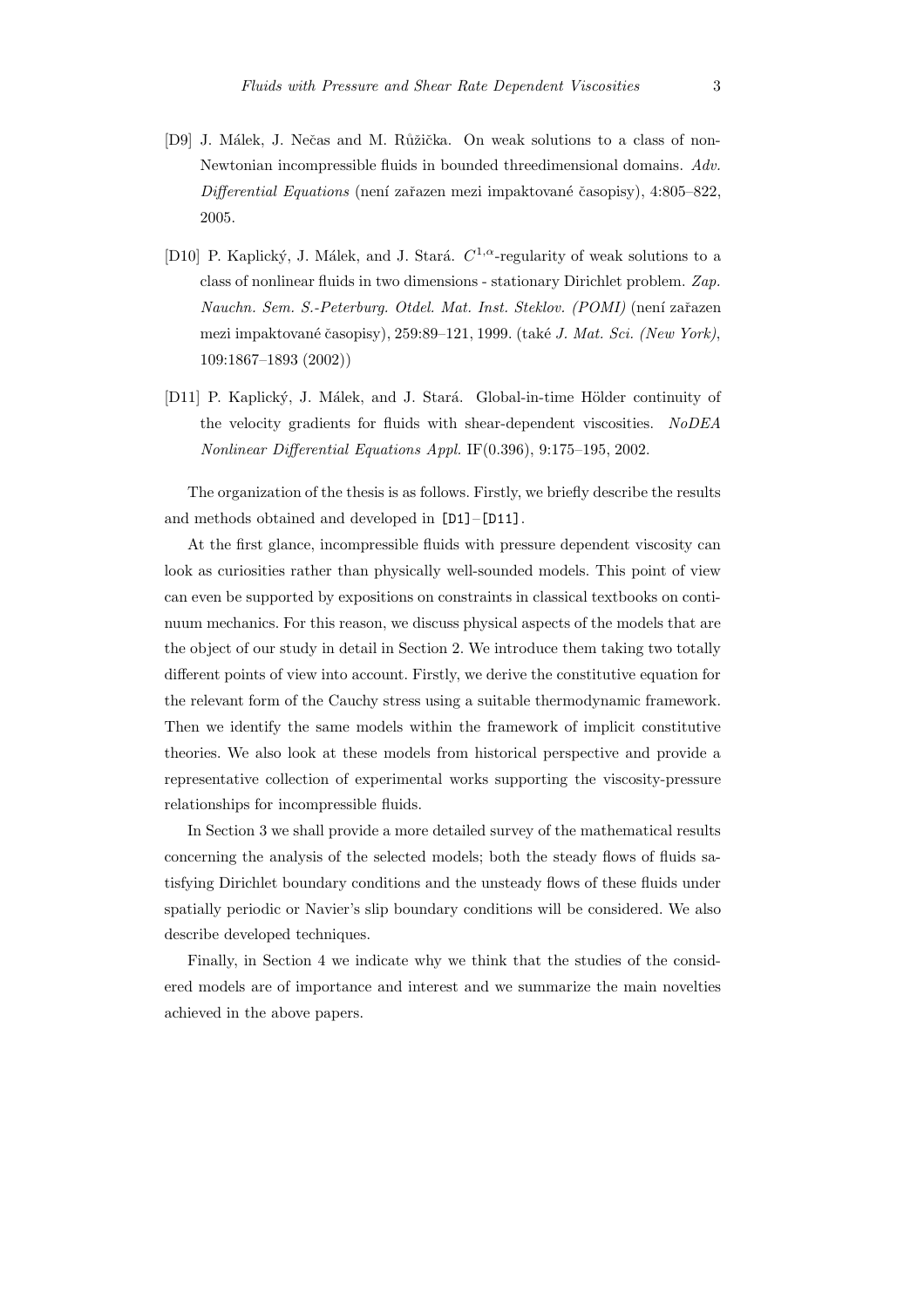#### A brief survey of the results in this collection and some other relevant results

The article [D1] discusses the pressure-dependent fluid models from the point of view of their relevance to mechanics, and provides a survey of experimental works suggesting and supporting the idea to model behavior of fluid-like materials, particularly those subject to high pressures, as an incompressible fluid with the viscosity depending on the pressure. In addition, some interesting explicit solutions for steady flows of such fluids (for example those with an exponential or linear viscosity-pressure relationship) are computed†, and results of first numerical simulations are presented. These results show that the computed solutions have markedly different characteristic than the corresponding solutions to the classical Navier-Stokes fluid. The article [D1] has been a departure for our further research on analysis of relevant systems of partial differential equations (PDEs) that appear in this area.

To date there have been a few mathematically rigorous studies concerning fluids with pressure dependent viscosity. To our knowledge, to date there is no global existence theory that is in place for both steady and unsteady flows of fluids whose viscosity depends purely on the pressure. Previous studies by Renardy [55], Gazzola [22] and Gazzola and Secchi [23] either addressed existence of solutions that are both short-in-time and for small data or presume apriori (see [55]) that the solution ought to have certain properties while trying to establish the existence of solutions. We discuss this in more detail later (see Section 3).

The articles [D2], [D3] are the first ones where the long-time and large-data existence theory for incompressible fluids with pressure dependent viscosity were established. The paper [D2] deals with three-dimensional (unsteady) flows, in [D3] two-dimensional time-dependent flows are analyzed. The results are based on an observation that "adding" a suitable (sublinear) dependence of the viscosity on the shear rate may help, and on experiences achieved in analysis of time-dependent models with such sublinear dependence of the viscosity on the shear rate, see the monograph Málek et al. [38] and the papers Málek, Nečas, Růžička [37], Bloom, Bellout, Nečas [7], Frehse, Málek and Steinhauer [21], and the article [D9]. The fact that in [D2] and [D3] the governing equations are considered in the rather

<sup>†</sup> Vasudevaiah and Rajagopal [66] also considered the fully developed flow of a fluid that has a viscosity that depends on the pressure and shear rate in a pipe and were able to obtain explicit exact solutions for the problem, see also Renardy [56].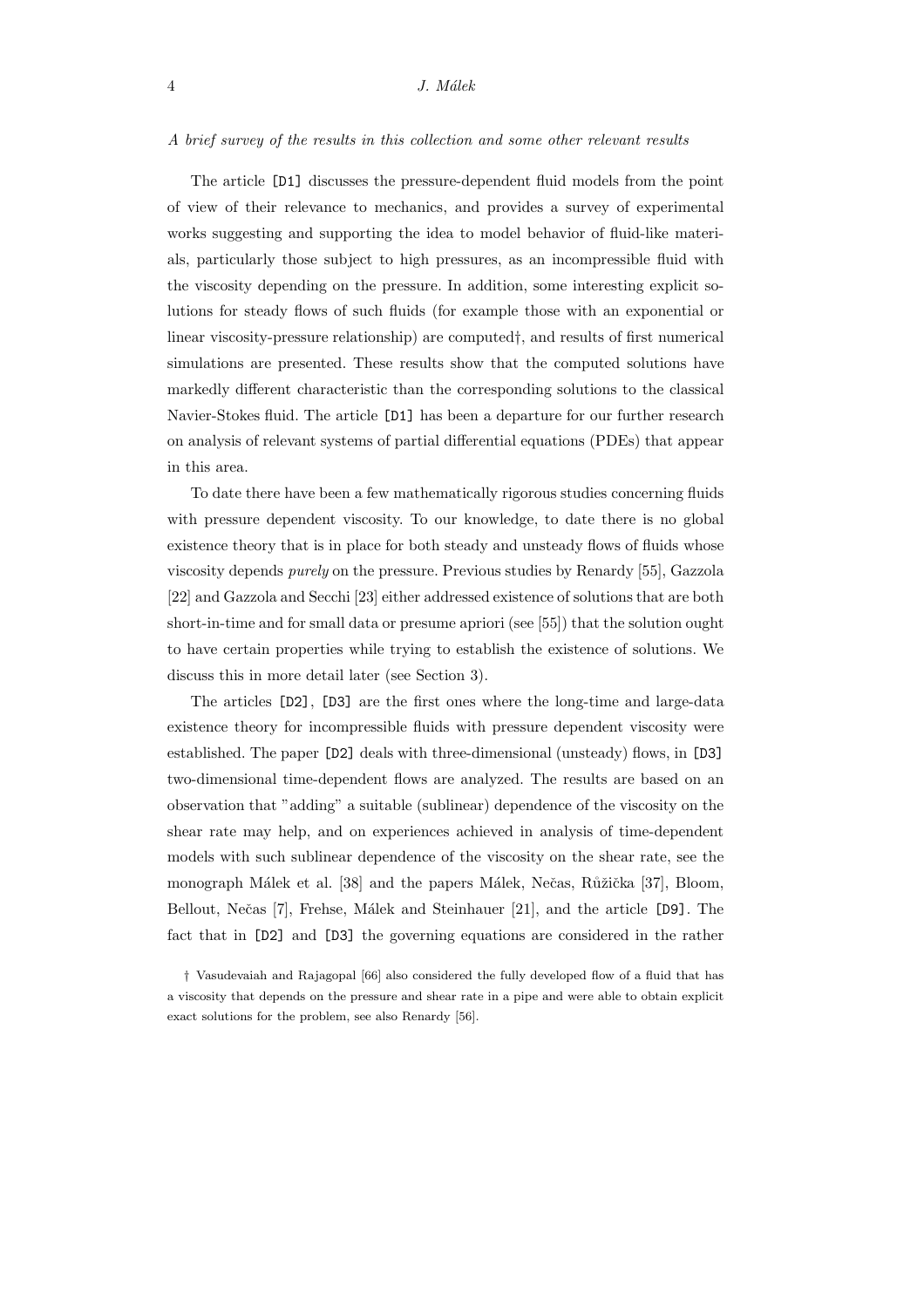unrealistic spatially periodic setting can be considered as a "drawback" of these results.

More realistic *internal flows* are considered in the articles [D4] and [D5]. The paper [D4] deals with steady flows where the velocity satisfies the no-slip condition on the boundary. In [D5], long-time and large-data existence results for unsteady flows with the velocity fulfilling Navier's slip boundary conditions are established. The results as well as the difficulties to extend this theory to unsteady flows flufilling no-slip boundary consditions are addressed in Section 3.

The questions of further qualitative properties of solutions are more or less completely open in this area. In [D8], the authors observed that the assumptions on the viscosity required by the considered mathematical approach include some models where the Cauchy stress can grow linearly with the velocity gradient. Consequently, two-dimensional unsteady flows of such fluids are uniquely determined by their data and the solution operators form a semigroup. The long-time behavior of all solutions can then be investigated. Here, the authors incorporated the method of trajectories, a promising tool for studying long-time behavior of infinite-dimensional dynamical systems, and established the existence of a finite-dimensional global attractor, and the existence of an exponential attractor. The upper bound on the dimension of the attractor is also achieved. The method of trajectories is described in detail in [D7].

Higher differentiability and partial regularity of solutions are currently investigated by Málek, Mingione and Stará (see [35] for the announcement of the result). For fluids whose viscosity depends purely on the shear rate higher differentiability techniques were developed in the original papers [D9]–[D11]. More precisely, the article [D9] extends the results valid for spatially periodic setting (see the monograph Málek et al [38], and the papers [37] and [7]) to the homogeneous Dirichlet problem (no slip boundary condition). In [D10],  $C^{1,\alpha}$ -regularity for the velocity of twodimensional steady flows is established (again for homogeneous Dirichlet problem). In both studies the results on regularity are established up to the boundary, i.e., they are global. In [D11],  $C^{1,\alpha}$ -regularity for the velocity of two-dimensional unsteady flows is established (here for simplicity the spatially periodic case is treated). The study of partial regularity for problems concerning fluids with pressure dependent viscosity initiated the analysis (existence, uniqueness, regularity) of a system of Stokes type where the Laplace operator is replaced by a general elliptic opera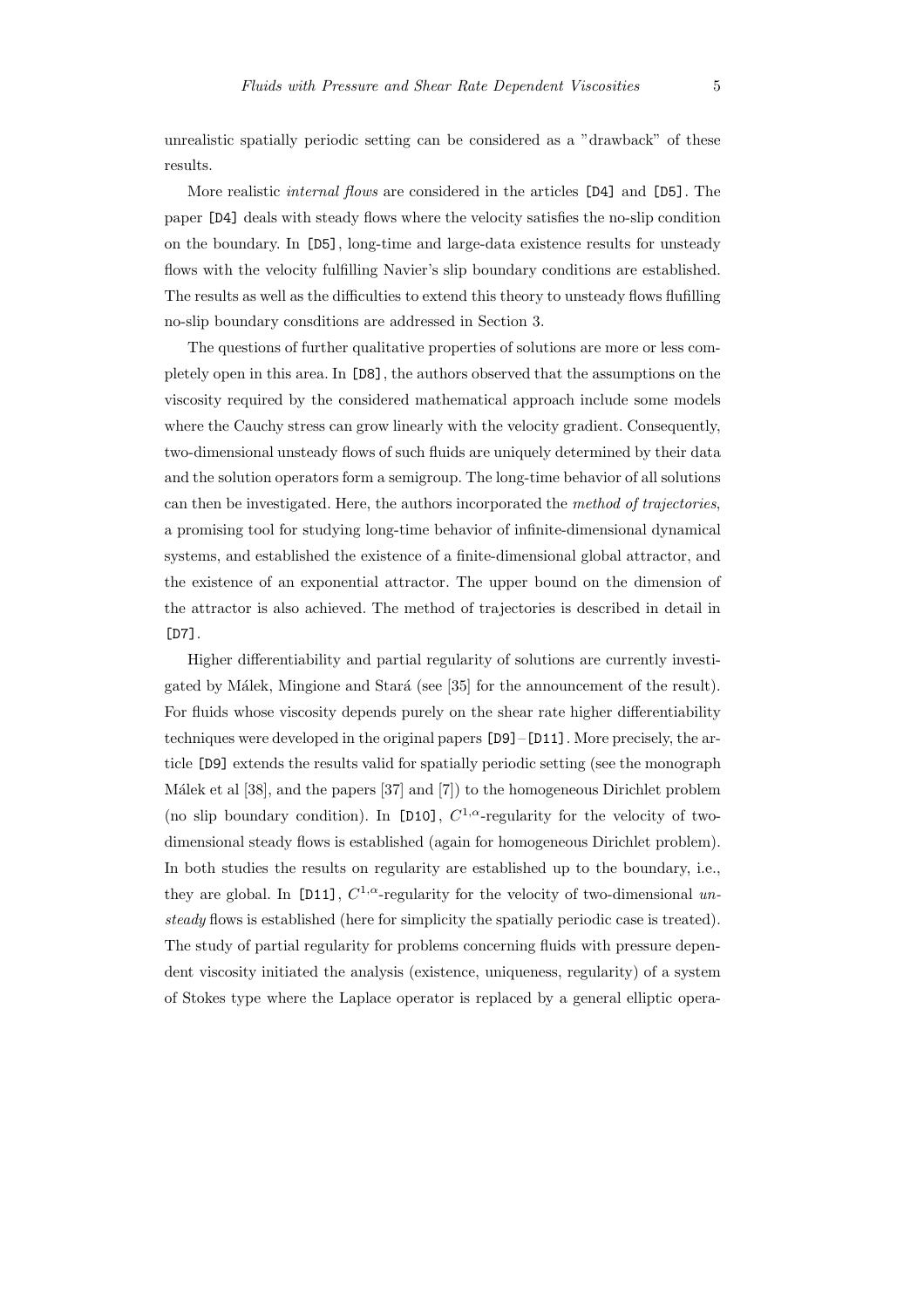tor of second order with bounded measurable coefficients, and the gradient of the pressure is replaced by a general linear operator of first order. We refer to Huy and Stará [27] and the recent Ph.D. thesis by Huy [26] for details. The extension of the theory established in [D5] to models where the viscosity depends on the pressure, the shear rate and the temperature is performed in the recent Ph. D. thesis by Bulíček [11].

In the existence theory for non-linear partial differential equations, a key step represents the stability of nonlinear quantities with respect to weakly converging sequences. It is well known that weakly converging sequences do not commute with nonlinearities. For this purpose, several methods as for example monotone operator techniques, compact embedding theorems, regularity methods, div-curl lemma, parametrized (Young) and defect measures were developed. In these approaches it may happen that one is not allow to test by solution (or by the difference between the solution and its approximation) and suitably truncated (it means bounded) functions are used. In order to go beyond the limitations coming from their use, Lipschitz truncations can be incorporated. More details are given in Chapter 3. The paper [D6] addresses this issue in the analysis of power-law-like fluids. The approach has been recently simplified by Diening, Málek and Steinhauer in [14] by strengthening the properties of the Lipschitz truncations of Sobolev functions. The extension of this method to the system describing steady flows of incompressible fluids with the viscosity depending on the pressure and the shear rate is the topic of current research.

## 2. Models and their physical aspects

## (a) Kinematics and balance equations

We shall keep our discussion of kinematics to a bare minimum. Let  $\beta$  denote the abstract body and let  $\kappa : \mathcal{B} \to \mathcal{E}$ , where  $\mathcal{E}$  is three dimensional Euclidean space, be a placer and  $\kappa(\mathcal{B})$  the configuration (placement) of the body. We shall assume that the placer is one to one. By a motion we mean a one parameter family of placers. It follows that if  $\kappa_R(\mathcal{B})$  is some reference configuration, and  $\kappa_t(\mathcal{B})$  a configuration at time t, then we can identify the motion with a mapping  $\chi_{\kappa_R} : \kappa_R(\mathcal{B}) \times \mathbb{R} \to \kappa_t(\mathcal{B})$ such that

$$
x = \chi_{\kappa_R}(X, t). \tag{2.1}
$$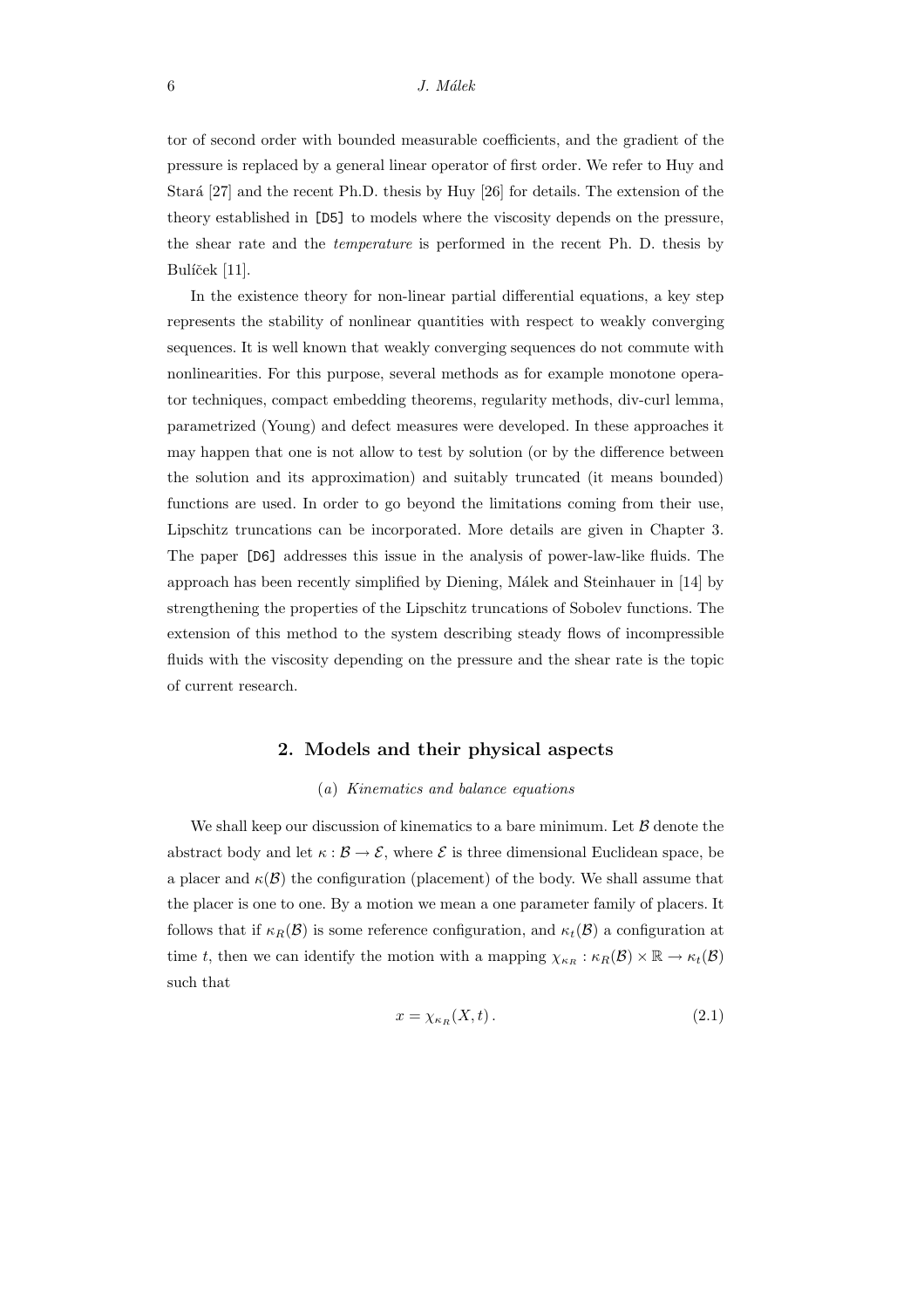We shall suppose that  $\chi_{\kappa_R}$  is sufficiently smooth to render the operations defined on it meaningful. Since  $\chi_{\kappa_R}$  is one to one, we can define its inverse so that

$$
X = \chi_{\kappa_R}^{-1}(x, t). \tag{2.2}
$$

Thus, any (scalar) property  $\varphi$  associated with an abstract body  $\beta$  can be expressed as (analogously we proceed for vectors or tensors)

$$
\varphi = \varphi(P, t) = \hat{\varphi}(X, t) = \tilde{\varphi}(x, t).
$$
\n(2.3)

We define the following Lagrangean and Eulerian temporal and spatial derivatives:

$$
\dot{\varphi} := \frac{\partial \hat{\varphi}}{\partial t}, \qquad \varphi_{,t} := \frac{\partial \tilde{\varphi}}{\partial t}, \qquad \nabla_X \varphi = \frac{\partial \hat{\varphi}}{\partial X}, \qquad \nabla_x \varphi := \frac{\partial \tilde{\varphi}}{\partial x}.
$$
 (2.4)

The Lagrangean and Eulerian divergence operators will be expressed as Div and div, respectively.

The velocity  $\bf{v}$  and the acceleration  $\bf{a}$  are defined through

$$
\mathbf{v} = \frac{\partial \chi_{\kappa_R}}{\partial t} \qquad \mathbf{a} = \frac{\partial^2 \chi_{\kappa_R}}{\partial t^2},\tag{2.5}
$$

and the deformation gradient  $\mathbf{F}_{\kappa_R}$  is defined through

$$
\mathbf{F}_{\kappa_R} = \frac{\partial \chi_{\kappa_R}}{\partial X} \,. \tag{2.6}
$$

The velocity gradient  $L$  and its symmetric part  $D$  are defined through

$$
\mathbf{L} = \nabla_x \mathbf{v}, \qquad \mathbf{D} = \frac{1}{2} (\mathbf{L} + \mathbf{L}^T). \tag{2.7}
$$

It immediately follows that

$$
\mathbf{L} = \dot{\mathbf{F}}_{\kappa_R} \mathbf{F}_{\kappa_R}^{-1} \,. \tag{2.8}
$$

It also follows from the notations and definitions given above, in particular from (2.4) and (2.5), that

$$
\dot{\varphi} = \varphi_{,t} + \nabla_x \varphi \cdot \mathbf{v} \,. \tag{2.9}
$$

Balance of Mass - Incompressibility - Inhomogeneity

A body is incompressible if

$$
\int_{\mathcal{P}_R} dX = \int_{\mathcal{P}_t} dx \quad \text{for all } \mathcal{P}_R \subset \kappa_R(\mathcal{B}) \text{ with } \mathcal{P}_t := \chi_{\kappa_R}(\mathcal{P}_R, t).
$$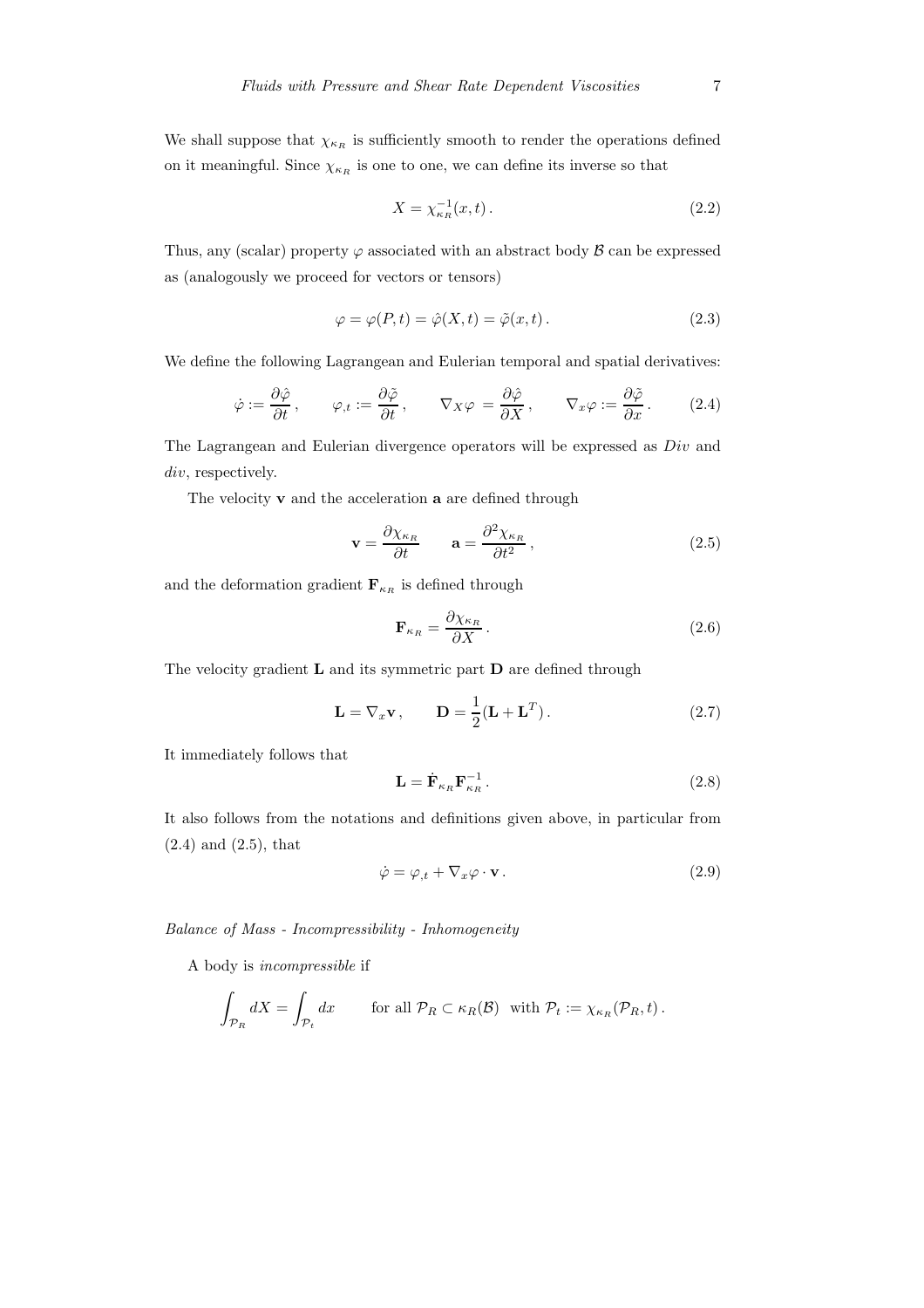Using the change of variables theorem, it leads to

$$
\det \mathbf{F}_{\kappa_R}(X, t) = 1 \qquad \text{for all } X \in \kappa_R(\mathcal{B}). \tag{2.10}
$$

If det  $\mathbf{F}_{\kappa_R}$  is continuously differentiable with respect to time, then by virtue of the identity

$$
\frac{d}{dt} \det \mathbf{F}_{\kappa_R} = \operatorname{div} \mathbf{v} \det \mathbf{F}_{\kappa_R},
$$

we conclude, since det  $\mathbf{F}_{\kappa_R} \neq 0$ , that

$$
\operatorname{div} \mathbf{v}(x,t) = 0 \quad \text{ for all } t \in \mathbb{R} \text{ and } x \in \kappa_t(\mathcal{B}). \tag{2.11}
$$

It is usually in the above form that the constraint of incompressibility is enforced in fluid mechanics.

The balance of mass in its Lagrangean form states that

$$
\int_{\mathcal{P}_R} \varrho_R(X) dX = \int_{\mathcal{P}_t} \varrho(x, t) dx \text{ for all } \mathcal{P}_R \subset \kappa_R(\mathcal{B}), \tag{2.12}
$$

where  $\rho_R$  and  $\rho$  stand for the density at the reference and current configuration, respectively. Using again the change of variables theorem, (2.12) leads to

$$
\varrho(x,t) \det \mathbf{F}_{\kappa_R}(X,t) = \varrho_R(X). \tag{2.13}
$$

From the Eulerian perspective, the balance of mass takes the form

$$
\frac{d}{dt} \int_{\mathcal{P}_t} \varrho \, dx = 0 \qquad \text{for all } \mathcal{P}_t \subset \kappa_t(\mathcal{B}). \tag{2.14}
$$

It immediately follows (for smooth functions) that

$$
\varrho_{,t} + (\nabla_x \varrho) \cdot \mathbf{v} + \varrho \operatorname{div} \mathbf{v} = 0 \iff \varrho_{,t} + \operatorname{div}(\varrho \mathbf{v}) = 0. \tag{2.15}
$$

If the fluid is incompressible,  $(2.15)$  simplifies to

$$
\varrho_{,t} + (\nabla_x \varrho) \cdot \mathbf{v} = 0 \iff \dot{\varrho} = 0 \iff \varrho(x,t) = \varrho(0,X) = \varrho_R(X). \tag{2.16}
$$

That is, for a fixed particle, the density is constant, as a function of time. However, the density of a particle may vary from one particle to another. The fact that the density varies over certain region of space, does not imply that the fluid is not incompressible. This variation is due to the fact that the fluid is inhomogeneous. We say that a fluid is *homogeneous* if  $\varrho_R(X) = \varrho_R(Y)$  for all  $X, Y \in \kappa_R(\mathcal{B})$ . Thus,

<sup>†</sup> Note that the last equation in (2.16) can be obtained from (2.10) and (2.13).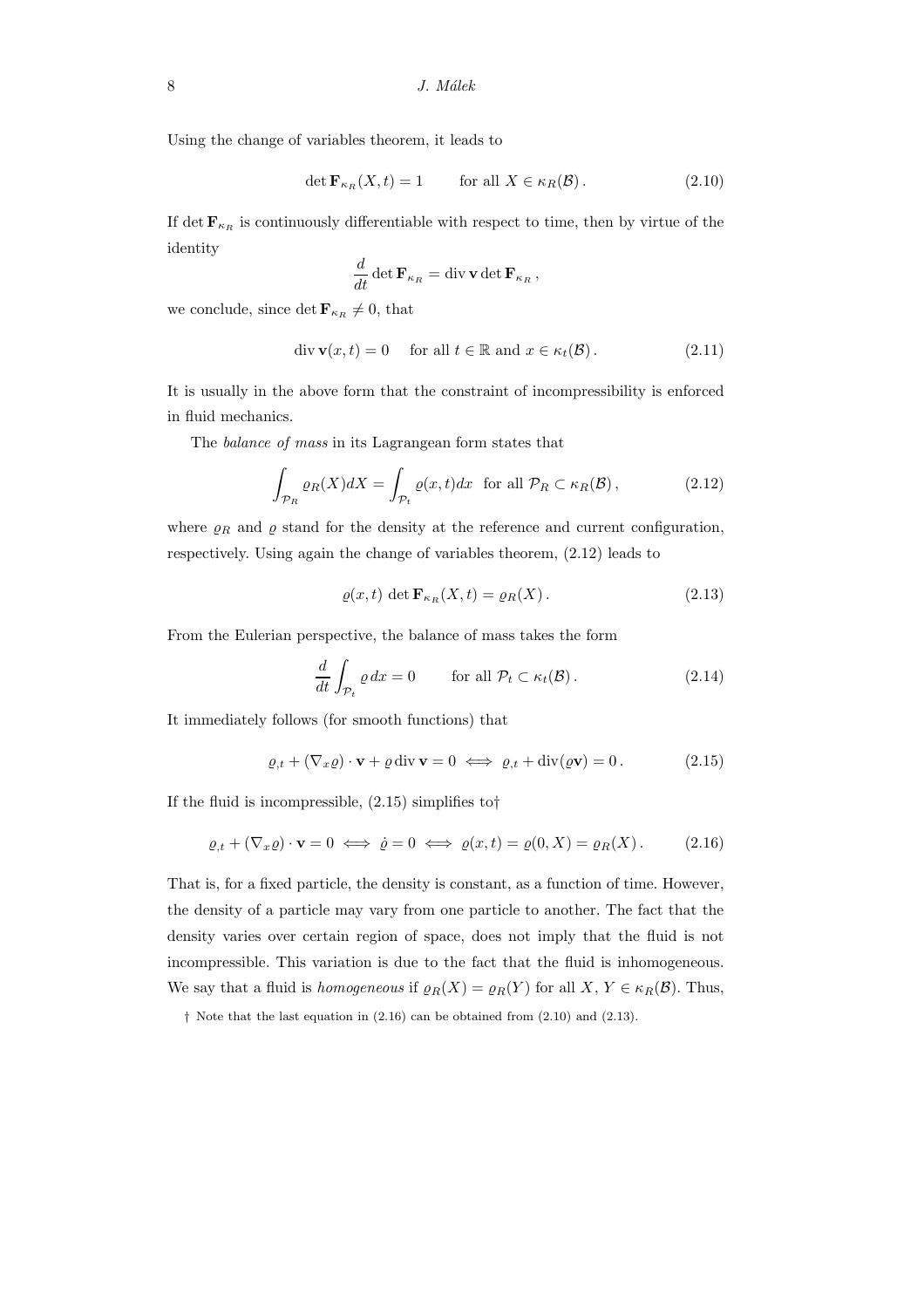if the fluid is homogeneous and incompressible, the equation  $(2.15)$  is automatically met.

#### Balance of Linear Momentum

The balance of linear momentum that originates from the second law of Newton in classical mechanics when applied to each subset  $P_t = \chi_{\kappa_R}(P_R,t)$  of the current configuration takes the form

$$
\frac{d}{dt} \int_{\mathcal{P}_t} \rho \mathbf{v} \, dx = \int_{\mathcal{P}_t} \rho \mathbf{b} \, dx + \int_{\partial \mathcal{P}_t} \mathbf{T}^T \mathbf{n} \, dS \,, \tag{2.17}
$$

where **T** denotes the Cauchy stress that is related to the surface traction **t** through  $\mathbf{t} = \mathbf{T}^T \mathbf{n}$ , and **b** denotes the specific body force. It then leads to the balance of linear momentum in its local Eulerian form:

$$
\varrho \dot{\mathbf{v}} = \text{div } \mathbf{T}^T + \varrho \mathbf{b} \,. \tag{2.18}
$$

Two comments are in order.

Firstly, considering the case when  $\kappa_t(\mathcal{B}) = \kappa_R(\mathcal{B})$  for all  $t \geq 0$  and setting  $\Omega := \kappa_R(\mathcal{B})$ , it is not difficult to conclude at least for incompressible fluids, that  $(2.17)$  and  $(2.14)$  imply that

$$
\frac{d}{dt} \int_{O} \rho \mathbf{v} \, dx + \int_{\partial O} \left[ (\rho \mathbf{v})(\mathbf{v} \cdot \mathbf{n}) - \mathbf{T}^{T} \mathbf{n} \right] dS = \int_{O} \rho \mathbf{b} \, dx \,, \tag{2.19}
$$

$$
\frac{d}{dt} \int_{O} \rho \, dx + \int_{\partial O} \rho (\mathbf{v} \cdot \mathbf{n}) dS = 0, \qquad (2.20)
$$

valid for all (fixed) subsets  $O$  of  $\Omega$ .

When compared to  $(2.17)$ , this formulation is more suitable for further consideration in those problems where the velocity field  $\bf{v}$  is taken as a primitive field defined on  $\Omega \times (0, \infty)$  (i.e., it is not defined through (2.5)).

To illustrate this convenience, we give a simple analogy from classical mechanics: consider a motion of a mass-spring system described by the second order ordinary differential equations for displacement of the mass from its equilibrium position and compare it with a free fall of the mass captured by the first order ordinary differential equations for the velocity.

Second, the derivation of  $(2.18)$  from  $(2.17)$  and similarly  $(2.15)$  from  $(2.14)$  requires certain smoothness of particular terms. In analysis, the classical formulations of the balance equations  $(2.18)$  and  $(2.15)$  are usually starting points for definition of various kinds of solutions. Following Oseen [41] (see also [17], [18]), we want to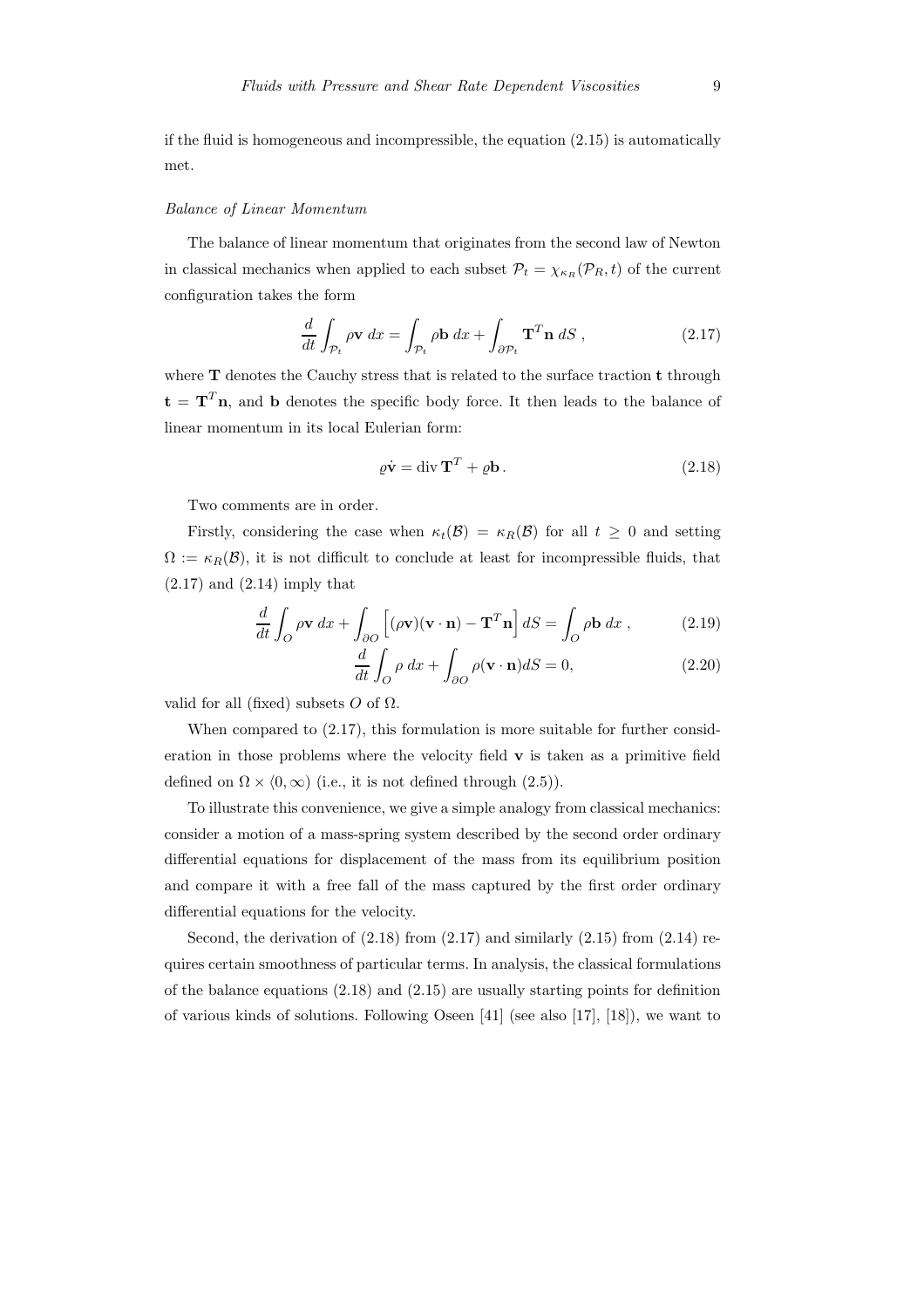emphasize that the notion of a weak solution (or suitable weak solution) is very natural for the equations of continuum mechanics, since their weak formulation can be directly obtained from the original formulations of the balance laws (2.14) and (2.17) or better (2.19) and (2.20). This comment is equally applicable to the other balance equations of continuum physics as well.

#### Balance of Angular Momentum

In the absence of internal couples, the balance of angular momentum implies that the Cauchy stress is symmetric, i.e.,

$$
\mathbf{T} = \mathbf{T}^T. \tag{2.21}
$$

#### Balance of Energy

We shall merely record the local form of the balance of energy which is

$$
\varrho \dot{\epsilon} = \mathbf{T} \cdot \nabla \mathbf{v} - \text{div} \, \mathbf{q} + \varrho r \,, \tag{2.22}
$$

where  $\epsilon$  denotes the internal energy, q denotes the heat flux vector and r the specific radiant heating.

# Further Thermodynamic Considerations (The Second Law). Reduced dissipation equation

To know how a body is constituted and to distinguish one body from another, we need to know how bodies store energy. How, and how much of, this energy that is stored in a body can be recovered from the body? How much of the working on a body is converted to energy in thermal form (heat)? What is the nature of the latent energy that is associated with the changes in phase that the body undergoes? What is the nature of the latent energy (which is different in general from latent heat)? By what different means does a body produce the entropy? These are but few of the pieces of information that one needs to know in order to describe the response of the body. Merely knowing this information is insufficient to describe how the body will respond to external stimuli. A body's response has to meet the basic balance laws of mass, linear and angular momentum, energy and the second law of thermodynamics.

Various forms for the second law of thermodynamics have been proposed and are associated with the names of Kelvin, Plank, Claussius, Duhem, Carathéodory and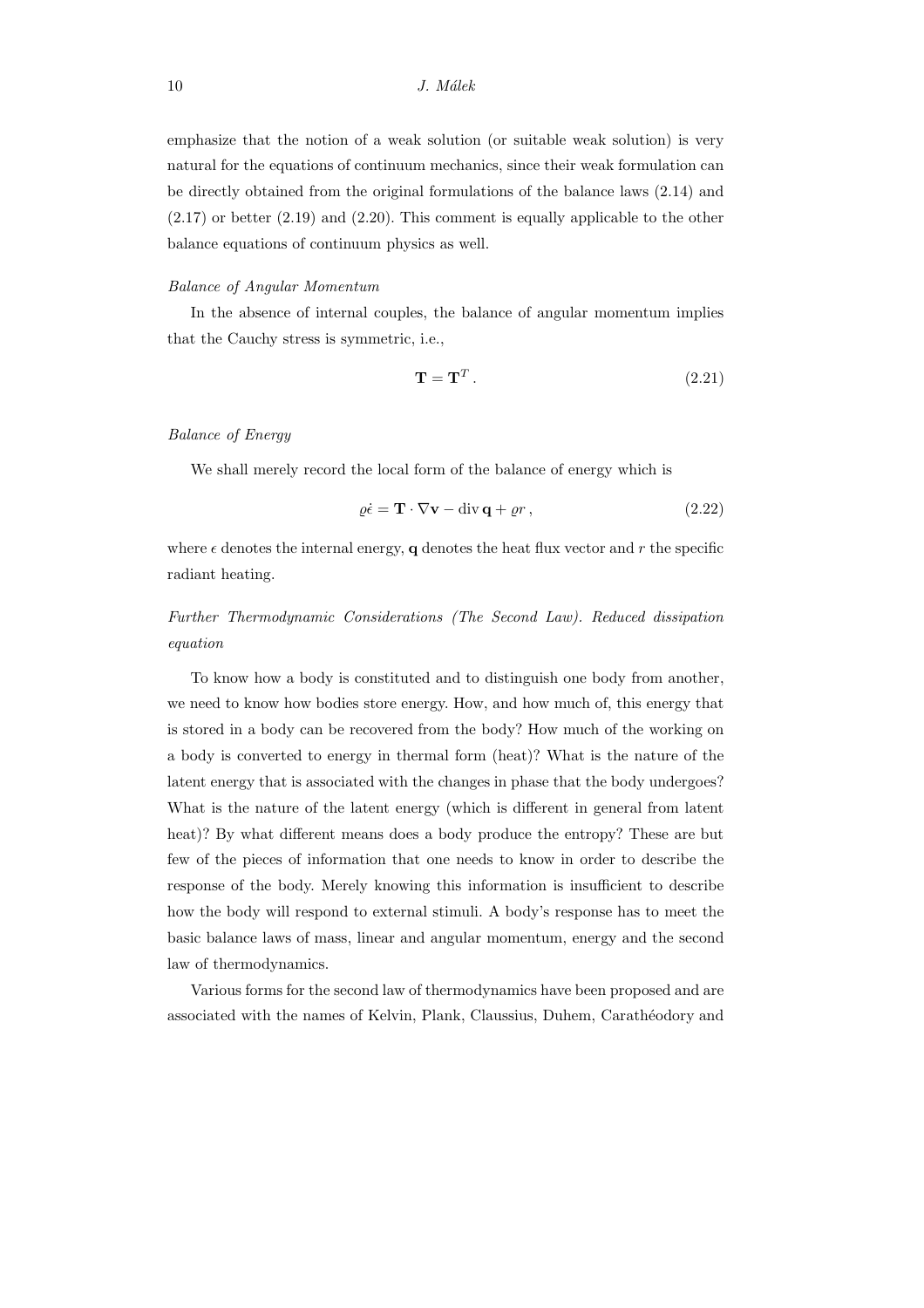others. Essentially, the second law states that the rate of entropy production has to be non-negative†. A special form of the second law, the Claussius-Duhem inequality, has been used, within the context of a continua, to obtain restrictions on allowable constitutive relations (see Coleman and Noll [12]). This is enforced by allowing the body to undergo arbitrary processes in which the second law is required to hold. The problem with such an approach is that the constitutive structure that we ascribe to a body is only meant to hold for a certain class of processes. The body might behave quite differently outside this class of processes. For instance, while rubber may behave like an elastic material in the sense that the stored energy depends only on the deformation gradient and this energy can be completely recovered in processes that are reasonably slow in some sense, the same rubber if deformed at exceedingly high strain rates crystallizes and not only does the energy that is stored not depend purely on the deformation gradient, all the energy that was supplied to the body cannot be recovered. Thus, the models for rubber depend on the process class one has in mind and this would not allow one to subject the body to arbitrary processes. We thus find it more reasonable to assume the constitutive structures for the rate of entropy production, based on physical grounds, that are automatically non-negative.

Let us first introduce the second law of thermodynamics in the form

$$
\varrho \theta \dot{\eta} \ge -\operatorname{div} \mathbf{q} + \frac{\mathbf{q} \cdot (\nabla_x \theta)}{\theta} + \varrho r, \qquad (2.23)
$$

where  $\eta$  denotes the specific entropy.

On introducing the specific Helmholtz potential  $\psi$  through

$$
\psi:=\epsilon-\theta\eta\,,
$$

and using the balance of energy (2.22), we can express (2.23) as

$$
\mathbf{T} \cdot \mathbf{L} - \varrho \dot{\psi} - \varrho \dot{\theta} \eta - \frac{\mathbf{q} \cdot (\nabla_x \theta)}{\theta} \ge 0.
$$
 (2.24)

The above inequality is usually referred to as the dissipation inequality. This inequality is commonly used in continuum mechanics to obtain restrictions on the constitutive relations. A serious difficulty with regard to such an approach becomes immediately apparent. No restrictions whatsoever can be placed on the radiant

† There is a disagreement as to whether this inequality ought to be enforced locally at every point in the body, or only globally, even from the point of view of statistical thermodynamics.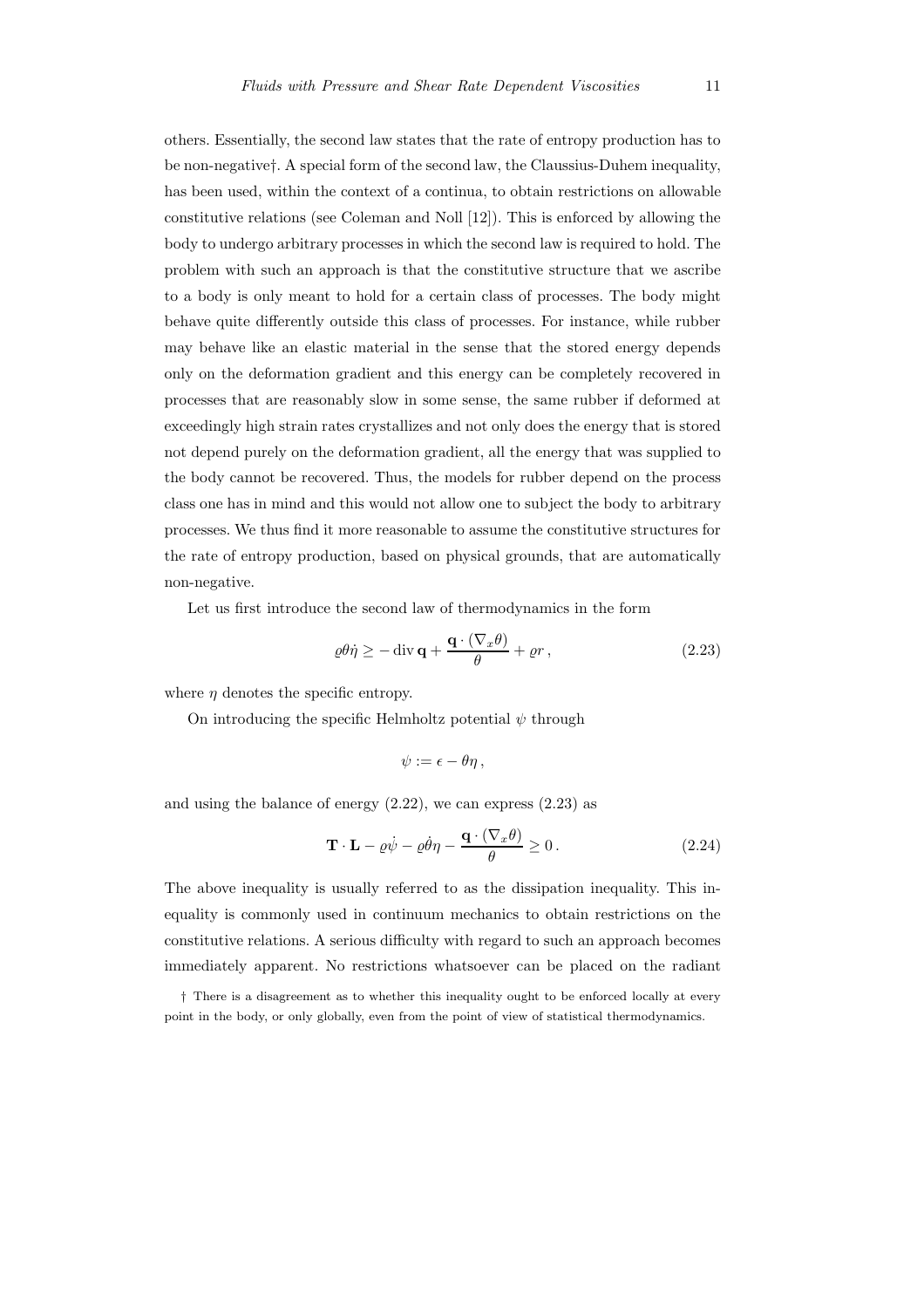heating. More important is that the radiant heating is treated as a quantity that adjusts itself in order to meet the balance of energy. But this is clearly unacceptable as the radiant heating has to be a constitutive specification. How a body responds to radiant heating is critical, especially in view of the fact that all the energy that our world receives is in the form of electromagnetic radiation which is converted to energy in its thermal form (see Rajagopal and Tao [52] for a discussion of these issues). As we shall be primarily interested in the mechanical response of fluids, we shall ignore the radiant heating altogether, but we should bear in mind the above observation when we consider more general processes.

We shall define the specific rate of entropy production  $\xi$  through

$$
\xi := \mathbf{T} \cdot \mathbf{L} - \varrho \dot{\psi} - \varrho \dot{\theta} \eta - \frac{\mathbf{q} \cdot (\nabla_x \theta)}{\theta}.
$$
 (2.25)

We shall make constitutive assumptions for the rate of entropy production  $\xi$  and require that (2.25) holds in all admissible processes (see Green and Nagdhi [24]). Thus, the equation (2.25) will be used as a constraint that is to be met in all admissible processes. We shall choose  $\xi$  such that it is non-negative and thus the second law is automatically met.

We now come to a crucial step in our thermodynamic considerations. From amongst a class of admissible non-negative rate of entropy productions, we choose that which is maximal. This is asking a great deal more than the second law of thermodynamics. The rationale for the same is the following. Let us consider an isolated system. For such a system, it is well accepted that its entropy becomes a maximum and the system would reach equilibrium. The assumption that the rate of entropy production is a maximum ensures that the body attains its equilibrium as quickly as possible. Thus, this assumption can be viewed as an assumption of economy or an assumption of laziness, the system tries to get to the equilibrium state as quickly as possible, i.e., in the most economic manner. It is important to recognize that this is merely an assumption and not some deep principle of physics. The efficacy of the assumption has to be borne out by its predictions and to date the assumption has led to meaningful results in predicting the response of a wide variety of materials; see results pertinent to viscoelasticity, classical plasticity, twinning, solid to solid phase transition surveyed in the papers by Rajagopal and Srinivasa [48] and [49], crystallization in polymers [53] and [54], or single crystal supper alloys [44], etc.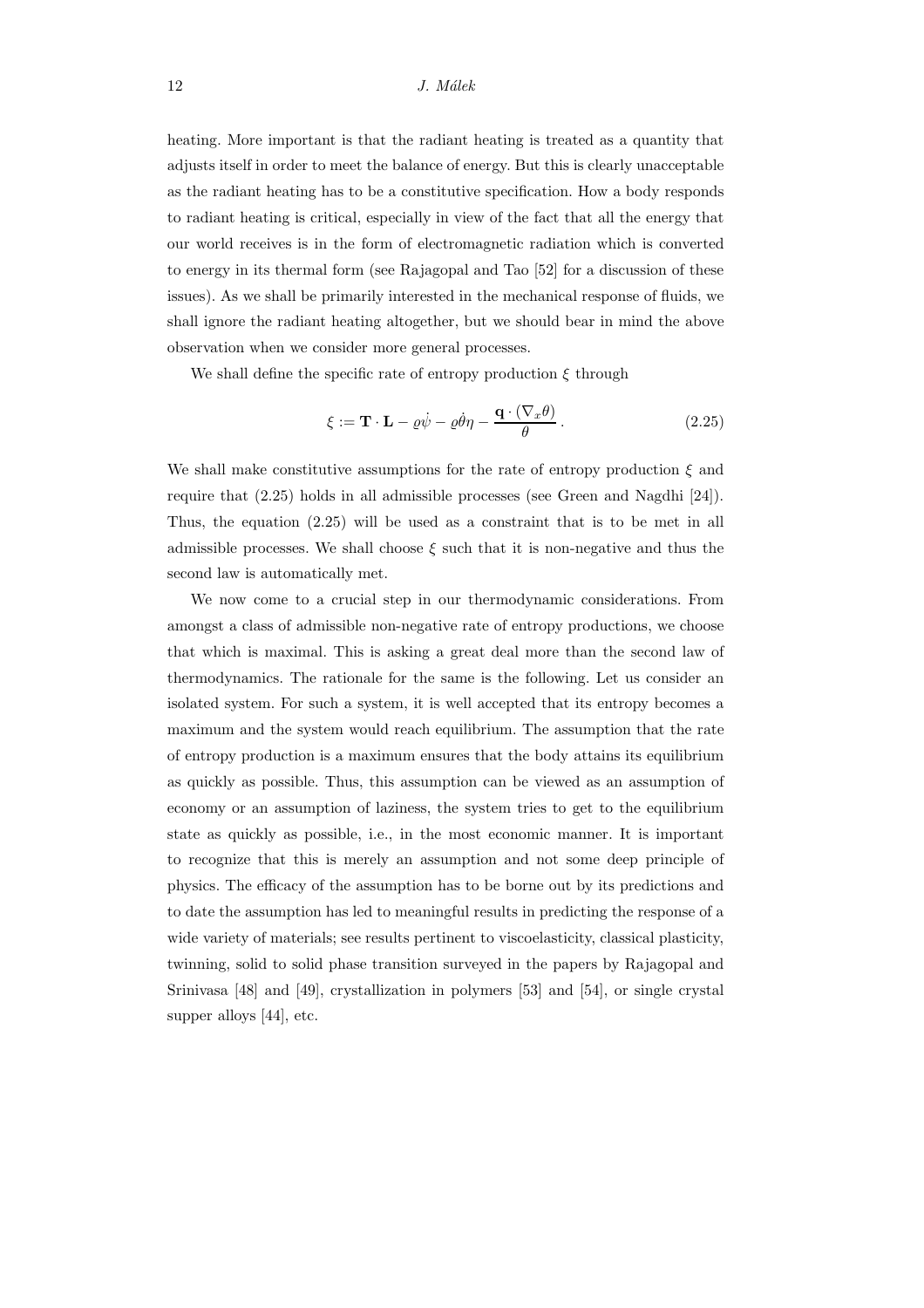#### Isothermal flows at uniform temperature

Here, we shall restrict ourselves to flows that take place at constant temperature for the whole period of interest at all points of the body. Consequently, the equations governing such flows for an incompressible homogeneous fluid are

$$
\operatorname{div} \mathbf{v} = 0, \qquad \rho \dot{\mathbf{v}} = \operatorname{div} \mathbf{T} + \rho \mathbf{b}. \tag{2.26}
$$

Note also that (2.24) and (2.25) reduce to

$$
\mathbf{T} \cdot \mathbf{D} - \varrho \dot{\psi} = \xi \quad \text{and} \quad \xi \ge 0, \tag{2.27}
$$

where the symmetry of  $\mathbf{T}$ , see (2.21), is used.

In elasticity theory, it is common to use the stress-free configuration as the reference configuration  $\kappa_B(\mathcal{B})$ , while in classical fluids the current configuration  $\kappa_t(\mathcal{B})$ is used as the reference configuration. Let  $\kappa_{p(t)}(\mathcal{B})$  denote the configuration that the body would attain when all the external stimuli that act on the body in  $\kappa_t(\mathcal{B})$  are removed. We shall refer to this configuration as the preferred natural configuration. The preferred configuration that the body attains depends on the process class that is permissible for the body under consideration. Thus, the body may attain a particular natural configuration if it is only allowed to undergo isothermal processes and another natural configuration if it is only subject to adiabatic processes, that is, the natural configuration attained depends on how the external stimuli are removed (for example instantaneously or slowly, etc.). We shall be interested in modeling the response of fluids whose current configuration is the natural configuration, i.e., removal of the external stimuli leaves the fluid in the configuration that it is in. The Navier-Stokes fluid is one such fluid.

#### (b) Models within a consistent thermodynamic framework

Following the work by Málek and Rajagopal [40] dealing with rate type fluids whose material moduli are pressure, shear rate and density dependent and where also the preferred natural configuration may differ from the current configuration, we derive an hierarchy of incompressible fluid models. For simplicity, we deal with homogeneous fluids where the density is uniformly constant. The hierarchy of incompressible fluid models generalizes the incompressible Navier-Stokes fluid in the following sense: the viscosity may not only be a constant, but it can be a function that may depend on the symmetric part of the velocity gradient D specifically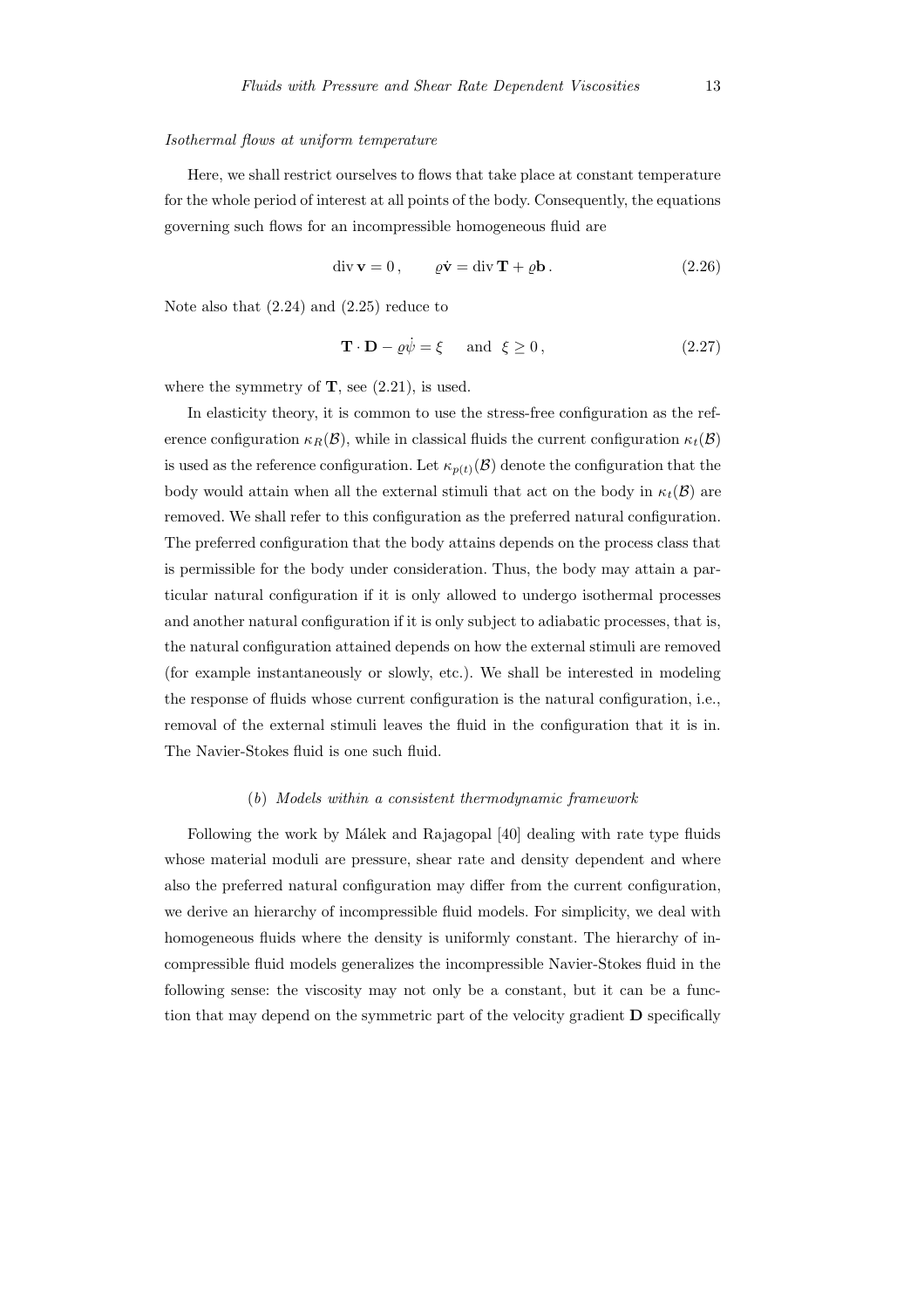through its second invariant  $|\mathbf{D}|^2 := \mathbf{D} \cdot \mathbf{D}$  (we call this quantity the shear rate), or the mean normal stress, i.e., the pressure  $p := -\frac{1}{3}$  tr **T**, or it can depend on both of them. We shall consider the most general case within this setting by assuming that

$$
\xi = \Xi(p, \mathbf{D}) = 2\nu(p, |\mathbf{D}|^2) |\mathbf{D}|^2.
$$
 (2.28)

Clearly, if  $\nu \geq 0$  then automatically  $\xi \geq 0$ , ensuring that the second law is complied with.

We assume that the specific Helmholtz potential  $\psi$  is of the form  $\psi = \Psi(\rho)$ , i.e., it is a constant for a fluid where the density is constant at any point. Consequently,  $\psi$  vanishes in (2.27) and we obtain

$$
\mathbf{T} \cdot \mathbf{D} = \Xi \,. \tag{2.29}
$$

Following the same procedure as in [40], we maximize  $\Xi$  with respect to **D** that is subject to the constraint (2.29) and the incompressibility constraint

$$
\text{tr}\,\mathbf{D} = \text{div}\,\mathbf{v} = 0\,. \tag{2.30}
$$

As a necessary condition for the extremum we obtain the equation

$$
(1 + \lambda_1)\Xi_{,\mathbf{D}} - \lambda_1 \mathbf{T} - \lambda_0 \mathbf{I} = 0, \qquad (2.31)
$$

where  $\lambda_0$  and  $\lambda_1$  are the Lagrange multipliers due to the constraints (2.30) and  $(2.29)$ . We eliminate them as follows. Taking the scalar product of  $(2.31)$  with **D**, and using  $(2.30)$  and  $(2.29)$  we obtain

$$
\frac{1+\lambda_1}{\lambda_1} = \frac{\Xi}{\Xi, \mathbf{D} \cdot \mathbf{D}}.
$$
 (2.32)

Note that

$$
\Xi_{,\mathbf{D}} = 4\left(\nu(p, |\mathbf{D}|^2) + \nu_{,\mathbf{D}}(p, |\mathbf{D}|^2)|\mathbf{D}|^2\right)\mathbf{D}.
$$
\n(2.33)

Consequently,  $tr \Xi_{D} = 0$  by virtue of (2.30). Thus, taking the trace of (2.31) we have

$$
-\frac{\lambda_0}{\lambda_1} = -p \quad \text{with } p = -\frac{1}{3} \text{ tr } \mathbf{T} \,. \tag{2.34}
$$

Using  $(2.31)$ – $(2.34)$ , we finally find that  $(2.31)$  takes the form

$$
\mathbf{T} = -p\mathbf{I} + 2\,\nu(p, |\mathbf{D}|^2)\mathbf{D}.
$$
 (2.35)

Mathematical issues related to the system (2.26) with the constitutive equation (2.35) will be discussed in the third part of this treatise.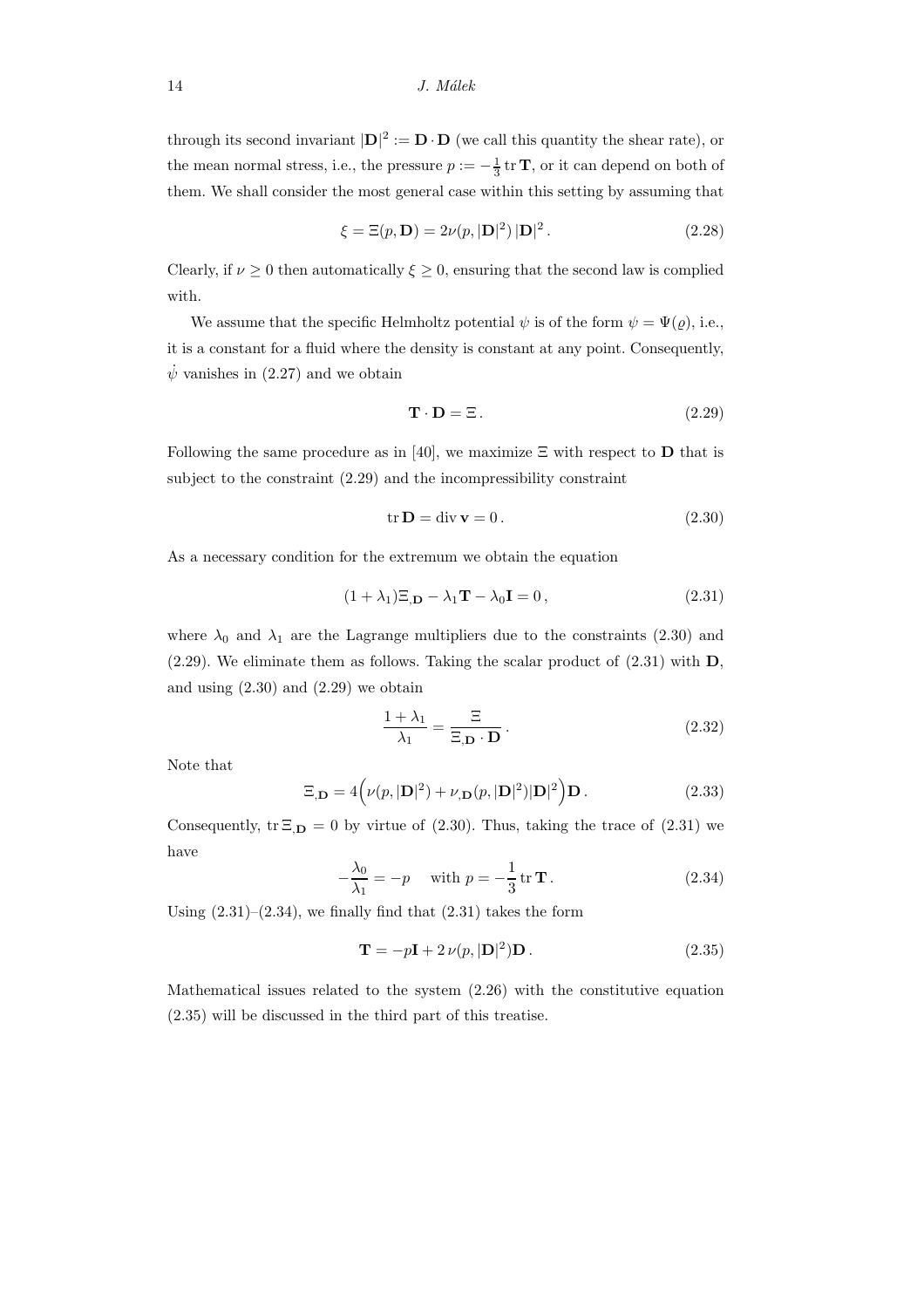Recall that taking constant  $\nu$  in (2.35) we obtain the constitutive equation for an incompressible Navier-Stokes fluid.

#### Models in the context of non-Newtonian fluids

No fluid model has been scrutinized and studied by mathematicians, physicists and engineers as intensively as the Navier-Stokes fluid model. While this model describes adequately a large class of flows (primarily laminar flows) of the most ubiquitous fluids, air and water, it is inadequate in describing the laminar response of a variety of polymeric liquids, geological fluids, food products, and biological fluids, or for that matter the response of air and water undergoing turbulent flow. The departure from the behavior exhibited by the Navier-Stokes fluid is referred to as non-Newtonian behavior. Amongst the many points of departure, one that is encountered commonly is the dependence of viscosity on the shear rate (or to be more precise on the euclidean norm of the symmetric part of the velocity gradient), stress relaxation, non-linear creep, the development of normal stress differences in a simple shear flow and yield-like behavior (see Rajagopal [45] or Málek and Rajagopal [39]).

The fluid given by (2.35) has the ability to shear thin, shear thicken and pressure thicken. After adding the yield stress or activation criterion, the model could capture phenomena connected with the development of discontinuous stresses. Thus the model that we are interested in studying is a *non-Newtonian* fluid model. On the other hand, the model (2.26) together with (2.35) cannot stress relax or creep in a non-linear way, neither can it exhibit nonzero normal stress differences in a simple shear flow.

#### (c) Models within the framework of implicit constitutive theories

In the previous subsection we provided thermodynamic basis for incompressible models of the type  $(2.35)$ . In this subsection, we show that  $(2.35)$  has a well-sounded physical basis using a completely different approach, namely the implicit constitutive theory, see [46].

The model (2.35) is markedly different from the models describing standard Navier-Stokes fluids that represent explicit relationships between the stress and D; the equation (2.35) is an implicit relationship between  $\bf{T}$  and  $\bf{D}$  of the form

$$
\mathbf{f}(\mathbf{T}, \mathbf{D}) = \mathbf{0}. \tag{2.36}
$$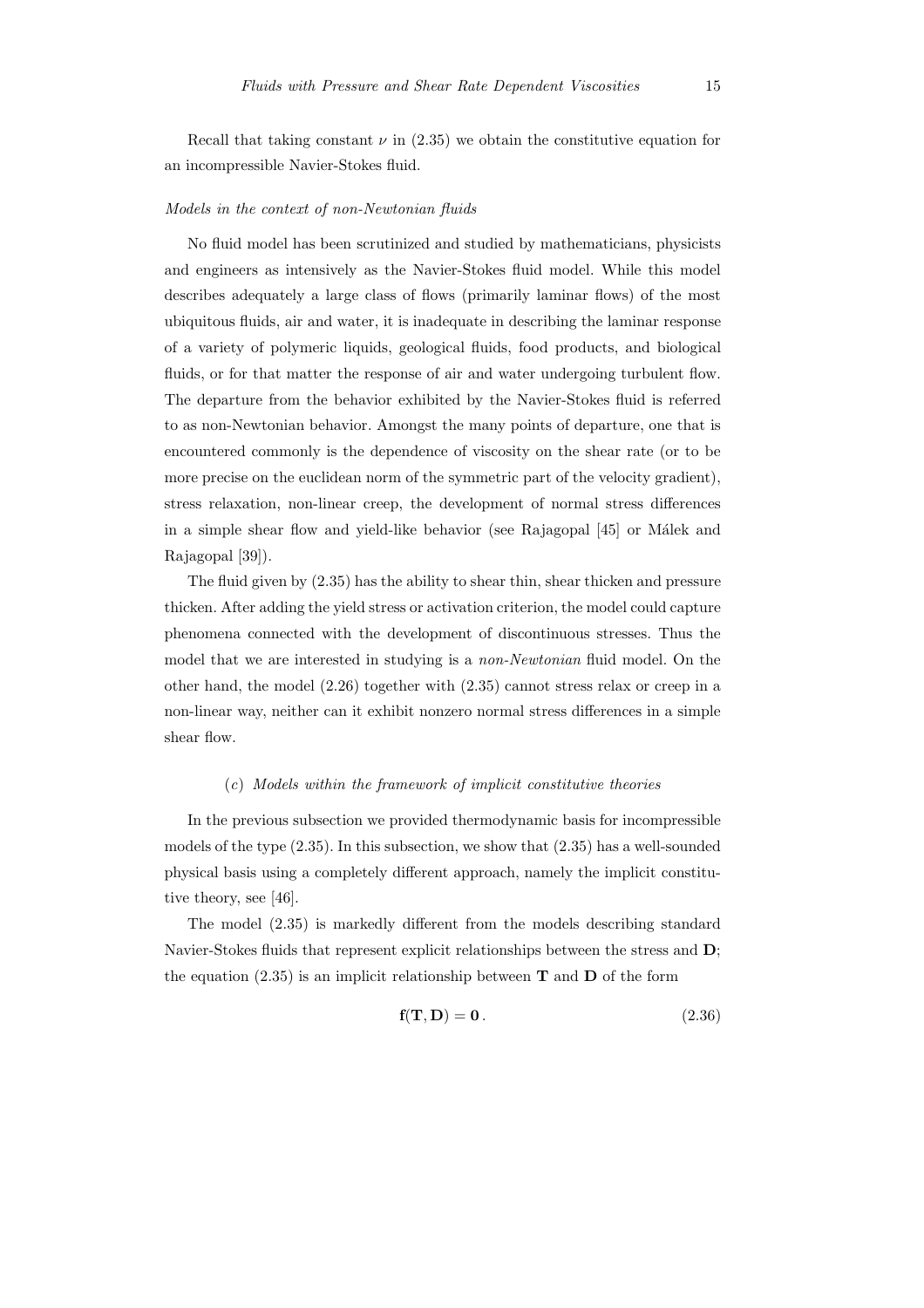To see this, recall that we are interested in the flows of incompressible fluids, i.e., the flows under consideration are isochoric and fulfil the constraint (2.30). It follows from (2.35) and (2.30) that

$$
\mathbf{T} = \frac{1}{3} (\text{tr } \mathbf{T}) \mathbf{I} + \hat{\nu} (\text{tr } \mathbf{T}, |\mathbf{D}|^2) \mathbf{D}, \qquad (2.37)
$$

which can be expressed in the form  $(2.36)$ . We note that, in general, neither can **T** be expressed explicitly in terms of D nor vice-versa.

Let us start by considering fluids described by implicit constitutive relations of the form  $(2.36)$ . If we require the function  $f$  to be isotropic, then  $f$  has to satisfy the restriction

$$
\textbf{f}(\textbf{Q} \textbf{T} \textbf{Q}^T, \textbf{Q} \textbf{D} \textbf{Q}^T) = \textbf{Q} \textbf{f}(\textbf{T}, \textbf{D}) \textbf{Q}^T \quad \forall \textbf{Q} \in \mathcal{Q},
$$

where  $Q$  denotes the orthogonal group. It immediately implies (see Spencer [61]) that

$$
\begin{aligned} \alpha_0\mathbf{I}+\alpha_1\mathbf{T}+\alpha_2\mathbf{D}+\alpha_3\mathbf{T}^2+\alpha_4\mathbf{D}^2+\alpha_5(\mathbf{D}\mathbf{T}+\mathbf{T}\mathbf{D})+\alpha_6(\mathbf{T}^2\mathbf{D}+\mathbf{D}\mathbf{T}^2) \\ +\alpha_7(\mathbf{T}\mathbf{D}^2+\mathbf{D}^2\mathbf{T})+\alpha_8(\mathbf{T}^2\mathbf{D}^2+\mathbf{D}^2\mathbf{T}^2)=\mathbf{0}\,, \end{aligned}
$$

where  $\alpha_i$ ,  $i = 0, \ldots 8$  depend on the invariants

$$
\mathrm{tr}\, \mathbf{T}, \mathrm{tr}\, \mathbf{D}, \mathrm{tr}\, \mathbf{T}^2, \mathrm{tr}\, \mathbf{D}^2, \mathrm{tr}\, \mathbf{T}^3, \mathrm{tr}\, \mathbf{D}^3, \mathrm{tr}(\mathbf{T}\mathbf{D}), \mathrm{tr}(\mathbf{T}^2\mathbf{D}), \mathrm{tr}(\mathbf{D}^2\mathbf{T}), \mathrm{tr}(\mathbf{T}^2\mathbf{D}^2).
$$

We note that if

$$
\alpha_0 = -\frac{1}{3} \operatorname{tr} \mathbf{T},
$$
  

$$
\alpha_1 = 1,
$$

and

$$
\alpha_2 = -2\nu(-\frac{1}{3}\text{tr }\mathbf{T}, |\mathbf{D}|^2) \qquad (\nu > 0),
$$

we obtain the model

$$
\mathbf{T} = \left(\frac{1}{3}\operatorname{tr}\mathbf{T}\right)\mathbf{I} + 2\nu\left(-\frac{1}{3}\operatorname{tr}\mathbf{T}, |\mathbf{D}|^2\right)\mathbf{D}.\tag{2.38}
$$

On defining

$$
p:=-\frac{1}{3}\operatorname{tr}\mathbf{T},
$$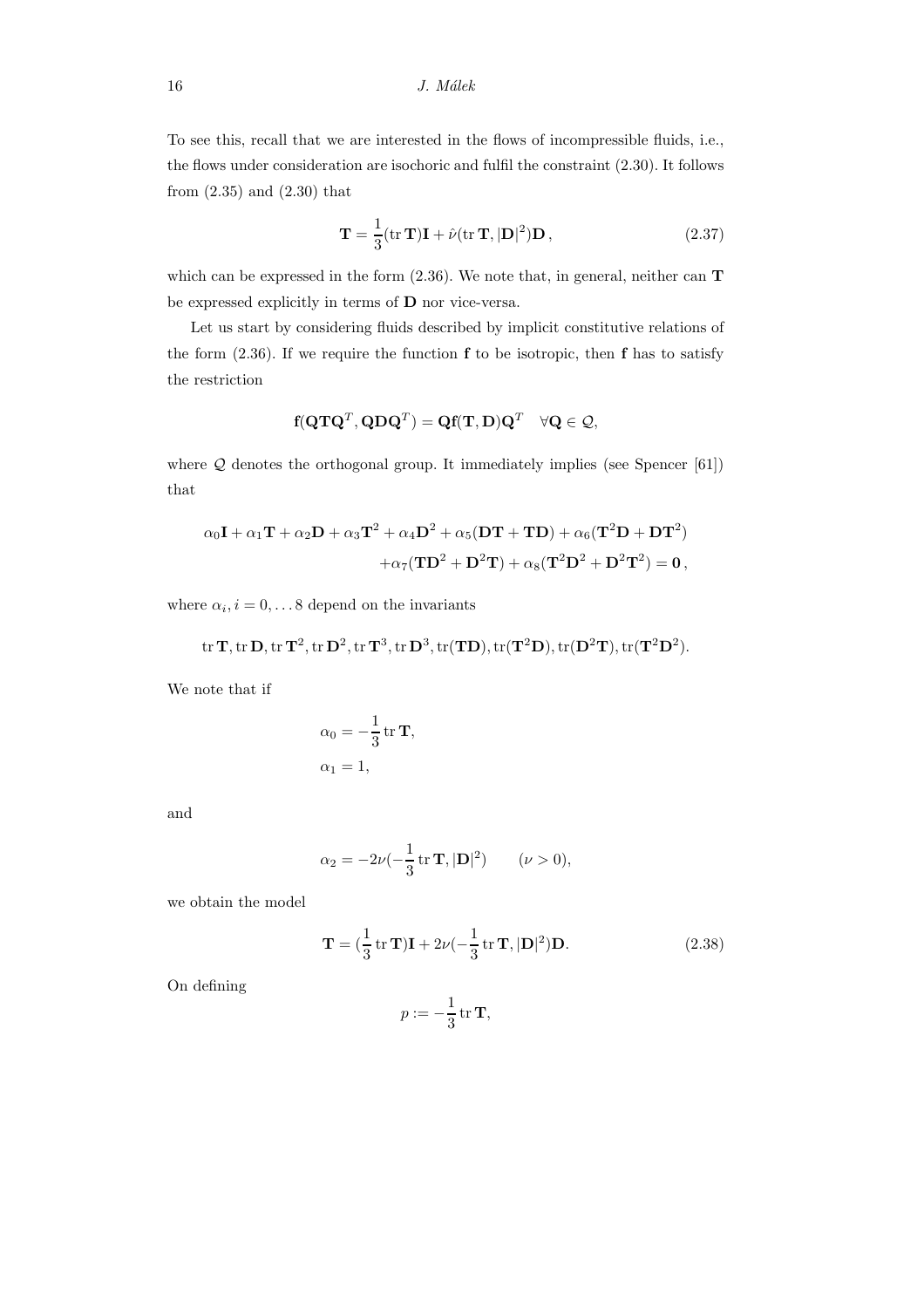equation (2.38) reduces to

$$
\mathbf{T} = -p\mathbf{I} + 2\nu(p, |\mathbf{D}|^2)\mathbf{D},\tag{2.39}
$$

the model whose mathematical properties we shall discuss in the next chapter.

We note that the model (2.39) automatically meets the constraint (2.30). That is, the model is only capable of undergoing isochoric motions; it describes an incompressible fluid. We obtained the model as a consequence of our constitutive choice for  $\alpha_0 \dots \alpha_8$ , and not by imposing (2.30) as a constraint and thereby obtaining p as a Langrange multiplier that enforces the constraint.

It is important to note that the classical approach that is employed in most continuum mechanics textbooks to enforce constraints by requiring that they do no work, and splitting the stress into a constraint response stress  $T_C$  and an extra constitutively determinate stress  $T_E$  (see Truesdell [65]), i.e.,

$$
\mathbf{T}=\mathbf{T}_E+\mathbf{T}_C
$$

will not lead to the material moduli that appear in  $T_E$  to depend on the Lagrange multiplier, in our case the mean normal stress  $p$  (see Rajagopal and Srinivasa [50]). However, models such as (2.39) appear naturally within the context of the implicit relation of the form (2.36).

#### (d) Works supporting the viscosity-pressure relationship

Stokes, in his celebrated paper on the motion of fluids and the equilibrium of solids [62], clearly recognized that the viscosity of fluids such as water could depend on the mean normal stress, as evidenced by his comments: "... If we suppose  $\nu$  to be independent of the pressure ..." and "Let us now consider in what cases it is allowable to suppose  $\nu$  to be independent of the pressure". That is, according to Stokes, one cannot suppose  $\nu$  to be independent of pressure in all processes that the fluid undergoes, and in this he was exactly on the mark over a century and half ago. Elastohydrodynamics is an example wherein one can sensibly approximate the fluid as being incompressible with the viscosity depending on the pressure. It is however worth emphasizing that there is a large class of flows, not those merely restricted to flows in pipes and channels wherein the viscosity can be assumed to be constant, so much so that this is the assumption that is usually made in fluid mechanics. The classical incompressible Navier-Stokes model bears testimony to the same.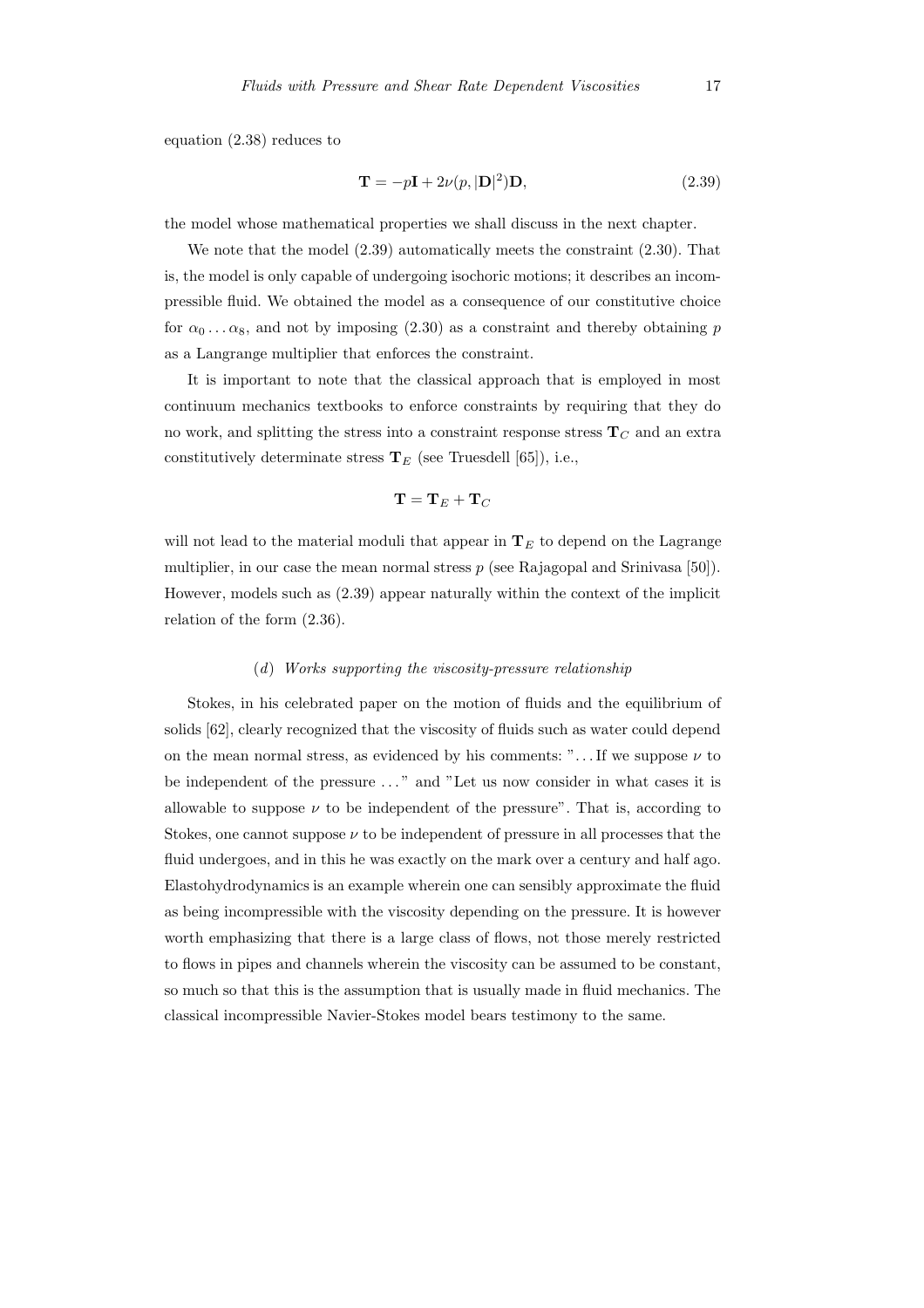A considerable amount of experimental work has been carried out concerning the pressure dependence of the material moduli, and the pertinent literature prior to 1930 can be found in the authoritative book by Bridgman [10]. Andrade [3] proposed the following relationship between the viscosity  $\nu$ , the pressure p, the density  $\rho$  and the temperature  $\theta$ :

$$
\nu(p,\varrho,\theta) = A\varrho^{\frac{1}{2}} \exp\left(\frac{B}{\theta}(p+D\varrho^2)\right),\tag{2.40}
$$

where  $A, B$  and  $D$  are constants. We note that Andrade  $[3]$  did not consider the possibility that the viscosity of the fluids which he experimented could depend upon the shear rate. We cannot be sure that the fluids that he tested did not posses a viscosity depending on the shear rate; the experiments that he carried out are inadequate to speak to this matter.

As early as 1893 Barus [6] suggested the following relationship for the viscosity for liquids:

$$
\nu(p) = \nu_0 \exp(\alpha p), \quad \alpha > 0. \tag{2.41}
$$

Such an expression has been used for several decades in elastohydrodynamics where the fluid is subject to a wide range of pressures and consequently a significant change in the viscosity occurs(see Szeri [63]). There are several recent experimental studies that indicate that the pressure gets to be so large that the fluid is very close to undergoing glass transition and at such high pressures the Barus equation (2.41) becomes inappropriate (see Bair and Kottke [4]). In fact the viscosity varies even more drastically than exponential dependence (see Figure in Bair and Kottke [4]). Other formulae for the variation of the viscosity with pressure, which better fit experimental results, can be found in the literature but they invariably involve an exponential relationship of sorts (see Cutler et al. [13], Griest et al. [25], Johnson and Cameron [29], Johnson and Greenwood [30], Johnson and Tevaarwerk [31], Bair and Winer [5], Roelands [57], Paluch et al. [42], Irving and Barlow [28], Bendler et al. [8]). The precise relationship between the viscosity and the pressure is not of consequence, what is important is the fact that the viscosity depends on the pressure.

The density changes in liquids such as water the pressure correlates well with the empirical expression (see Dowson and Higginson [16])

$$
\varrho = \varrho_0 \left[ 1 + \frac{0.6p}{1 + 1.4p} \right],\tag{2.42}
$$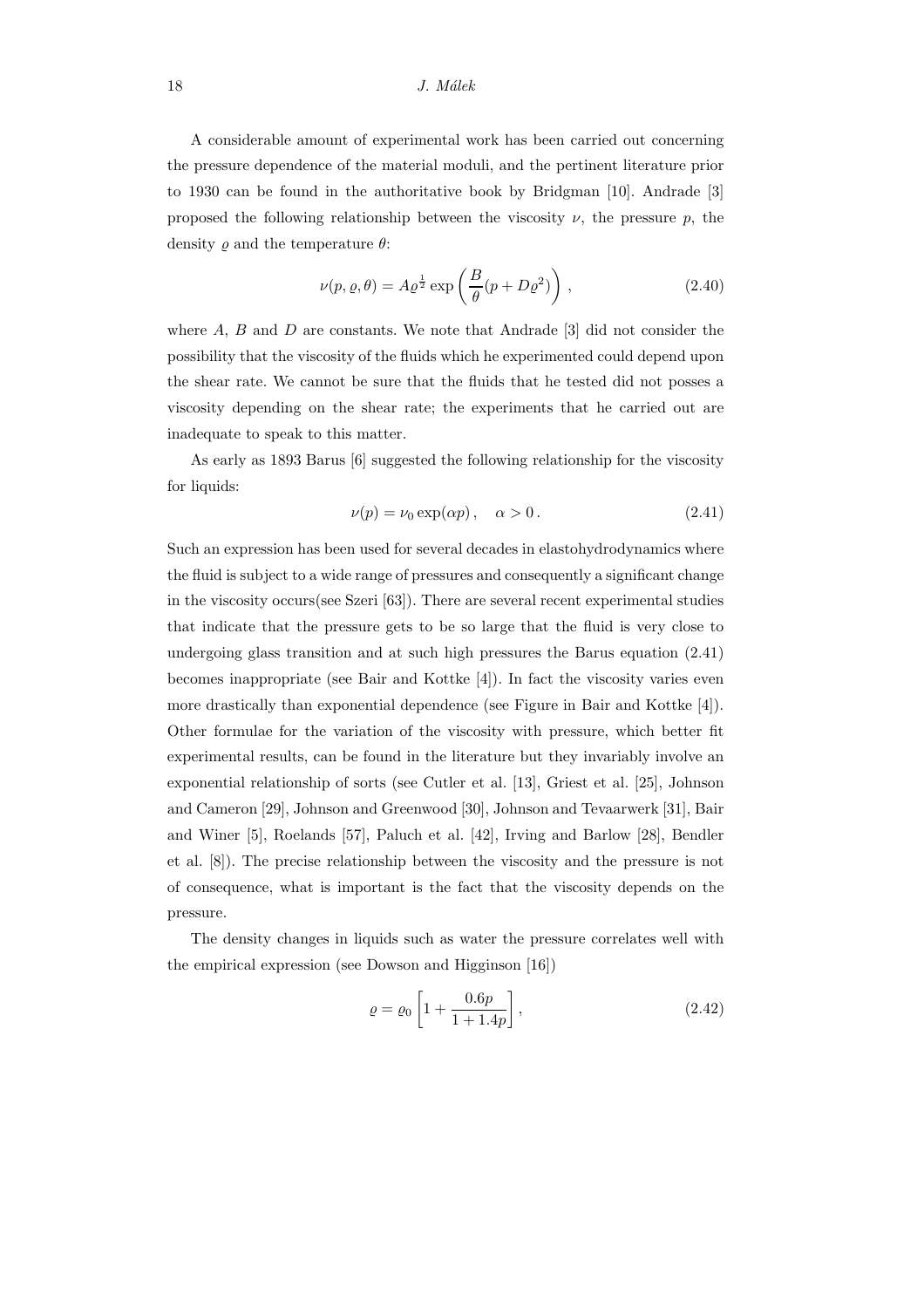where  $\rho_0$  is the density in the liquid as the pressure tends to zero.

When liquids such as water and many organic fluids† are subject to a wide range of pressures, say from 2 GPa to 3 GPa, it is found that while the density of the fluid varies (say 3 to  $10\%$ ) slightly, the viscosity of the fluid can change by as much as a factor of  $10^8$ ! (See recent experiments of Bair and Kottke [4].) This suggests that it would be reasonable to model such fluids as incompressible fluids with the viscosity depending upon the pressure.

We would be remiss if we did not emphasize that liquids are compressible and that the scatter amongst the compressibility of liquids can be quite large. As Bridgman points out, due to a certain pressure difference, while Glycerine can have a change of volume of approximately 13.5%, mercury changes by only 4%. The marginal compressibility, that is the change of density due to a change in pressure decreases as the pressures increase, as can be inferred from (2.42).

Despite recognizing the importance of the dependence of viscosity on pressure, the elastohydrodynamicists have failed to systematically incorporate the pressure dependence until recently. The classical Reynold's approximation for lubrication which forms one of the cornerstones of fluid mechanics is derived under the assumption that the viscosity is constant. This approximation has been subsequently generalized to the field of elastohydrodynamics. While the elastohydrodynamicist recognizes that the viscosity depends on the pressure, he merely substitutes this dependence after the approximation has been derived rather than incorporating the dependence of the viscosity, à priori, and subsequently deriving the approximations. Rajagopal and Szeri [51] have recently derived a consistent set of approximate equations that are the appropriate generalization of the celebrated Reynold's lubrication approximation.

# 3. Mathematical analysis of the models

There is a significant need to understand the mathematical properties of the solutions to the equations governing the flows of incompressible fluids with the viscosity depending on pressure and shear rate, both due to their use in various areas of engineering sciences, and due to difficulties that occur during numerical simulations of the relevant systems of partial differential equations (PDEs). This system of PDEs

<sup>†</sup> The variation of the viscosity of water is somewhat different from those of many organic liquids in that in certain range of pressure it exhibits anomalous response.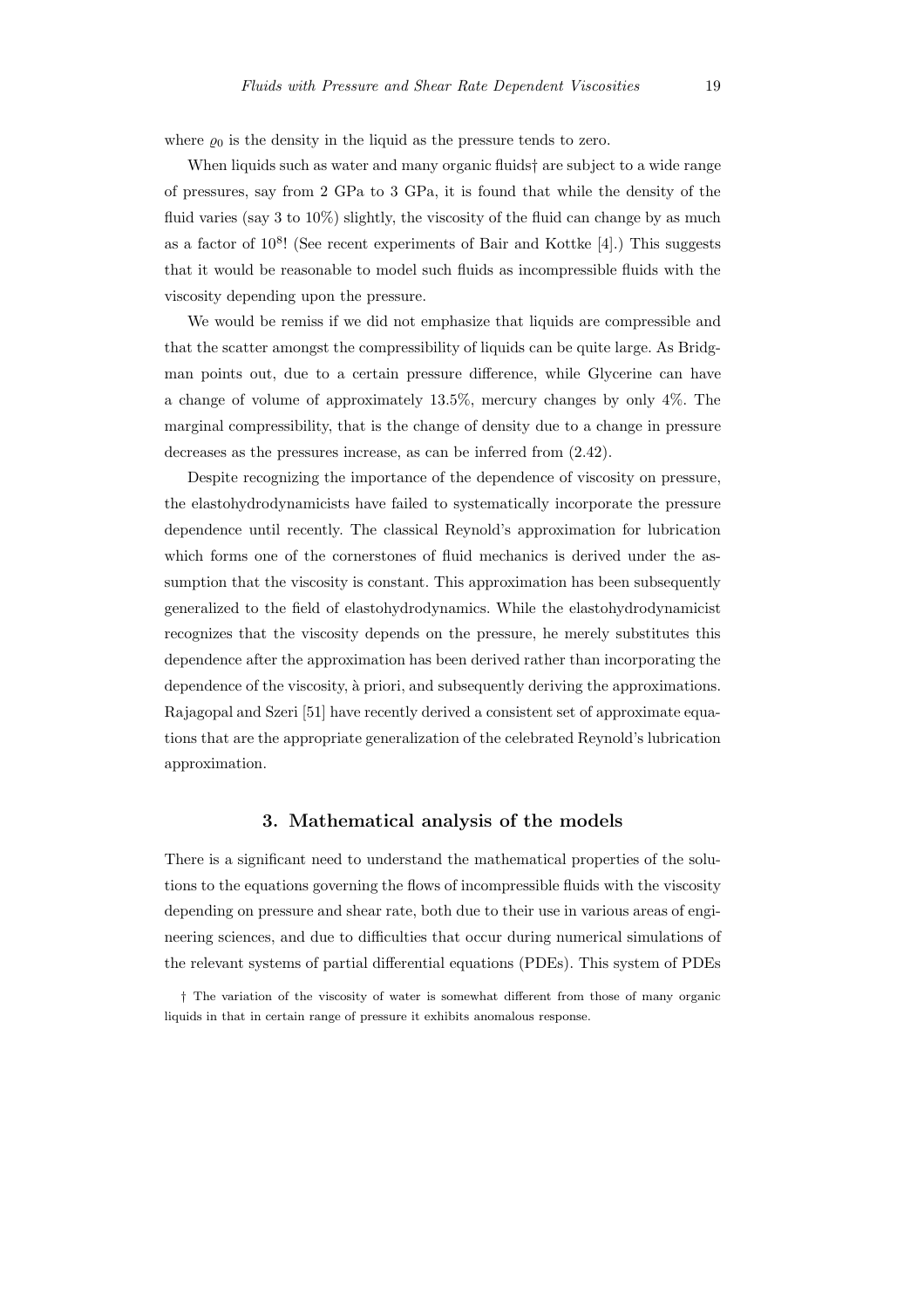is of independent interest on its own in virtue of its structural simplicity on one hand and the very complicated relation between the velocity and the (nonlocal) pressure on the other hand that does not permit one to eliminate the pressure from the analysis of the problem by projecting the equations to the set of divergenceless functions, as it is frequently done in the analysis of NSEs and similar systems.

#### (a) Systems of PDEs, boundary conditions and on a datum for the pressure

We consider the case when flows take place inside a fixed container. It means that  $\kappa_t(\mathcal{B})$  occupies for all  $t \geq 0$  the same open bounded set  $\Omega \subseteq \mathbb{R}^d$ , i.e.  $\kappa_t(\mathcal{B}) = \Omega$ for all  $t \geq 0$ . We consider for simplicity the case when the boundary  $\partial\Omega$  is smooth as specified later.

On substituting (2.35) and  $\rho(x,t) = \overline{\rho}$  (where  $\overline{\rho}$  is a positive number) into the balance of linear momentum  $(2.26)_2$ , we obtain the system of governing equations

$$
-\nabla p + \text{div}\left[\nu(p, |\mathbf{D}(\mathbf{v})|^2)\mathbf{D}(\mathbf{v})\right] + \bar{\varrho}\mathbf{b} = \bar{\varrho}\frac{d\mathbf{v}}{dt}
$$

that holds in  $(0, T) \times \Omega$ . To the above set of equations we add the conservation of mass that reduces to the divergenceless constraint  $(2.26)_1$ .

It is convenient to divide this form of the balance of linear momentum by the constant positive value of the density  $\bar{\varrho}$ . Then, relabeling  $\frac{\nu}{\bar{\varrho}}$  and  $\frac{p}{\bar{\varrho}}$  by  $\nu$  and  $p$ , respectively, we can rewrite the above system as

$$
\begin{aligned}\n\text{div } \mathbf{v} &= 0, \quad \mathbf{S} = \nu(p, |\mathbf{D}(\mathbf{v})|^2) \mathbf{D}(\mathbf{v}) \\
\mathbf{v}_{,t} + \text{div}(\mathbf{v} \otimes \mathbf{v}) - \text{div } \mathbf{S} &= -\nabla p + \mathbf{b}\n\end{aligned}\n\quad \text{in } (0, T) \times \Omega,\n\tag{3.1}
$$

If flows are steady the system reduces to the form

$$
\begin{aligned}\n\text{div } \mathbf{v} &= 0, \quad \mathbf{S} = \nu(p, |\mathbf{D}(\mathbf{v})|^2) \mathbf{D}(\mathbf{v}) \\
\text{div} (\mathbf{v} \otimes \mathbf{v}) - \text{div } \mathbf{S} &= -\nabla p + \mathbf{b}\n\end{aligned}\n\right\} \text{ in } \Omega \,.
$$
\n(3.2)

Naturally, if  $\mathbf{v}^0$  is a given divergenceless initial velocity field, the relevant initial condition for the system (3.1) takes the form

$$
\mathbf{v}(0,x) = \mathbf{v}^0(x) \qquad \text{at almost all } x \in \Omega. \tag{3.3}
$$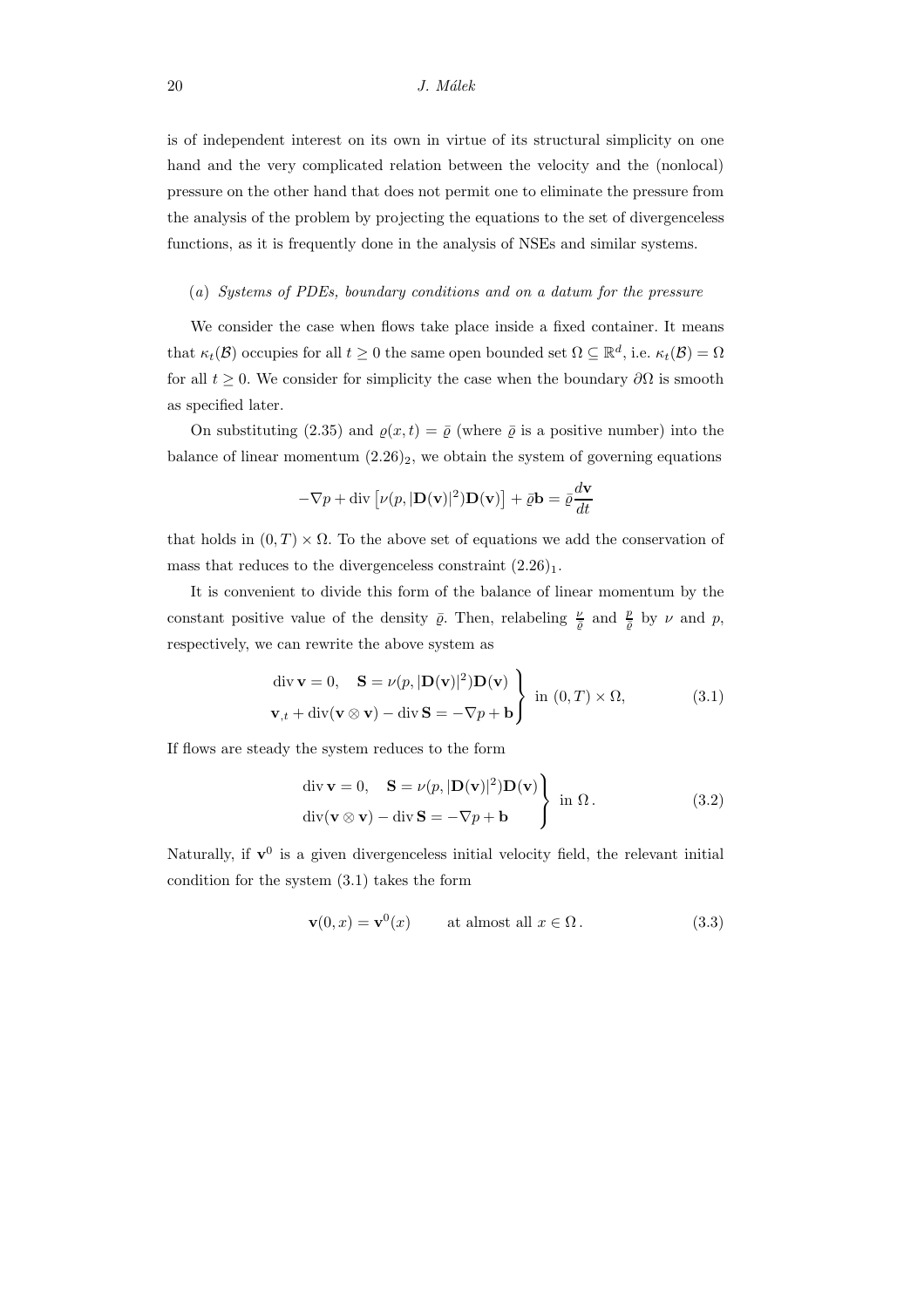#### Boundary conditions

Here we shall restrict ourselves to a discussion of internal flows which meet†

$$
\mathbf{v} \cdot \mathbf{n} = 0. \tag{3.4}
$$

This condition is considered on  $\partial\Omega$  if we deal with (3.2), and on [0, T] ×  $\partial\Omega$  if the evolutionary model (3.1) is studied. Regarding the tangential components of the velocity, we shall consider the no-slip boundary condition where

$$
\mathbf{v}_{\tau} = \mathbf{v} - (\mathbf{v} \cdot \mathbf{n})\mathbf{n} = \mathbf{0},\tag{3.5}
$$

or we take slip into account, according to what is usually referred to as Navier's slip, i.e.,

$$
(\mathbf{Sn})_{\tau} + \alpha \mathbf{v}_{\tau} = \mathbf{0}.\tag{3.6}
$$

We shall also present results corresponding to solutions of  $(3.1)$  that are spatially periodic and thus we shall assume that

$$
(\mathbf{v}, p) : (0, T) \times \mathbb{R}^d \to \mathbb{R}^d \times \mathbb{R}
$$
 are *L*-periodic for each spatial variable  
and that  $\int_{\Omega} \mathbf{v}(x, t) dx = \mathbf{0}, \quad \Omega := (0, L)^d$ . (3.7)

#### On a datum for the pressure

Unlike the classical Navier-Stokes equations wherein one only encounters the gradient of the pressure, in the problem under consideration the actual value of the pressure appears as the viscosity depends on the pressure. Within the context of the mathematical framework that we are using, it does not make sense to merely prescribe  $p$  at a specific point. Thus, in order to fix the pressure, we use for stationary problems the condition

$$
\frac{1}{|\Omega|} \int_{\Omega} p \, dx = p_0,\tag{3.8}
$$

where  $p_0 \in \mathbb{R}$  is given and  $|\Omega|$  denotes the volume of  $\Omega$ , while for the evolutionary problems we incorporate the condition

$$
\frac{1}{|\Omega|} \int_{\Omega} p(x, t) dx = Q(t) \quad \text{for all } t \in (0, T), \tag{3.9}
$$

where  $Q: (0, T) \to \mathbb{R}$  is given.

† Here, **n** = **n**(*x*) denotes the outer normal to the boundary ∂Ω at the point  $x \in \partial\Omega$ .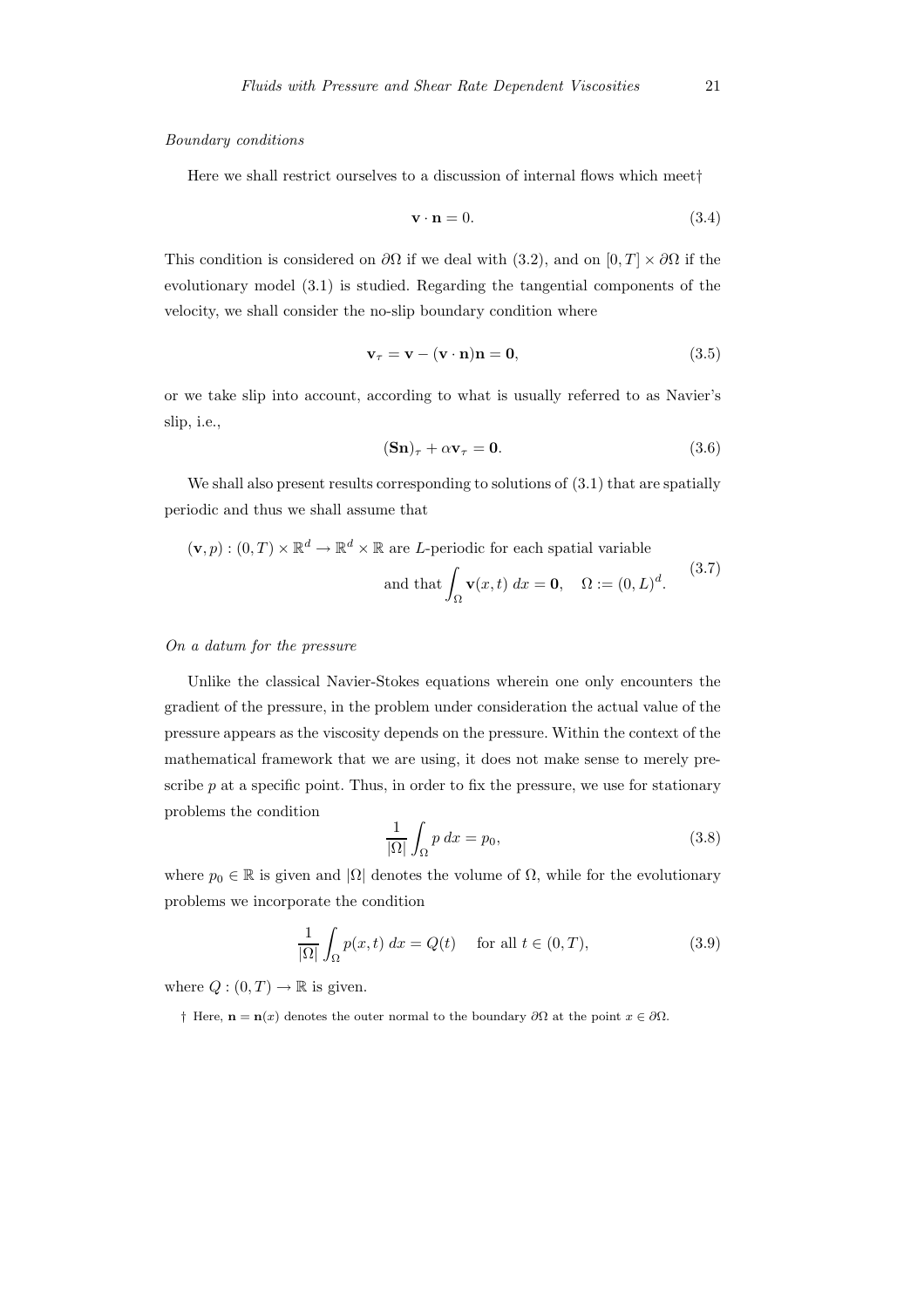When the viscosity does not depend on the pressure, the constant that fixes the pressure is irrelevant, such is not the case in the current situation as the value of the viscosity depends on the value of the pressure. Thus, the flow characteristics corresponding to a flow in pipe due to a pressure of 100 psi at the inlet and 99 psi at the outlet would be significantly different than the flow due to an inlet pressure of  $10^5 + 1$  psi and on outlet pressure  $10^5$  psi, although the pressure difference in the two cases is exactly the same. The effect of the pressure on the viscosity in the latter case is however significantly different than in the former. While, from physical considerations it might be best to fix the value of the pressure by knowing its value at one point, as we are interested in dealing with integrable functions fixing it on a set of measure zero is not meaningful. In view of this we fix the pressure by requiring it satisfies a certain mean value as defined through equation (3.8).

An alternative possibility of fixing the pressure is to prescribe the normal traction on a relevant portion of the boundary with non-zero area measure. The mathematical investigation of the systems of PDEs completed by boundary conditions of this type is a subject of current research.

# (b) On analysis of models when  $\nu = \nu(p)$

Up to now there have been few studies dealing with the mathematical analysis of incompressible fluid models wherein the viscosity is pressure-dependent. We first provide a survey of observations related to  $(3.2)$  or  $(3.1)$  where however  $\nu$  is a function of the pressure only, i.e.,

$$
\nu = \nu(p). \tag{3.10}
$$

Renardy [55] seems to be the first who dealt with theoretical analysis of (3.2) and (3.1). Firstly, he asked the question whether a given velocity field uniquely determines the pressure and he showed that this happens if

$$
\nu_{\infty}^* := \lim_{p \to +\infty} \nu'(p) < \infty,\tag{3.11}
$$

i.e., the viscosity grows at most linearly with the pressure, and if

eigenvalues of 
$$
\mathbf{D(v)}
$$
 are strictly less then  $\frac{1}{\nu_{\infty}^*}$ . (3.12)

The assumption (3.12) implies that the flow has to have sufficiently small velocity gradients. Let us remark that experimental results unequivocally indicate that

$$
\nu'(p) > 0 \text{ for all } p \in \mathbb{R}.\tag{3.13}
$$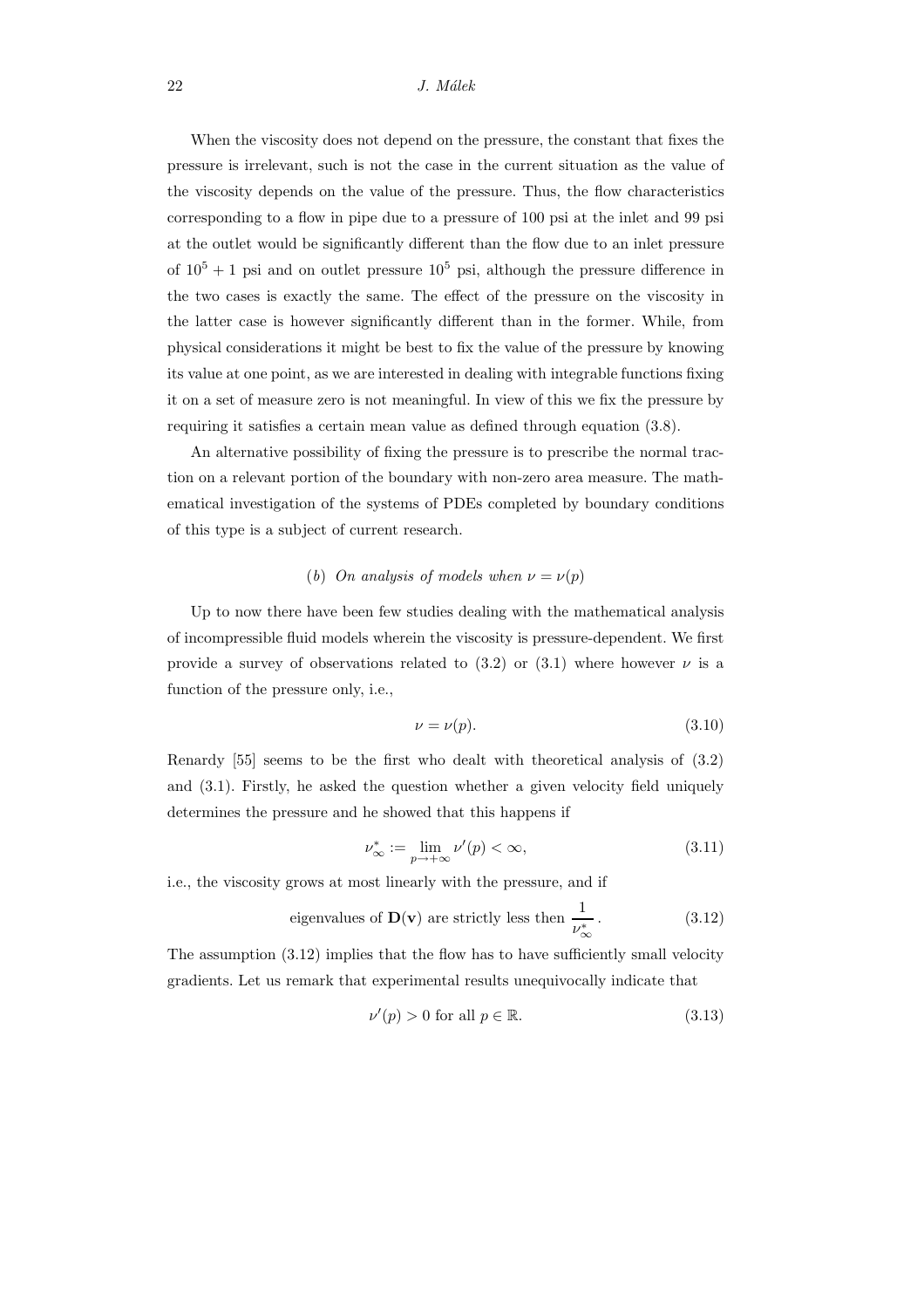In fact, if the pressure is sufficiently high glass transition takes place. The condition (3.11) is evidently not fulfilled if the viscosity depends on the pressure exponentially, as is the case in  $(2.40)$  or  $(2.41)$ . One can however argue that the viscosity can be truncated at some higher value of  $p_0 \gg 1$ . Thus, for example,  $\nu$  can be approximated by

$$
\nu^*(p) = \begin{cases} \nu(p) & \text{if } p \in (-\infty, p_0], \\ \nu(p_0) & \text{if } p > p_0, \end{cases}
$$
 (3.14)

or it can be extended smoothly at  $p_0$ , but with sublinear growth so that  $(3.11)$ holds.

A much more severe restriction seems to be the condition (3.12) since not all velocity field are admissible. Working with higher order Sobolev spaces, and assuming the restriction (3.11) and (3.12), Renardy proves the existence and uniqueness of the solution to  $(3.1)$ . Since the initial data also have to fulfill  $(3.12)$ , this is a small-data result. Also, since the energy estimates ( $\mathbf{b} \equiv \mathbf{0}$  for simplicity)

$$
\frac{1}{2} \|\mathbf{v}(t)\|_{2}^{2} + \int_{0}^{t} \int_{\Omega} \nu(p) |\mathbf{D}(\mathbf{v})|^{2} dx ds = \frac{1}{2} \|\mathbf{v}_{0}\|_{2}^{2} \qquad \text{(for all } t > 0\text{)} \tag{3.15}
$$

are available here, it seems more natural to construct weak solution in the spaces determined by (3.15). Such a result is however not in place to our knowledge.

Gazzola [22] treating the evolutionary problem (3.1), and Gazzola and Secchi [23] when dealing with the stationary problem (3.2), established results without assuming (3.12). Nevertheless, their results are in some sense elementary even if the treatment of the pressure requires an approach totally different from that used usually in Navier-Stokes theory where one frequently eliminates the pressure and works with spaces of functions that are divergenceless. The results established in [22] and [23] are immediate consequences of the fact that only small initial conditions and almost potential external body forces ( $\mathbf{b} \sim \nabla g$ ) are considered; one can immediately observe that  $\mathbf{b} = \nabla g$  and  $\mathbf{v}^0 \equiv \mathbf{0}$  leads to the energy identity  $(\int$ **bv** =  $\int$ *g* div **v** = 0)

$$
\frac{1}{2} \|\mathbf{v}(t)\|_2^2 + \int_0^t \int_{\Omega} \nu(p) |\mathbf{D}(\mathbf{v})|^2 \, dx \, ds = 0,
$$

which implies that  $\mathbf{v} \equiv \mathbf{0}$ ,  $p = g$  is the unique trivial solution of the problem. One obtains a similar conclusion for the stationary problem. Thus, if **b** is close to  $\nabla q$ and  $(v^0)$  is small for the time-dependent case) it is not "surprising" that in the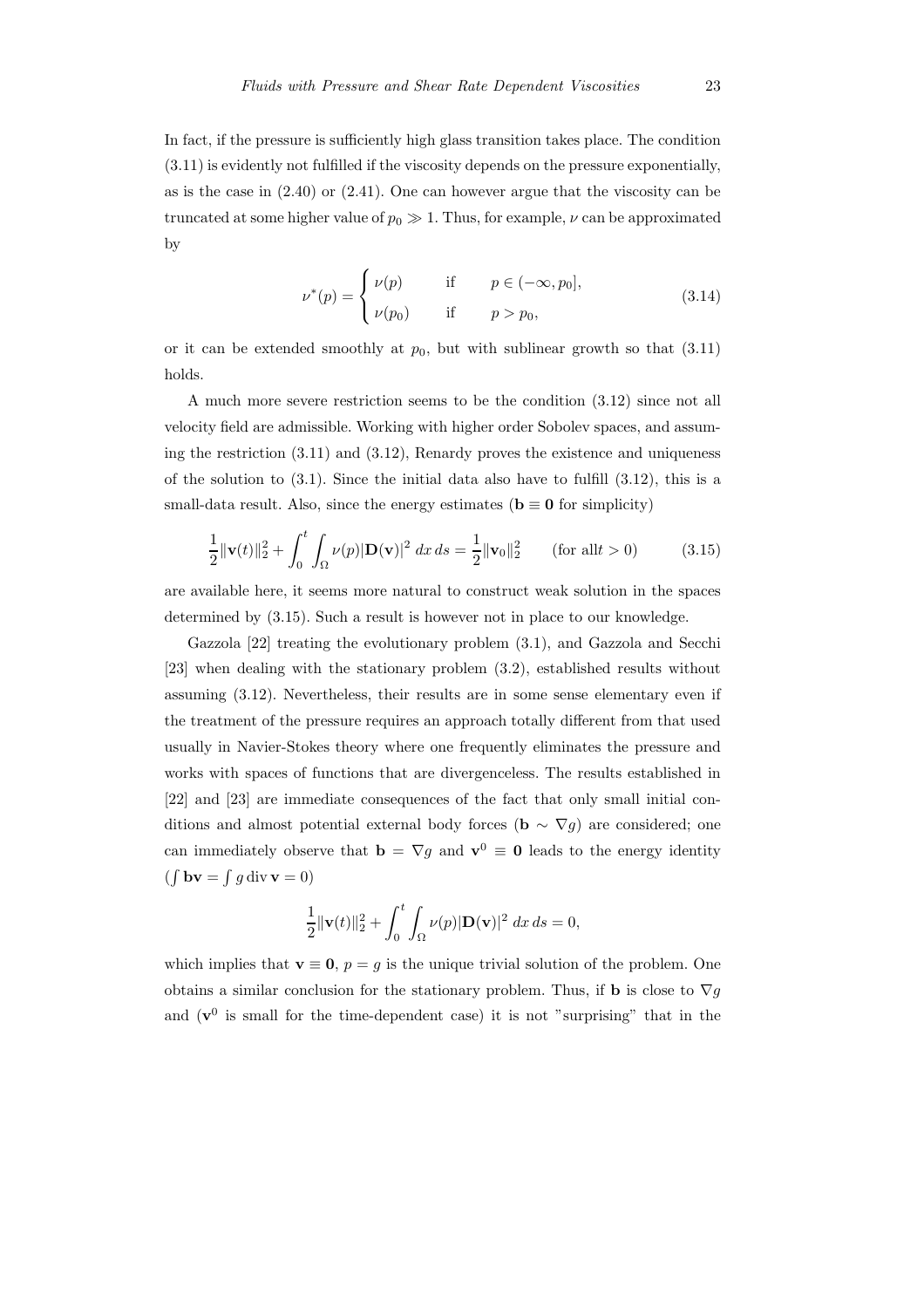24 J. Málek

case of (3.1), Gazzola obtains as an addition to all these restrictions, the existence of solution only on a certain interval  $[0, T_0]$ ,  $T_0$  determined by a suitable (small) norm of  $v_0$ . Málek, Nečas and Rajagopal [D2] observed that the feature "to a given velocity field there is a uniquely defined pressure" can be achieved if one "allows" the viscosity to depend also on the shear rate in a suitable manner. The structure of the viscosities and the results established for such models till recently will be discussed next.

# (c) On analysis of models when  $\nu = \nu(p, |\mathbf{D}(\mathbf{v})|^2)$

It has been observed in Málek, Nečas and Rajagopal [D2] that the dependence of  $\nu$  on  $|\mathbf{D}(\mathbf{v})|^2$  may help, particularly if such a dependence is sublinear. To see this, let us assume that there are  $p^1, p^2$  for a given **v** that fulfill (3.1). Then, by taking the divergence of (3.1) for  $(v, p<sup>1</sup>)$  and  $(v, p<sup>2</sup>)$  we come to the relation for the difference of the form

$$
p^2 - p^1 = (-\Delta)^{-1} \operatorname{div} \operatorname{div} \left( [\nu(p^1, |\mathbf{D}(\mathbf{v})|^2) - \nu(p^2, |\mathbf{D}(\mathbf{v})|^2) \right) \mathbf{D}(\mathbf{v}) \right)
$$
  
=  $(-\Delta)^{-1} \operatorname{div} \operatorname{div} \left( \frac{\partial \nu(p^1 + \delta(p^2 - p^1), |\mathbf{D}(\mathbf{v})|^2)}{\partial p} \mathbf{D}(\mathbf{v})(p^1 - p^2) \right),$ 

which on simplifying leads to

$$
||p^1 - p^2||_q \le \max_{Q, \mathbf{D(v)}} \left| \frac{\partial \nu}{\partial p}(Q, |\mathbf{D(v)}|^2) \mathbf{D(v)} \right| ||p^1 - p^2||_q.
$$
  
Thus, if 
$$
\max_{Q, \mathbf{D}} \left| \frac{\partial \nu}{\partial p}(Q, |\mathbf{D}|^2) \mathbf{D} \right| < 1,
$$

we obtain  $p^1 = p^2$ .

This observation motivates the following assumptions. We assume that the viscosity  $\nu$  is a  $\mathcal{C}^1$ -mapping of  $\mathbb{R} \times \mathbb{R}_0^+$  into  $\mathbb{R}_+$  satisfying for some fixed (but arbitrary)  $r \in [1, 2]$  and all  $\mathbf{D} \in \mathbb{R}^{d \times d}_{sym}$ ,  $\mathbf{B} \in \mathbb{R}^{d \times d}_{sym}$  and  $p \in \mathbb{R}$  the following inequalities

$$
C_1(1+|\mathbf{D}|^2)^{\frac{r-2}{2}}|\mathbf{B}|^2 \le \frac{\partial \nu(p,|\mathbf{D}|^2)\mathbf{D}_{ij}}{\partial \mathbf{D}_{kl}} \mathbf{B}_{ij}\mathbf{B}_{kl} \le C_2(1+|\mathbf{D}|^2)^{\frac{r-2}{2}}|\mathbf{B}|^2, \quad (3.16)
$$

$$
\left| \frac{\partial \nu(p, |\mathbf{D}|^2)}{\partial p} \right| |\mathbf{D}| \le \gamma_0 (1 + |\mathbf{D}|^2)^{\frac{r-2}{4}}, \tag{3.17}
$$

where  $\gamma_0$  is a positive constant whose value will be restricted in the formulations of the particular results.

Since  $r = 2$  is included in the range of parameters, we see that  $(3.16)$  (and naturally also (3.17)) includes the Navier-Stokes model. Also, if  $\nu$  is independent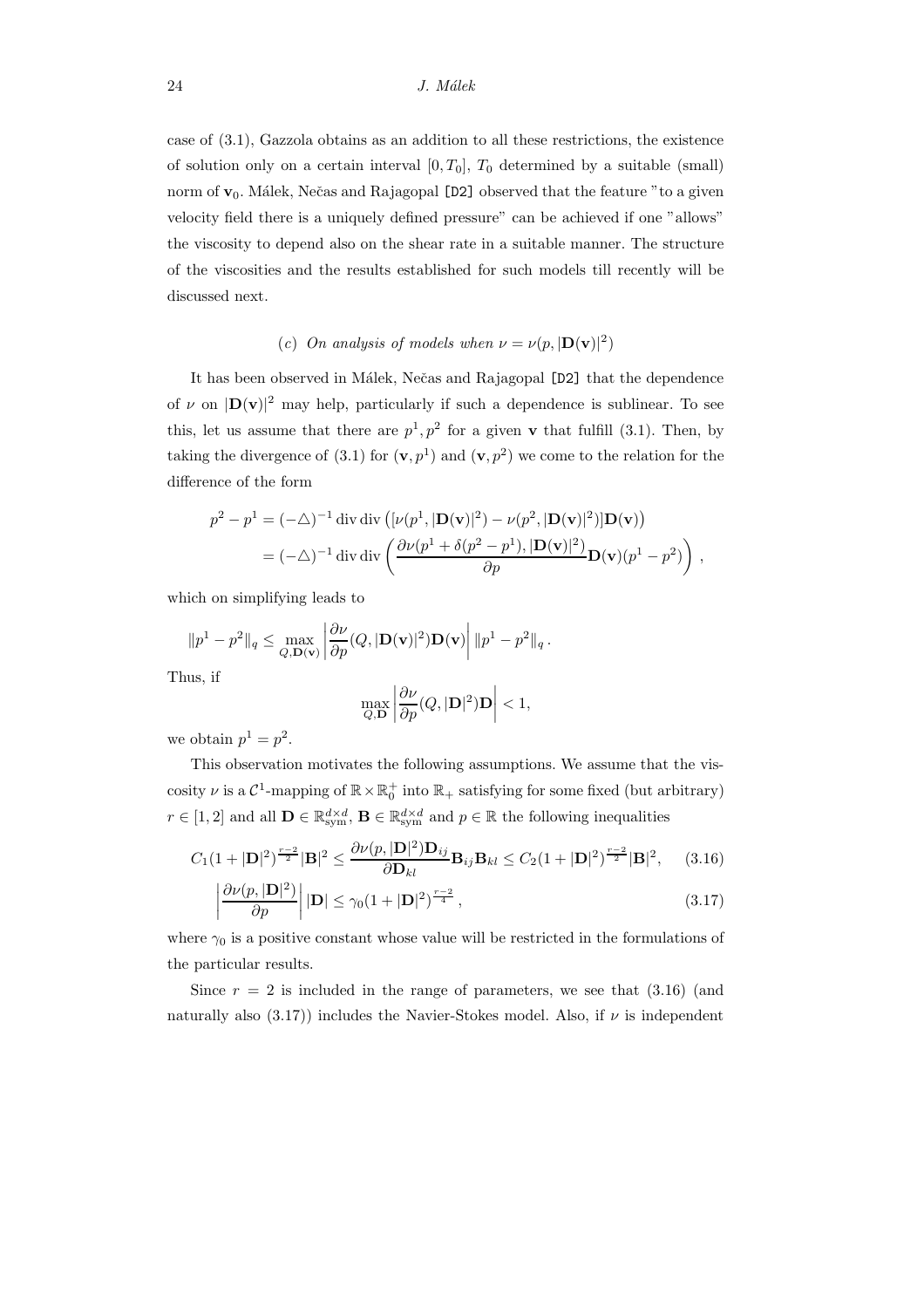of p then  $(3.17)$  is irrelevant and  $(3.16)$  is fulfilled by generalized power-law-like fluids. We refer to  $[D6]$ ,  $[D9] - [D11]$ , and Málek and Rajagopal [39] for a survey of mathematical results related to these special cases. In the next subsection we restrict ourselves to this class of fluids, it means we consider  $\nu$  being purely a function of  $|\mathbf{D}|^2$  satisfying (3.16), and we survey techniques developed to obtain compactness of the velocity gradients. These techniques, three of them developed in the last fifteen years, serve or will serve as important tools in the proofs of the results stated below for incompressible fluids with pressure and shear-rate dependent viscosities.

Note that the assumption (3.17) do not permit us to consider any model where the viscosity depends only on the pressure.

The following forms of the viscosities fulfil the assumptions (3.16) and (3.17).

Example 1. Consider for  $r \in (1, 2]$ 

$$
\nu_i(p, |\mathbf{D}|^2) = \left(1 + \gamma_i(p) + |\mathbf{D}|^2\right)^{\frac{r-2}{2}}, \quad i = 1, 2,
$$
\n(3.18)

where  $\gamma_i(p)$  have the form  $(s \geq 0)$ 

$$
\gamma_1(p) = (1 + \alpha^2 p^2)^{-s/2},
$$
  
\n
$$
\gamma_2(p) = \begin{cases} \exp(-\alpha sp) & \text{if } p > 0 \\ 1 & \text{if } p \le 0 \end{cases} \Rightarrow 0 \le \gamma_i(p) \le 1, (i = 1, 2). \tag{3.19}
$$

Then (3.16) holds with  $C_1 = 2^{\frac{r-2}{2}}(r-1)$  and  $C_2 = A^{\frac{r-2}{2}}$  and (3.17) holds with  $\gamma_0 = \alpha s \frac{2-r}{2}$  (see [D2] for details).

Example 2. Within the class of the viscosities of the type

$$
\nu(p, |\mathbf{D}|^2) = \gamma_p(p)\nu_{\mathbf{D}}(|\mathbf{D}|^2) + \nu_{\infty}, \text{ with } \nu_{\infty} > 0
$$

consider

$$
\nu(p, |\mathbf{D}|^2) := \frac{\gamma_3(p)}{\sqrt{|\mathbf{D}|^2 + \varepsilon}} + \nu_{\infty}
$$
\n(3.20)

such that for some  $\gamma_{\infty}, \gamma_0 > 0$ 

$$
0 \le \gamma_3(p) \le \gamma_\infty \quad \text{and} \quad |\gamma_3'(p)| \le \gamma_0. \tag{3.21}
$$

Then (3.20) satisfies the assumptions (3.16)-(3.17) with parameters  $\gamma_0$  and  $r = 2$ . Setting  $\varepsilon = \nu_{\infty} = 0$  and  $\gamma_3(p) = \alpha(p)$  in (3.20), one obtains a model introduced by Schaeffer [58] in order to describe certain flows of granual materials.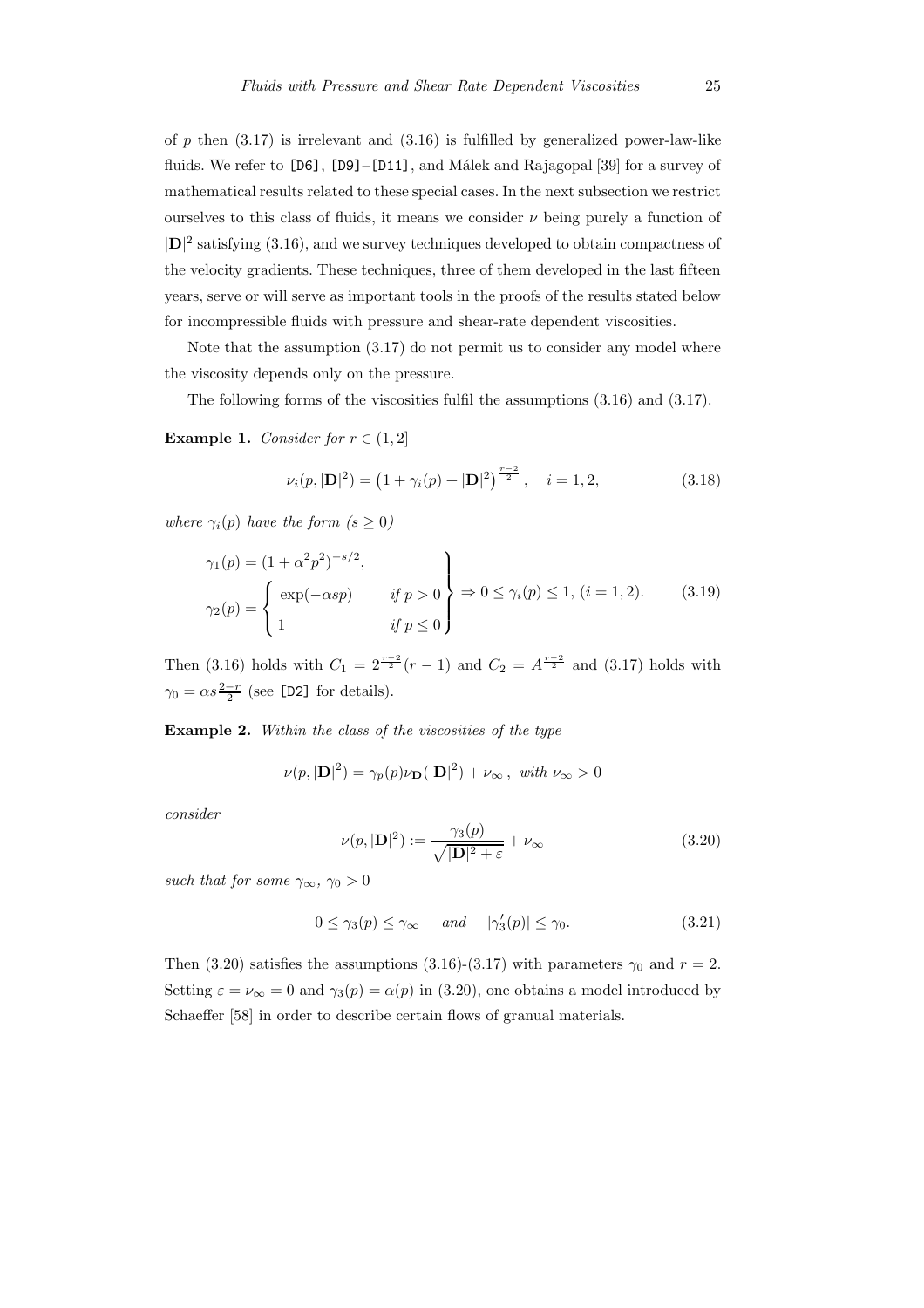In order to formulate clearly the results that have been recently established for fluids with pressure and shear rate dependent viscosity, we first introduce the notation for particular problems and for suitable function spaces. We set

$$
\begin{pmatrix}\n(\mathcal{P}_{\text{steady}})_{\text{dir}} \\
(\mathcal{P}_{\text{steady}})_{\text{nav}} \\
(\mathcal{P}_{\text{evol}})_{\text{per}} \\
(\mathcal{P}_{\text{evol}})_{\text{dur}}\n\end{pmatrix}
$$
\nfor the problem consisting of\n
$$
\begin{pmatrix}\n(3.2), (3.4), (3.8) \text{ and } (3.5), \\
(3.2), (3.4), (3.8) \text{ and } (3.6), \\
(3.1), (3.9) \text{ and } (3.3), \\
(3.1), (3.4), (3.9), (3.3) \text{ and } (3.5), \\
(3.1), (3.4), (3.9), (3.3) \text{ and } (3.6).\n\end{pmatrix}
$$

We write that  $\Omega \in \mathcal{C}^{0,1}$  if  $\Omega \subseteq \mathbb{R}^d, d \geq 2$  is a bounded open connected set with Lipschitz boundary  $\partial\Omega$ . If in addition the boundary  $\partial\Omega$  is locally  $\mathcal{C}^{1,1}$  we write  $\Omega \in \mathcal{C}^{1,1}.$ 

Let  $r \in [1,\infty]$ . The Lebesgue spaces  $L^r(\Omega)$  equipped with the norm  $\|\cdot\|_r$  and the Sobolev spaces  $W^{1,r}(\Omega)$  with the norm  $\lVert \cdot \rVert_{1,r}$  are defined in the standard way. If X is a Banach space then  $X^d = X \times X \times ... \times X$  $d$  −times . The trace of a Sobolev function u is denoted through tr u, if  $\mathbf{v} \in (W^{1,r}(\Omega))^d$  then  $\text{tr } \mathbf{v} := (\text{tr } v_1, \ldots, \text{tr } v_d)$ . For our purpose we introduce the subspaces of vector-valued Sobolev functions which have zero normal part on the boundary. Let  $1 \le q \le \infty$ . We define

$$
W_0^{1,q} := \overline{\{\mathbf{v} \in (\mathcal{C}^{\infty}(\Omega))^d; \operatorname{supp} \mathbf{v} \subset \Omega\}}^{\|\cdot\|_{1,q}},
$$
  
\n
$$
W_{0,\text{div}}^{1,q} := \overline{\{\mathbf{v} \in W_0^{1,q}; \operatorname{div} \mathbf{v} = 0\}},
$$
  
\n
$$
W_{\mathbf{n}}^{1,q} := \overline{\{\mathbf{v} \in (\mathcal{C}^{\infty}(\Omega))^d \cap (\mathcal{C}(\overline{\Omega}))^d; \operatorname{tr} \mathbf{v} \cdot \mathbf{n} = 0 \text{ on } \partial \Omega\}}^{\|\cdot\|_{1,q}},
$$
  
\n
$$
W_{\mathbf{n},\operatorname{div}}^{1,q} := \overline{\{\mathbf{v} \in W_{\mathbf{n}}^{1,q}; \operatorname{div} \mathbf{v} = 0\}},
$$
  
\n
$$
L_{\mathbf{n}}^q := \overline{\{\mathbf{v} \in W_{\mathbf{n},\operatorname{div}}^{1,q}\}}^{\|\cdot\|_{q}}.
$$

We also introduce the notation for the dual spaces:

$$
\begin{split} &W^{-1,q'}:=\left(W_0^{1,q}\right)^*, W_{\mathrm{div}}^{-1,q'}:=\left(W_{0,\mathrm{div}}^{1,q}\right)^*,\\ &W_{\mathbf{n}}^{-1,q'}:=\left(W_{\mathbf{n}}^{1,q}\right)^* \text{ and } W_{\mathbf{n},\mathrm{div}}^{-1,q'}:=\left(W_{\mathbf{n},\mathrm{div}}^{1,q}\right)^*. \end{split}
$$

All the spaces introduced above are Banach spaces. Moreover, if  $1 < q < \infty$  they are also reflexive and separable.

The first theorem discusses the results dealing with stationary problems  $(\mathcal{P}_{\text{steady}})_{\text{dir}}$ and  $(\mathcal{P}_{\text{steady}})_{\text{nav}}$ .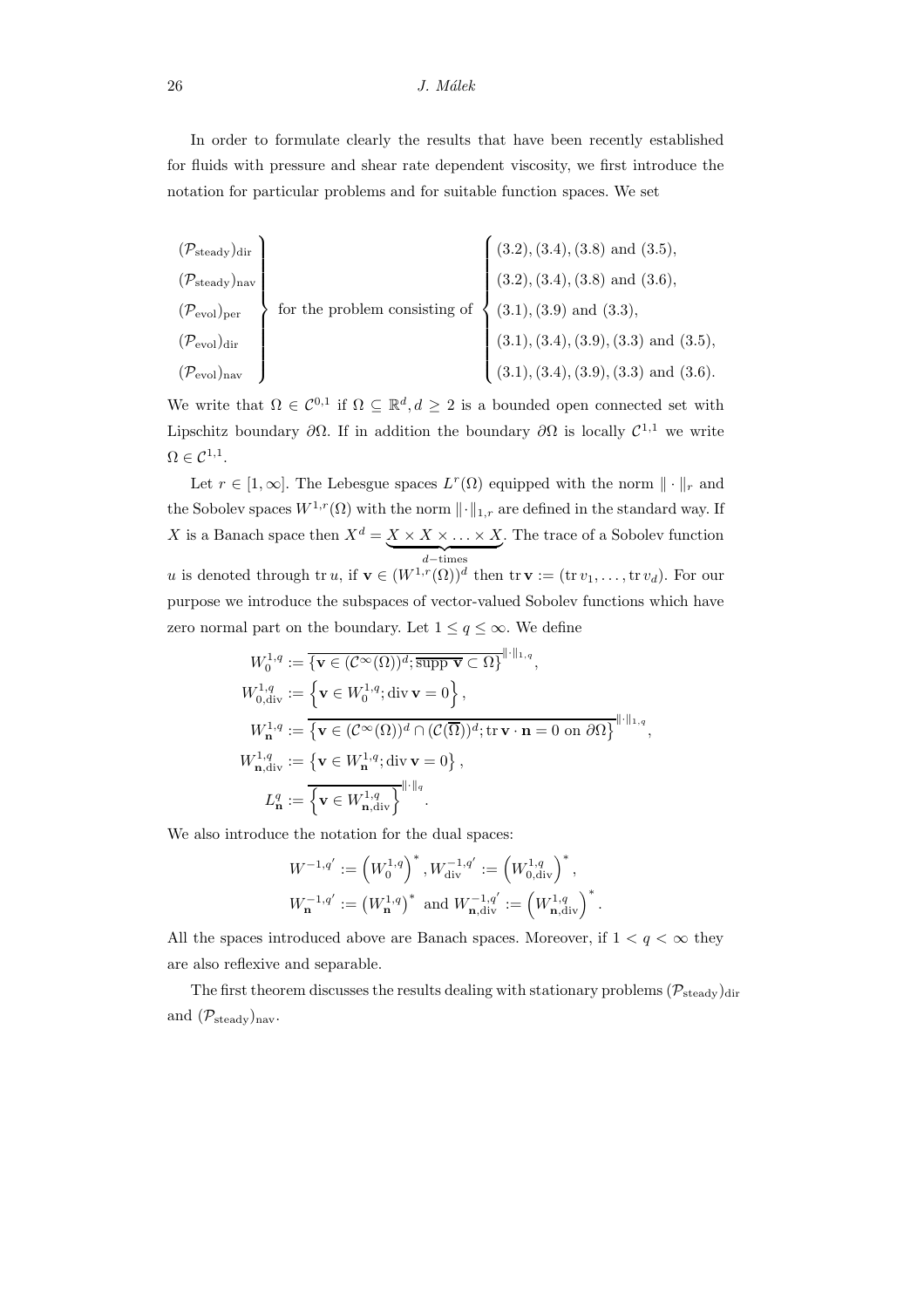**Theorem 1.** Let  $\Omega \in \mathcal{C}^{0,1}$  and  $p_0 \in \mathbb{R}$  be given. Let  $\mathbf{b} \in W_{\mathbf{n}}^{-1,r'}$  for the problem  $(\mathcal{P}_{steady})_{nav}$  or  $\mathbf{b} \in W_0^{-1,r'}$  for the problem  $(\mathcal{P}_{steady})_{dir}$ . Assume that  $\nu$  satisfies (3.16)-(3.17) with the parameters r and  $\gamma_0$  such that

$$
\frac{2d}{d+1} < r \le 2 \text{ and } 0 \le \gamma_0 < \frac{C_1}{2C_*(\Omega, 2)(C_1 + C_2)},\tag{3.22}
$$

where  $C_*(\Omega, 2)$  is specified below. Then there exists a weak solution to the problem  $(\mathcal{P}_{steady})_{dir}$  and  $(\mathcal{P}_{steady})_{nav}$  such that

$$
\mathbf{v} \in \begin{cases} W_{0, \text{div}}^{1,r} & \text{for } (\mathcal{P}_{steady})_{\text{dir}} \\ W_{\mathbf{n}, \text{div}}^{1,r} & \text{for } (\mathcal{P}_{steady})_{\text{nav}} \end{cases}
$$

$$
p \in \begin{cases} L^{r'}(\Omega) & \text{for } r \in \left(\frac{3d}{d+2}, 2\right], \\ L^{\frac{dr}{2(d-r)}}(\Omega) & \text{for } r \in \left(\frac{2d}{d+1}, \frac{3d}{d+2}\right], \end{cases}
$$

and the weak formulation

$$
-(\mathbf{v}\otimes\mathbf{v},\nabla\varphi)+(\nu(p,|\mathbf{D}(\mathbf{v})|^2)\mathbf{D}(\mathbf{v}),\mathbf{D}(\varphi))+\alpha\int_{\partial\Omega}\mathbf{v}\cdot\varphi\,dS=(p,\mathrm{div}\,\varphi)+\langle\mathbf{b},\varphi\rangle
$$
\n(3.23)

is valid for all  $\varphi$  having the property

$$
\varphi \in \begin{cases} W_{0,\text{div}}^{1,q} & \text{for } (\mathcal{P}_{steady})_{\text{dir}} \\ W_{\mathbf{n},\text{div}}^{1,q} & \text{for } (\mathcal{P}_{steady})_{\text{nav}} \end{cases}
$$

where

$$
q = \max\left\{r, \frac{dr}{(d+2)r - 2d}\right\} = \begin{cases} r & \text{if } r \in \left(\frac{3d}{d+2}, 2\right], \\ \frac{dr}{(d+2)r - 2d} & \text{if } r \in \left(\frac{2d}{d+1}, \frac{3d}{d+2}\right]. \end{cases}
$$

The constant  $C_*(\Omega, q)$  has relevance to the following problem: for a given  $q \in \Omega$  $L^q(\Omega)$  with zero mean value, find **z** by solving

$$
\operatorname{div} \mathbf{z} = g \quad \text{ in } \Omega, \qquad \mathbf{z} = \mathbf{0} \quad \text{ on } \partial \Omega. \tag{3.24}
$$

It is known (see Bogovskii [9] or Amrouche and Girault [2]) that there is a bounded linear operator  $\mathcal B$  that maps  $L^q(\Omega)$  into  $W_0^{1,q}(\Omega)$ , for every  $q \in (1,\infty)$ , such that  $\mathbf{z} := \mathcal{B}(g)$  solves (3.24). Particularly, we have

$$
\|\mathbf{z}\|_{1,q} = \|\mathcal{B}(g)\|_{1,q} \leq C_*(\Omega, q) \|g\|_q.
$$

<sup>†</sup> Note that the boundary integral  $\alpha \int_{\partial \Omega} \mathbf{v} \cdot \boldsymbol{\varphi} dS = 0$  for  $\boldsymbol{\varphi} \in W_0^{1,q}$ .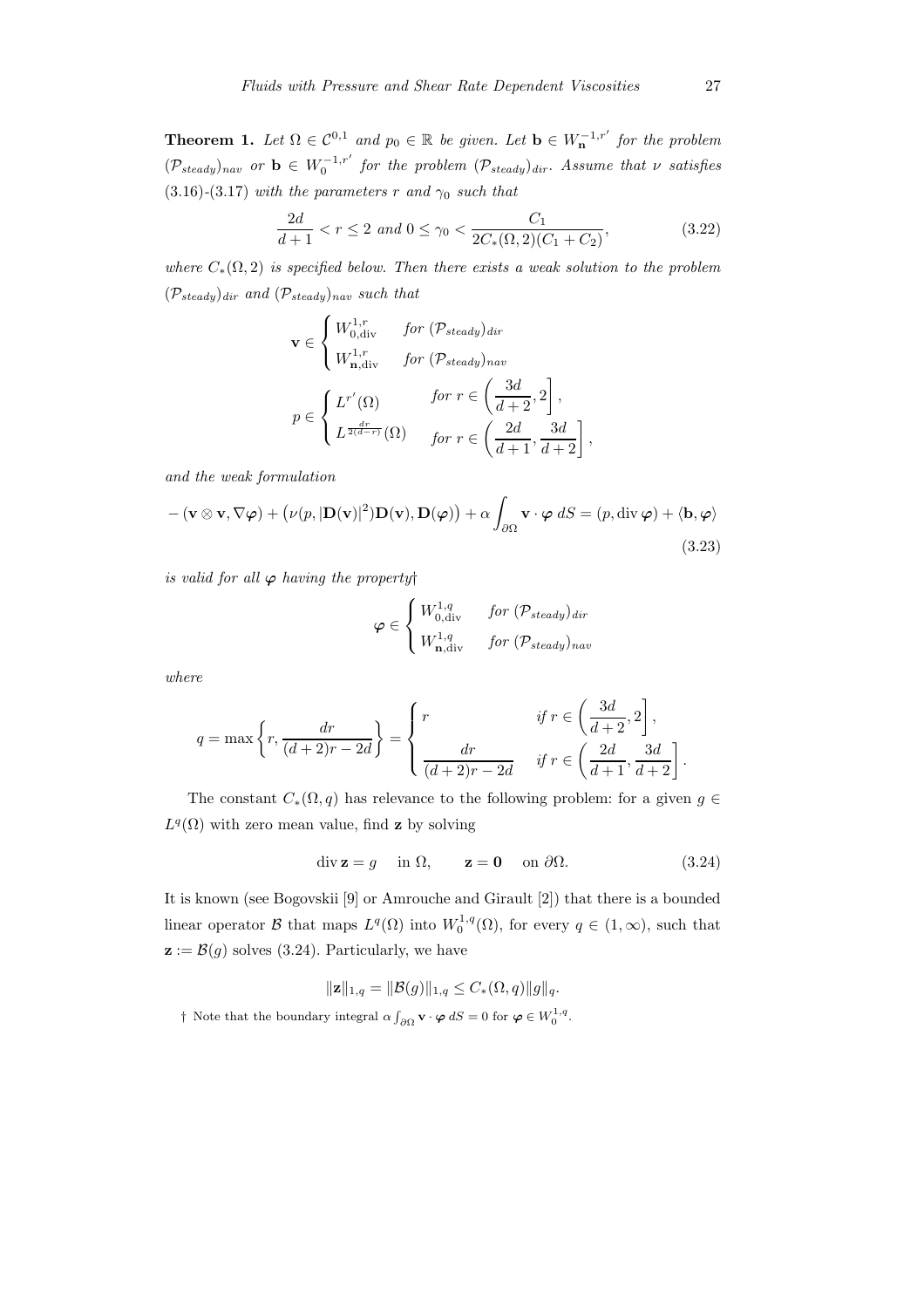Comments concerning the proof: For  $r \in \left(\frac{3d}{d+2}, 2\right]$  the result for  $(\mathcal{P}_{\text{steady}})_{\text{dir}}$  is established in Franta et al. [D4]. The results for  $r \in \left(\frac{2d}{d+1}, \frac{3d}{d+2}\right]$  and for  $(\mathcal{P}_{\text{steady}})_{\text{nav}}$ can be deduced in a straightforward way from Bulíček et al. [D5] where the authors treat a more complicated evolutionary model  $(\mathcal{P}_{\text{evol}})_{\text{nav}}$ . While it is not at all clear how to extend the result to  $(\mathcal{P}_{evol})_{dir}$ , for steady flows the extension from  $(\mathcal{P}_{\text{steady}})_{\text{nav}}$  to  $(\mathcal{P}_{\text{steady}})_{\text{dir}}$  requires only modifications in definitions of relevant function spaces (see also Comments concerning the proof of Theorem 3). Partial regularity of weak solution to  $(\mathcal{P}_{\text{steady}})_{\text{dir}}$  for  $d = 2, 3$  is established in [36], see the annoucement in [35]. This study initiated the analysis of a generalized Stokes system whereas the generalization consists in replacing the Laplace operator by a general elliptic operator of second order and by replacing the gradient of the pressure by a general first order operator. Such generalized Stokes system are studied by Huy and Stará in  $[27]$ . See also the recent thesis  $[26]$  by Huy.

The second theorem deals with the problem  $(\mathcal{P}_{evol})_{per}$ . For this purpose we denote  $L_{\text{per}}^{r}$  and  $W_{\text{per}}^{1,r}$  the standard Lebesgue and Sobolev spaces of L-periodic functions. The Sobolev spaces contain only functions with zero mean value over the periodic cell  $\Omega := (0, L)^d$ .

**Theorem 2.** Let  $d = 2, 3$ . Let  $\Omega \in C^{0,1}$ ,  $\mathbf{b} \in L^{r'}(0,T;W_{per}^{-1,r'})$ ,  $\mathbf{v}_0 \in L^2_{per,\text{div}}$  and  $Q \in L^2(0,T)$  be given. Assume that  $\nu$  satisfies (3.16)-(3.17) with the parameters r and  $\gamma_0$  such that

$$
r \in \begin{cases} \left(\frac{4}{3}, 2\right] & \text{if } d = 2\\ \left(\frac{9}{5}, 2\right] & \text{if } d = 3 \end{cases} and \ \gamma_0 = \min\left\{\frac{1}{2}, \frac{C_1}{4C_2}\right\}.
$$

Then there exists a weak solution to the problem  $(\mathcal{P}_{evol})_{per}$  such that

$$
\mathbf{v} \in \mathcal{C}(0, T; L_{weak}^2) \cap L^r(0, T; W_{per, \text{div}}^{1, r}),
$$
  

$$
\mathbf{v}_{,t} \in \begin{cases} L^r(0, T; W_{per}^{-1, r}) & \text{if } d = 2, \\ L^{\frac{5r}{6}}(0, T; W_{per}^{-1, \frac{5r}{6}}) & \text{if } d = 3, \end{cases},
$$
  

$$
p \in \begin{cases} L^r(0, T; L^r(\Omega)) & \text{if } d = 2, \\ L^{\frac{5r}{6}}(0, T; L^{\frac{5r}{6}}(\Omega)) & \text{if } d = 3, \end{cases}
$$

and the weak formulation

$$
\langle \mathbf{v}_{,t}, \boldsymbol{\varphi} \rangle - (\mathbf{v} \otimes \mathbf{v}, \nabla \boldsymbol{\varphi}) + (\nu(p, |\mathbf{D}(\mathbf{v})|^2) \mathbf{D}(\mathbf{v}), \mathbf{D}(\boldsymbol{\varphi})) = (p, \text{div } \boldsymbol{\varphi}) + \langle \mathbf{b}, \boldsymbol{\varphi} \rangle \quad (3.25)
$$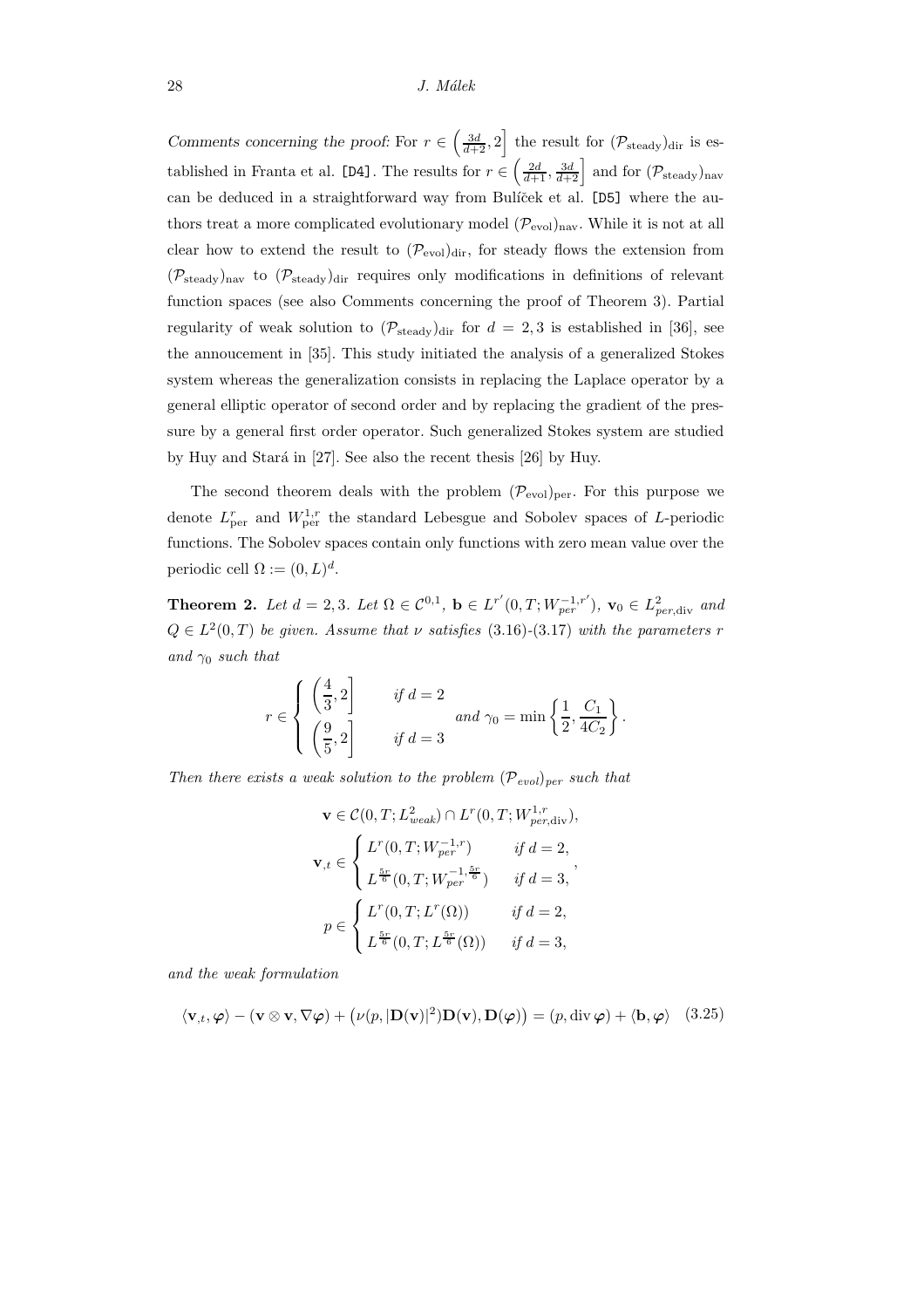is valid for almost all  $t \in (0, T)$  and all  $\varphi$  having the property

$$
\varphi \in \begin{cases} L^{r'}(0,T;W^{1,r'}_{per}) & \text{if } d = 2, \\ L^{\frac{5r}{5r-6}}(0,T;W^{1,\frac{5r}{5r-6}}_{per}) & \text{if } d = 3. \end{cases}
$$

Comments concerning the proof: The result in three dimensions is established in [D2], and the two-dimensional case is treated in [D3].

The final theorem deals with the problem  $(\mathcal{P}_{\text{evol}})_{\text{nav}}$ .

**Theorem 3.** Let  $d = 2, 3$ . Let  $\Omega \in C^{1,1}$ ,  $\mathbf{b} \in L^{r'}(0,T;W_{\mathbf{n}}^{-1,r'})$ ,  $\mathbf{v}_0 \in L^2_{\mathbf{n},\text{div}}$  and  $Q \in L^2(0,T)$  be given. Assume that  $\nu$  satisfies (3.16)-(3.17) with the parameters r and  $\gamma_0$  such that

$$
r \in \begin{cases} \left(\frac{3}{2}, 2\right) & \text{if } d = 2\\ \left(\frac{8}{5}, 2\right) & \text{if } d = 3 \end{cases} \quad \text{and} \quad \gamma_0 < \frac{1}{C_{\#}(\Omega, 2)} \frac{C_1}{C_1 + C_2}.
$$

where  $C_{\#}(\Omega, 2)$  appears in (3.27) below. Then there exists a weak solution to the problem  $(\mathcal{P}_{evol})_{nav}$  such that

$$
\mathbf{v} \in \mathcal{C}(0, T; L_{weak}^2) \cap L^r(0, T; W_{\mathbf{n}, \text{div}}^{1, r}),
$$
  

$$
\mathbf{v}_{,t} \in \left( L^{\frac{r(d+2)}{r(d+2)-2d}}(0, T; W_{\mathbf{n}}^{1, \frac{r(d+2)}{r(d+2)-2d}}) \right)^*,
$$
  

$$
p \in \begin{cases} L^r(0, T; L^r(\Omega)) & \text{if } d = 2, \\ L^{\frac{5r}{6}}(0, T; L^{\frac{5r}{6}}(\Omega)) & \text{if } d = 3, \end{cases}
$$

and the weak formulation

$$
\langle \mathbf{v}_{,t}, \boldsymbol{\varphi} \rangle - (\mathbf{v} \otimes \mathbf{v}, \nabla \boldsymbol{\varphi}) + (\nu(p, |\mathbf{D}(\mathbf{v})|^2) \mathbf{D}(\mathbf{v}), \mathbf{D}(\boldsymbol{\varphi})) + \alpha \int_{\partial \Omega} \mathbf{v} \cdot \boldsymbol{\varphi} \, dS = (p, \text{div } \boldsymbol{\varphi}) + \langle \mathbf{b}, \boldsymbol{\varphi} \rangle
$$
(3.26)

is valid for almost all  $t \in (0, T)$  and all  $\varphi$  having the property

$$
\varphi \in \begin{cases} L^{r'}(0,T;W_{\mathbf{n}}^{1,r'}) & \text{if } d = 2, \\ L^{\frac{5r}{5r-6}}(0,T;W_{\mathbf{n}}^{1,\frac{5r}{5r-6}}) & \text{if } d = 3. \end{cases}
$$

Moreover, if instead of  $(3.17)$  one assumes the condition  $(8)$  from [D5] then the results holds also for the case  $r = 2$ . If in addition  $d = 2$  then the weak solution is unique.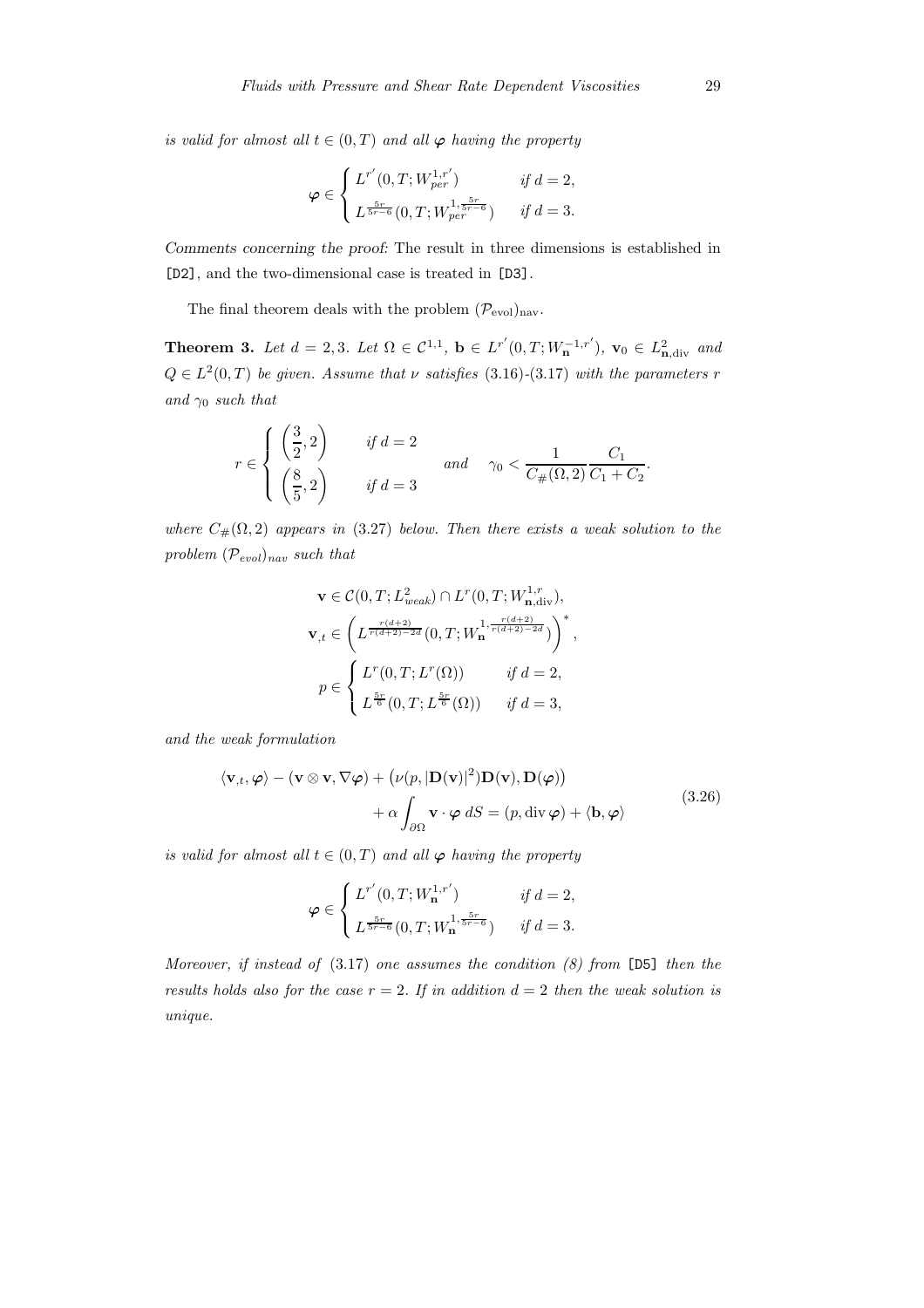#### $30$  J. Málek

The constant  $C_{\#}(\Omega, q)$  occurs in the solvability of the following problem. For  $q \in (1,\infty)$  and  $\Omega \in \mathcal{C}^{1,1}$  and an arbitrary  $\varphi \in L^q(\Omega)$  with zero mean value to find  $g \in W^{2,q}(\Omega)$  solving

$$
\triangle g = \varphi \quad \text{in } \Omega, \quad \nabla g \cdot \mathbf{n} = 0 \quad \text{on } \partial \Omega, \quad \int_{\Omega} g(x) \, dx = 0
$$

satisfying

$$
||g||_{2,q} \le C_{\#}(\Omega, q) ||\varphi||_{q}.
$$
\n(3.27)

Comments: Even for steady flows, there is a remarkable difference in how the pressure is introduced. While for problems where the vicosity is independent of pressure, the pressure can be easily identified using for example de Rham's theorem, the same method cannot be used for problems with pressure dependent viscosity since one needs to have knowledge of the nature of the pressure a` priori. Our approach uses the quasi-compressible approximations.

There is also another crucial difference in introducing the pressure for the evolutionary NSEs and time-dependent models with non-constant viscosity. For the NSEs, we can identify the model with an evolutionary Stokes system, where the convective term is included in the right-hand side, and apply results concerning the  $L^p$ -estimates available for such systems (see [60]). For the models where  $\nu$  is not constant (and may depend on p or  $|\mathbf{D}(v)|^2$ ) an analogous theory for generalized Stokes system is not available thus far. In the article  $[D5]$  (see Theorem 3), Bulíček et al. show that the problem with Navier's slip boundary conditions, contrary to that with no-slip boundary conditions, does not suffer such a deficiency and it is possible to introduce the pressure globally.

Theorem 3 establishes the first result concerning long-time and large-data existence of weak solutions to any incompressible fluid model where the viscosity depends on the pressure and where flows take place in a bounded container. Theorem 3 covers several interesting results even for fluids whose viscosity is independent of the pressure (as are for example Navier-Stokes or power-law fluids). We refer to [D5] for details.

#### (d) Compactness criteria for the velocity gradient

In the analysis of problems  $(\mathcal{P}_{\text{steady}})_{\text{nav}}, (\mathcal{P}_{\text{steady}})_{\text{dir}}, (\mathcal{P}_{\text{evol}})_{\text{per}}, (\mathcal{P}_{\text{evol}})_{\text{dir}}$  or  $(\mathcal{P}_{\text{evol}})_{\text{nav}},$  an important role played the knowledge of various methods to obtain almost everywhere convergence for the velocity gradient. These methods were devel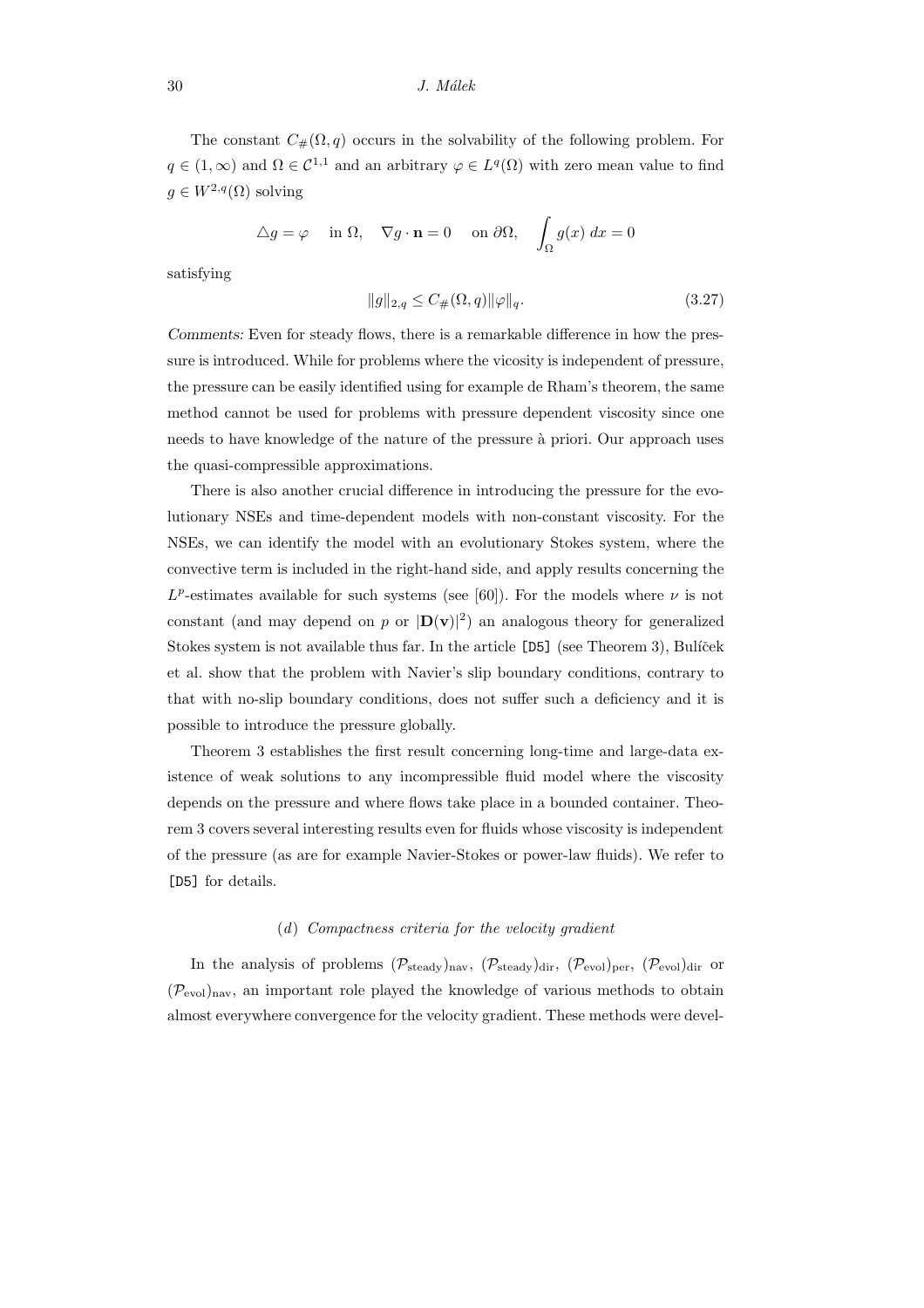oped when analyzing the systems of PDEs describing flows of incompressible fluids with the viscosity depending purely on the shear rate. The aim of this subsection is to provide a survey of these techniques. For this purpose we restrict ourselves to the case when

$$
\mathbf{T} = -p\mathbf{I} + \nu(|\mathbf{D}|^2)\mathbf{D},\tag{3.28}
$$

assuming the validity of the assumption (3.16). In fact, just for brevity we consider a typical example of (3.28), namely, the power-law fluids given by

$$
\mathbf{T} = -p\mathbf{I} + \nu_0 |\mathbf{D}|^{r-2} \mathbf{D}, \quad \text{with } r > 1.
$$
 (3.29)

A key issue in the proof of the existence of a weak solution to any (system of) nonlinear PDEs is the stability of weak solutions with respect to weak convergence. This property, called weak stability of the system of PDEs, written symbolically as  $PDE(u) = b$ , can be made more precise in the following way. Assume that a sequence  $\{u^{\varepsilon}\}\$ enjoys two properties: (i)  $\{u^{\varepsilon}\}\$  satisfies uniformly apriori estimates in a (reflexive Banach) function space  $Y$  that are available for a given problem, i.e.  $\sup_{\varepsilon} ||u^{\varepsilon}||_Y \leq K$ , and (ii)  $\{u^{\varepsilon}\}\$  solves  $PDE(u^{\varepsilon}) = b^{\varepsilon}$  with the right-hand side  $b^{\varepsilon}$ converging strongly to b in a suitable (dual) norm. It follows from  $(i)$  that modulo a subsequence  $u^{\varepsilon}$  converges weakly to u in Y. It is well known that weakly converging sequences do not commute with nonlinearities in general. Taking the limit  $\varepsilon \to 0$ in  $PDE(u^{\varepsilon}) = b^{\varepsilon}$ , we say that the problem is weakly stable if one can show that u solves the original problem  $PDE(u) = b$ .

In order to investigate the weak stability of our problems  $(\mathcal{P}_{\text{steady}})_{\text{dir}}, (\mathcal{P}_{\text{evol}})_{\text{per}},$ etc., we first summarize the basic energy estimates and their consequences. For simplicity, we restrict ourselves to the most interesting three-dimensional flows, i.e.,  $d = 3$ .

The balance of mechanical energy implies the following estimates for suitable approximations  $(\mathbf{v}^\varepsilon, p^\varepsilon)$  of  $(3.1)$ 

$$
\|\mathbf{v}^{\varepsilon}(t)\|_{2}^{2} + \int_{0}^{T} \|\nabla \mathbf{v}^{\varepsilon}\|_{r}^{r} ds + \int_{0}^{T} \|\mathbf{v}^{\varepsilon}\|_{\frac{5r}{3}}^{\frac{5r}{3}} ds \leq K.
$$
 (3.30)

From here we have the following bound on  $\partial_t \mathbf{v}^{\varepsilon}$  (see (5.2.25) in Málek et al. [38], p.207)

$$
\|\partial_t \mathbf{v}^{\varepsilon}\|_{L^{r'}(0,T;(W^{s,2}_{div})^*)} \le K, \qquad s > \frac{5}{2}, r' = \frac{r}{r-1}.
$$
 (3.31)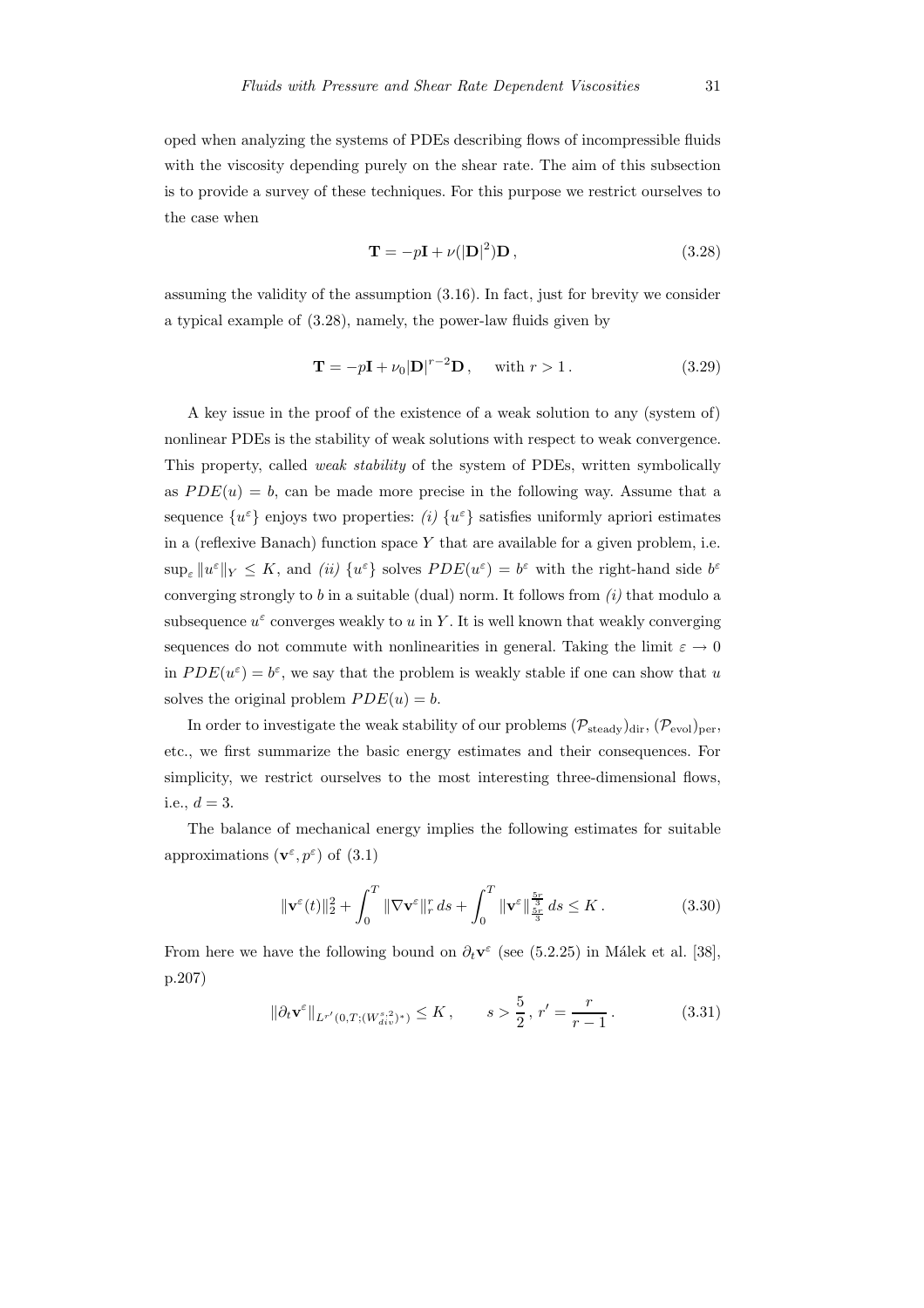This immediately implies (at least for a subsequence) that

$$
\nabla \mathbf{v}^{\varepsilon} \to \nabla \mathbf{v} \quad \text{ weakly in } L^{r}(0, T; L^{r}(\Omega)),
$$
  

$$
\mathbf{v}_{t}^{\varepsilon} \to \mathbf{v}_{t} \quad \text{ weakly in } L^{r'}(0, T; (W_{div}^{s,2})^{*}),
$$
 (3.32)

and if  $r > \frac{6}{5}$  the Aubin-Lions compactness lemma gives

$$
\mathbf{v}^{\varepsilon} \to \mathbf{v} \quad \text{ strongly in } L^{s}(0,T;L^{2}(\Omega)) \qquad (\forall s \in \langle 1, \infty) ). \tag{3.33}
$$

It then easily follows from (3.32) and (3.33) that if  $r > \frac{6}{5}$  one can pass to the limit both in the convective term and in the time derivative term.

The key point is the passage to the limit in the nonlinear elliptic term involving  $S(D(v)) = 2\nu_0|D(v)|^{r-2}D(v)$ . Since  $|S(D)| \le C|D|^{r-1}$ , this will follow from

almost everywhere convergence of  $\nabla \mathbf{v}^k$  to  $\nabla \mathbf{v}$  in  $Q_T$ .  $(\{\mathbf{v}^k\} \subset {\{\mathbf{v}^{\varepsilon}\}})$ (3.34)

We present four different ways how to obtain  $(3.34)$ .

1. Higher regularity method. It is based on standard difference quotient technique, which leads for spatially periodic or Cauchy problem (see Málek et al. [38] and Pokorný  $[43]$  to the inequality

$$
\frac{d}{dt} \|\nabla \mathbf{v}^{\varepsilon}\|_{2}^{2} + J(\mathbf{v}^{\varepsilon}) \le C \|\nabla \mathbf{v}^{\varepsilon}\|_{2}^{2} \|\nabla \mathbf{v}^{\varepsilon}\|_{r}^{r} \qquad \text{with } \lambda = \frac{2(3-r)}{3r-5}
$$
\nand  $J(\mathbf{v}^{\varepsilon}) = \int_{\Omega} |\mathbf{D}(\mathbf{v}^{\varepsilon})|^{r-2} |\mathbf{D}(\nabla \mathbf{v}^{\varepsilon})|^{2} dx dt$ .\n
$$
(3.35)
$$

If  $\lambda \leq 1$ , which happens if  $r \geq \frac{11}{5}$ , then we obtain higher regularity from which  $(3.34)$  follows using the compact imbedding. See Málek et al. [38] for more details: note however that  $J(\mathbf{v}^{\varepsilon})$  is not degenerate therein.

If  $\lambda > 1$  (it means that  $r < \frac{11}{5}$ ), the inequality (3.35) does not, in general, improve the smoothness of the solution. However, it follows from (3.35) and (3.30) that

$$
\int_0^T \frac{J(\mathbf{v}^{\varepsilon})}{(1 + \|\nabla \mathbf{v}^{\varepsilon}\|_2^2)^{\lambda}} ds \le K.
$$
\n(3.36)

The further arguments differ in dependence whether  $r > 2$  or  $r < 2$ . For simplicity, let us consider the latter. Then (3.36) together with (3.30) implies that if  $(2 \geq) r > \frac{9}{5}$ we have

$$
\int_0^T \|\nabla^{(2)} \mathbf{v}^{\varepsilon}\|_r^{2\beta} dt \le K \quad \text{with } \beta \in (0, \frac{1}{3}].
$$
 (3.37)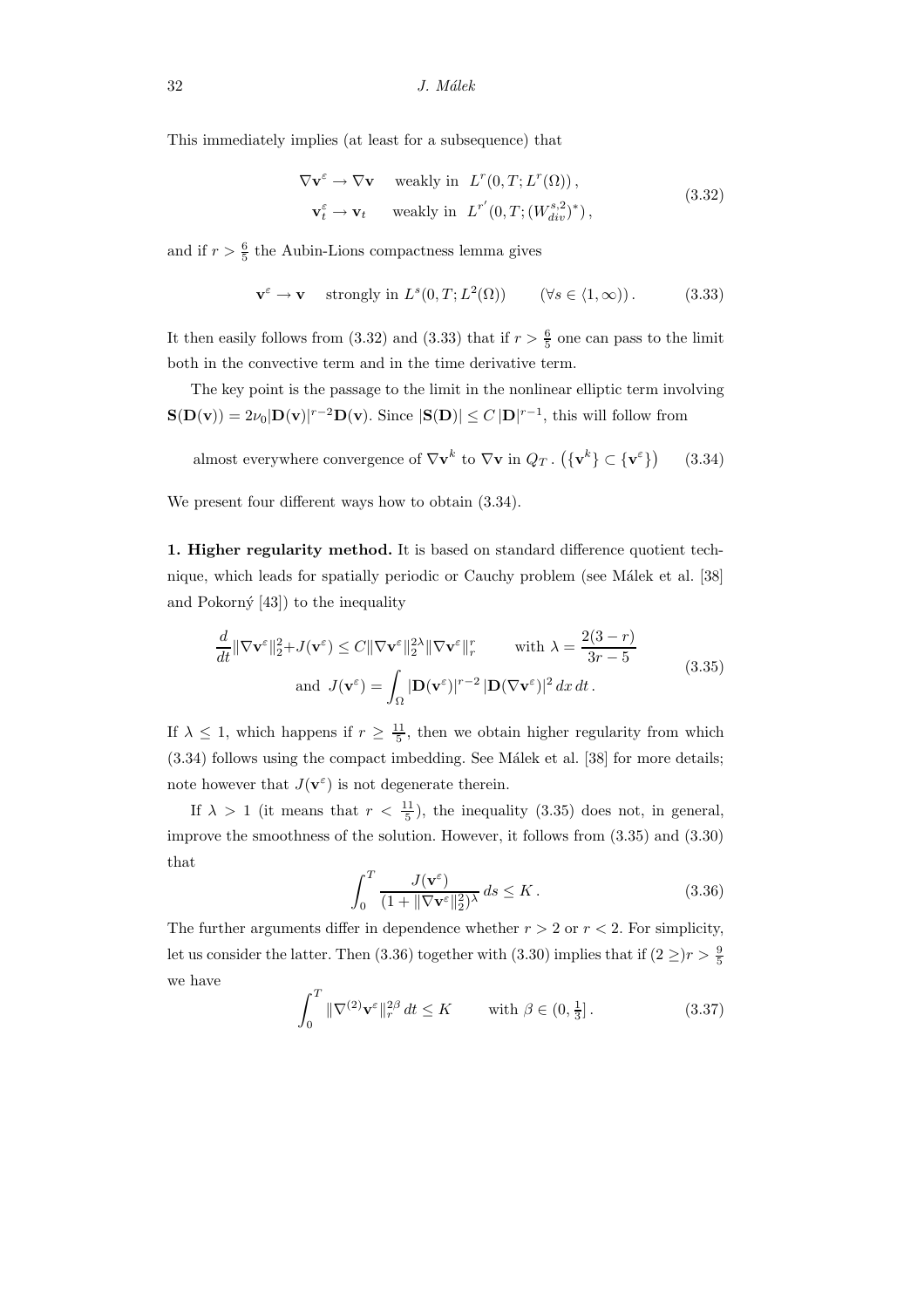All these estimates together with an interpolation technique for certain  $\sigma > 0$  and  $r_0 \in (1, r)$  lead then to the following

$$
\int_0^T \|\mathbf{v}^{\varepsilon}\|_{1,r}^r dt \le K
$$
\n
$$
\int_0^T \|\mathbf{v}^{\varepsilon}\|_{2,r}^{2\beta} dt \le K
$$
\n
$$
\int_0^T \|\mathbf{v}^{\varepsilon}\|_{1+\sigma,r}^{r_0} dt \le K.
$$
\n(3.38)

Having (3.38) and (3.31) at hand, we apply the Aubin-Lions compactness lemma again and conclude the strong convergence of  $\nabla \mathbf{v}^{\varepsilon}$  to  $\nabla \mathbf{v}$  in  $L^{r_0}(0,T;W^{1,r})$ , which implies (3.34).

This method has been extended to the no-slip boundary condition (see Málek, Nečas and Růžička [D9] for details), which seems to be a nontrivial task as we have to apply the regularity techniques up to the boundary and in addition to overcome the presence of the nonlocal quantity, the pressure. In this case, the presence of the boundary leads to results that are worse than in the spatially-periodic case. On the other hand, it follows from Málek, Nečas and Růžička [D9] that there is a weak solution to 3d NSEs with the no-slip boundary satisfying

$$
\int_0^T \|\nabla^2 \mathbf{v}\|_2^{2/3} dt \le C \,,
$$

the result that has been known before only for the spatially periodic case, see Foias, Guillopé and Temam [19].

The following three methods have a common goal: to show that for some  $\theta \in (0,1)$ , say  $\theta = \frac{1}{2}$ , and for an arbitrarily chosen  $\eta > 0$  there is  $\{v^n\} \subset \{v^{\varepsilon}\}\$  such that

$$
\limsup_{n \to \infty} \int_0^T \int_{\Omega} \left[ \left\{ \mathbf{S}(\mathbf{D}(\mathbf{v}^n)) - \mathbf{S}(\mathbf{D}(\mathbf{v})) \right\} : \mathbf{D}(\mathbf{v}^n - \mathbf{v}) \right]^\theta dx dt \le \eta. \tag{3.39}
$$

Since the corresponding nonlinear operator is strictly monotone, once we obtain (3.39), the almost everywhere convergence (3.34) (at least for a suitable chosen subsequence) follows.

2. Standard monotone operator method. To achieve (3.39) it seems natural to multiply the approximate problem by  $\mathbf{v}^n - \mathbf{v}$ . This is possible for all type of considered boundary conditions, as shown by O. A. Ladyzhenskaya for the first timet (see [32] for example), but it restricts ourselves to the range of r,

$$
r \ge \frac{11}{5},\tag{3.40}
$$

† See also Lions [34].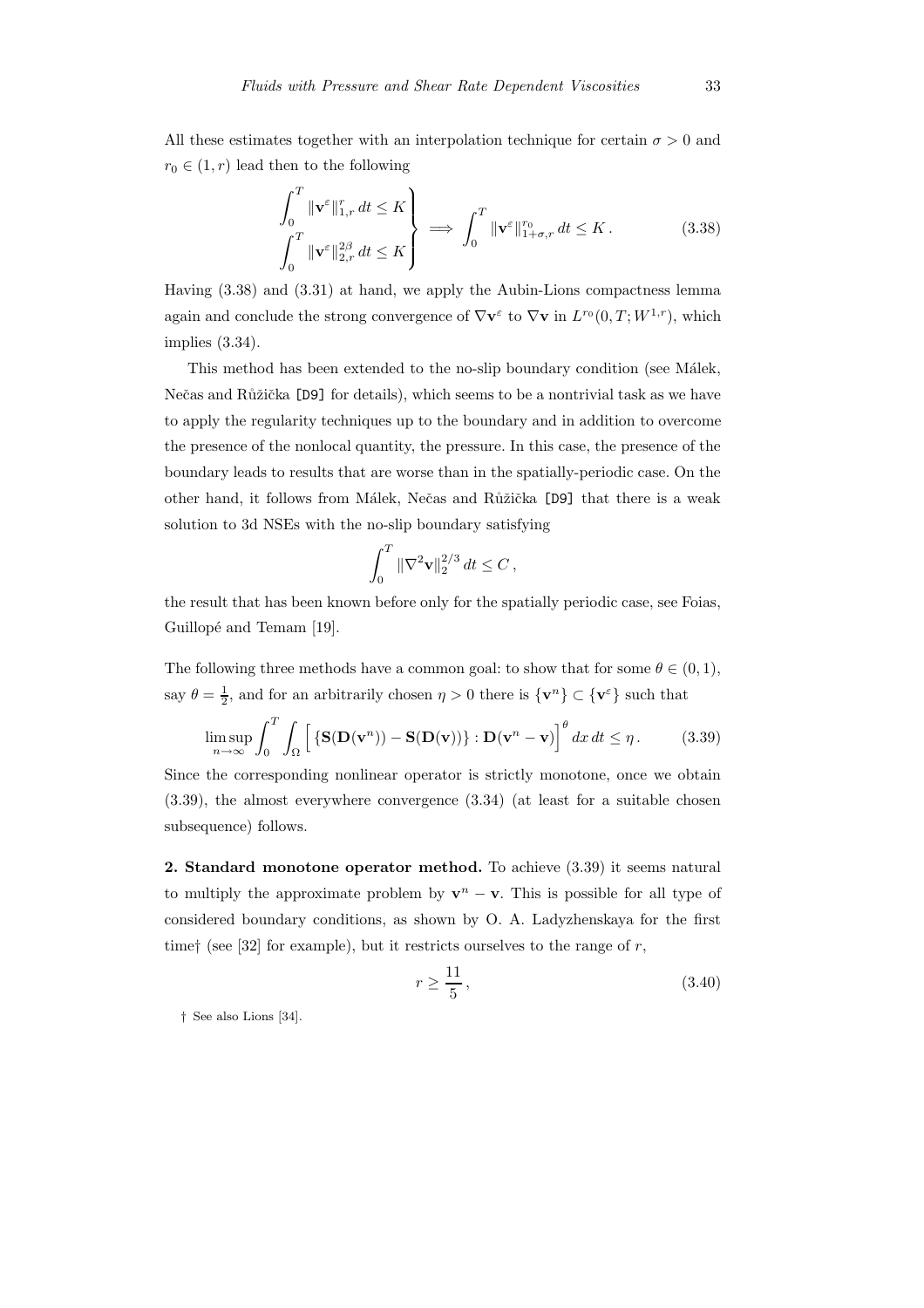due to the required finiteness of the integral

$$
\int_{Q_T} v_k^n \partial_{x_k} \mathbf{v}^n \cdot (\mathbf{v}^n - \mathbf{v}) \, dx \, dt \,. \tag{3.41}
$$

Once the integrability is assured, the term in (3.41) vanishes as  $n \to \infty$  thanks to (3.33).

**3.** Method of truncated Sobolev functions. In order to obtain  $(3.39)$  for  $r <$  $\frac{11}{5}$ , one can attempt to replace the multiplier  $\mathbf{v}^n - \mathbf{v}$  by its bounded truncation

$$
\psi^{n} := (\mathbf{v}^{n} - \mathbf{v})(1 - \min\{1, \delta^{-1}|\mathbf{v}^{n} - \mathbf{v}|\}) \tag{3.42}
$$

That it is in principle possible the reader can verify in Frehse, Málek and Steinhauer [21], where the existence of weak solution to the spatially periodic problem and to the problem with slip boundary conditions (set  $\alpha = 0$  in (3.6)) are established for

$$
r > \frac{8}{5} \tag{3.43}
$$

Note however that  $\delta$  has to be chosen in a suitable way so that the difference between the integral in (3.39) and the term

$$
\int_0^T \int_{\Omega} {\bf S}({\bf D}({\bf v}^n)) - {\bf S}({\bf D}({\bf v})) \} : {\bf D}(\psi^n) \, dx \, dt
$$

can be made as small as needed (at least for a subsequence). This requirement leads to show that for all  $\eta > 0$  there is  $\{v^k\} \subset \{v^n\}$  and  $\delta$  independent of k such that

$$
\int_{Q_{\delta}^{k}} \left\{ \mathbf{S}(\mathbf{D}(\mathbf{v}^{k})) - \mathbf{S}(\mathbf{D}(\mathbf{v})) \right\} : \mathbf{D}((\mathbf{v}^{k} - \mathbf{v}) \min\{1, \delta^{-1} |\mathbf{v}^{k} - \mathbf{v}| \}) dx dt \leq \eta,
$$
\nwhere  $Q_{\delta}^{k} := \{(x, t) \in Q_{T}; |\mathbf{v}^{k} - \mathbf{v}| < \delta \}.$  (3.44)

Note that functions behind the integral sign (restricted to  $Q_{\delta}^k$ ) are uniformly bounded in  $L^1(Q_T)$ . A proof of (3.44) is based on the following assertion:

Let  $\{g^n\}$  be such that  $||g^n||_{L^1(Q_T)} \leq M$  for all n. Then for all  $\eta > 0$  there are  $\{v^k\} \subset \{v^n\}, \{g^k\} \subset \{g^n\}$  and  $\delta < \frac{1}{M}$  independent of k such that

$$
\int_{A_{\delta}^k} g^k dx dt \le \eta, \qquad \text{where } A_{\delta}^k := \{ (x, t) \in Q_T; \delta^2 \le |\mathbf{v}^k - \mathbf{v}| < \delta \}.
$$

The bound (3.43) is due to the convective term: it follows from (3.30) that  $\mathbf{v}_k^n \partial_{x_k} \mathbf{v}^n \in$  $L^1(Q_T)$  uniformly if (3.43) holds.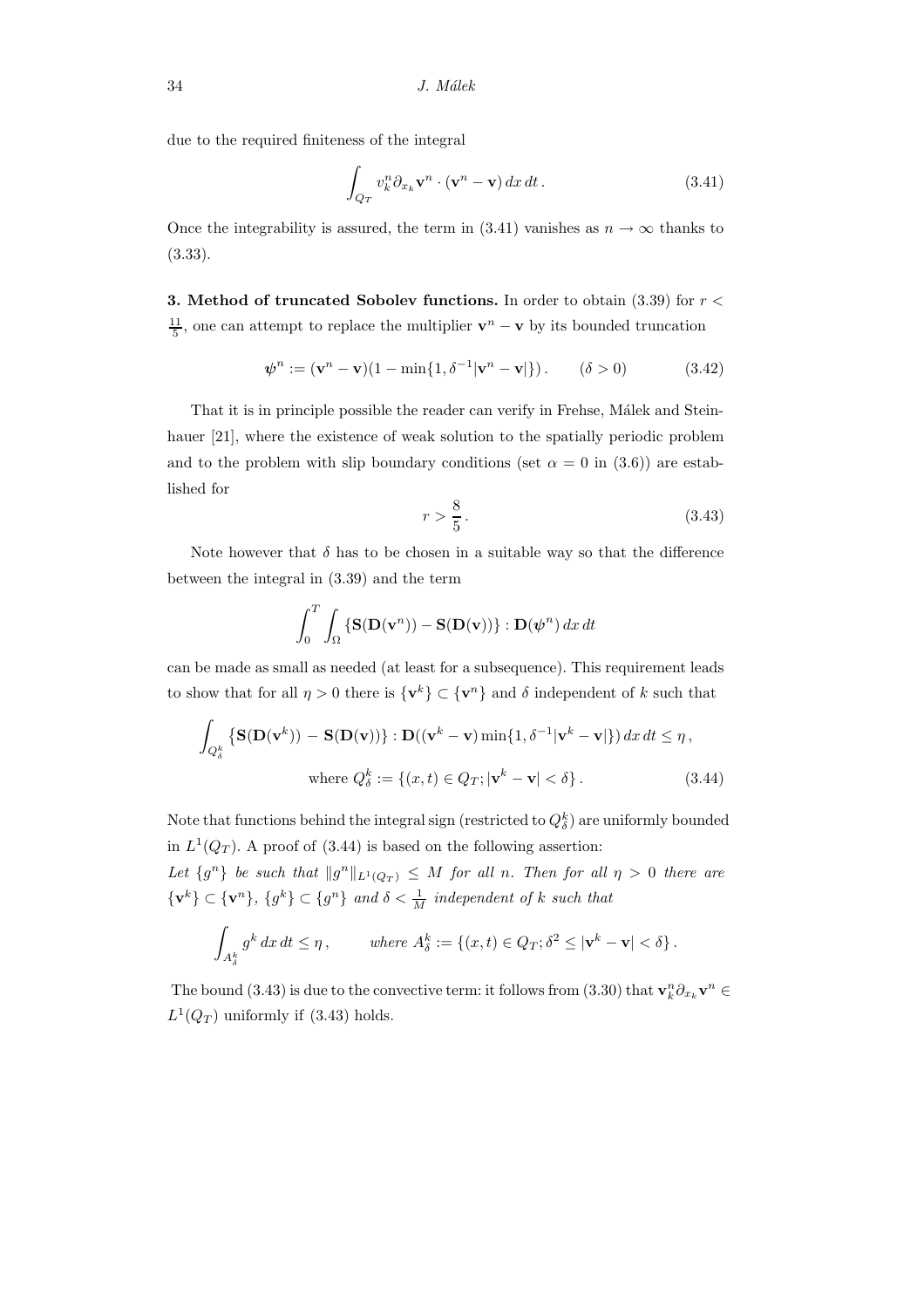The reason why the problem completed by the no-slip boundary conditions is not covered in Frehse et al. [21] has its origin in the fact that div  $\psi^n \neq 0$ . As indicated in Sect. 2.1, it is in general difficult to introduce the pressure to (3.1). Thus we can modify (3.42) by subtracting a suitable vector field so that the result is divergenceless. Subtracting  $h^n$  satisfying div  $h^n = \text{div }\psi^n$  with noslip boundary conditions we obtain test functions with correct boundary conditions but not enough regularity, while subtracting  $\nabla z^n$ , where  $-\Delta z^n = \text{div }\psi^n$  with homogeneous Neumann boundary conditions, we obtain suitable test functions only for problems with Navier's boundary or without boundary.

Despite these difficulties, we have conjectured (see Frehse and Málek  $[20]$ ) that even in the case of no-slip boundary conditions the existence of weak solution for  $r > \frac{8}{5}$  can be proved via this method. This conjecture is proved in the recent work of Wolf [67].

4. Method of Lipschitz truncations of Sobolev functions. This method gives the existence of a weak solution (see Frehse, Málek and Steinhauer [D6] and Diening, Málek and Steinhauer [14] for stationary problems, and the recent study by Diening, Růžička and Wolf [15] for evolutionary ones) for

$$
r > \frac{6}{5} \,. \tag{3.45}
$$

In stationary problems, this method stems from the following assertion (see Acerbi and Fusco [1] and Landes [33] for example):

There exists a  $C > 0$  such that for all  $u^n \to 0$  weakly in  $W_0^{1,r}(\Omega)$  and all  $\lambda > 0$ there are  $u_{\lambda}^{n} \in W_0^{1,\infty}(\Omega)$  such that

$$
\|\nabla u_{\lambda}^{n}\|_{L^{\infty}(\Omega)} \le C(d)\,\lambda\,,\tag{3.46}
$$

$$
u_{\lambda}^{n} \to 0 \ \text{ strongly in } L^{\infty}(\Omega), \tag{3.47}
$$

$$
u_{\lambda}^{n} \to 0 \text{ weakly in } W_{0}^{1,s}(\Omega), \qquad (\forall s \in [1, \infty)) \tag{3.48}
$$

$$
|\{x \in \Omega; u^n(x) \neq u_\lambda^n(x)\}| \leq C\lambda^{-r} \|u^n\|_{W^{1,r}(\Omega)}^r.
$$
 (3.49)

We remark that it follows from the proof that

$$
\left|\left\{x \in \Omega; u^n(x) \neq u_\lambda^n(x)\right\}\right| = \left|\left\{x \in \Omega; M(|\nabla u^n(x)|) + M(u^n(x)) > \lambda\right\}\right|.
$$

where  $M(f)$  denotes the Hardy-Littlewood maximal function to f.

Note that in general for any  $\mu > 0$  one has

$$
|\{x \in \Omega; M(|\nabla u^n(x)|) + M(u^n(x)) > \mu\}| \le C\mu^{-r} \|u^n\|_{W^{1,r}(\Omega)}^r.
$$
 (3.50)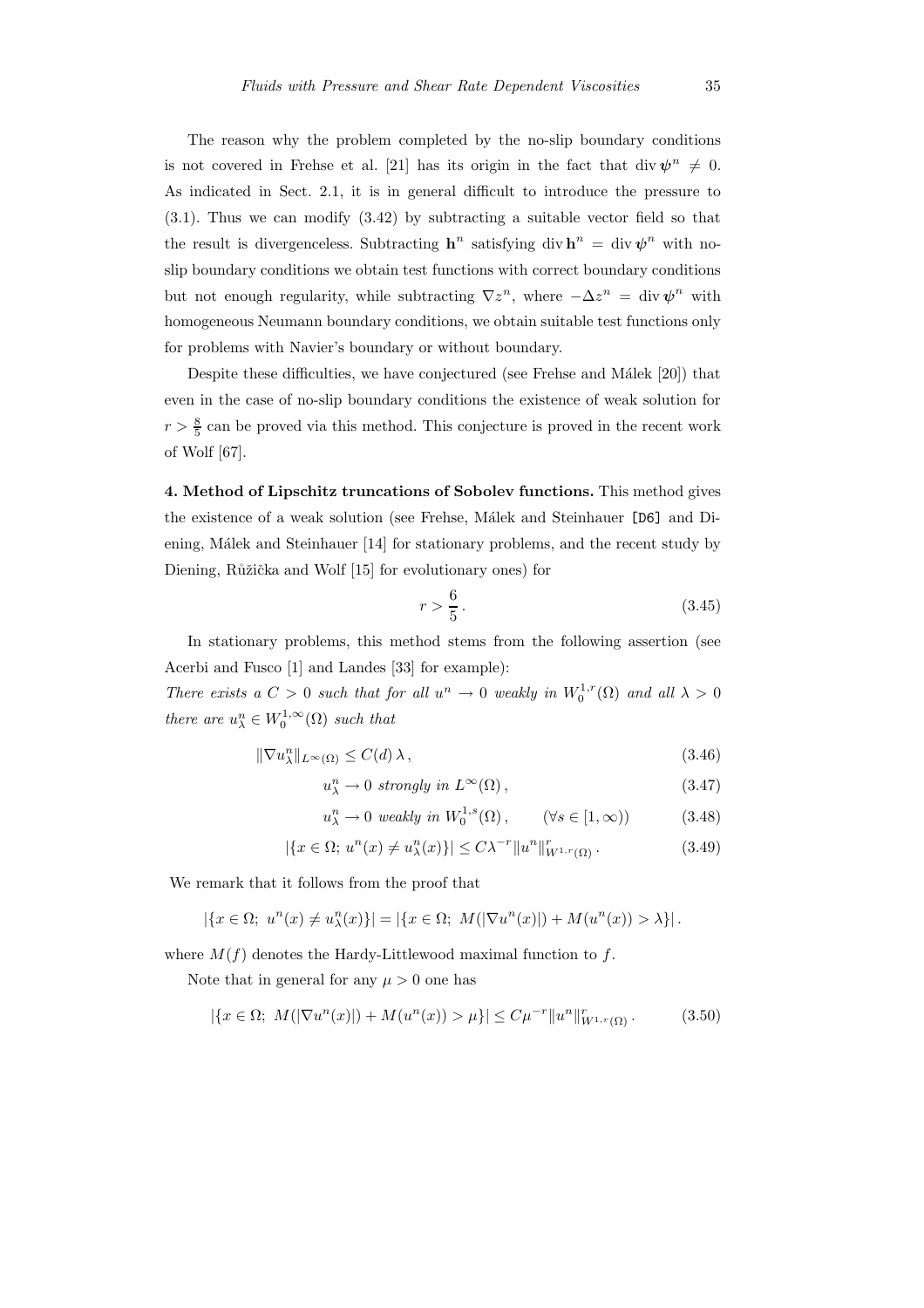Using these observations, we can replace the test function  $\mathbf{v}^n - \mathbf{v}$  by its Lipschitz truncations  $(\mathbf{v}^n - \mathbf{v})_\lambda$ . The bound (3.45) is due to the convective term, surprisingly. We have

$$
\int_{\Omega} \mathbf{v}^{n} \otimes \mathbf{v}^{n} : \nabla (\mathbf{v}^{n} - \mathbf{v})_{\lambda} dx = \int_{\Omega} \mathbf{v} \otimes \mathbf{v} : \nabla (\mathbf{v}^{n} - \mathbf{v})_{\lambda} dx \n+ \int_{\Omega} [(\mathbf{v}^{n} - \mathbf{v}) \otimes \mathbf{v}^{n} + \mathbf{v} \otimes (\mathbf{v}^{n} - \mathbf{v})] : \nabla (\mathbf{v}^{n} - \mathbf{v})_{\lambda} dx.
$$

Taking  $\lambda > 0$  and  $r > \frac{6}{5}$  fixed and letting  $n \to \infty$  we observe that the first term at the right hand vanishes thanks to (3.48) applied to  $\mathbf{u}^n = (\mathbf{v}^n - \mathbf{v})$ , while the second term tends to 0 thanks to (3.46) and the strong convergence of  $\mathbf{v}^n \to \mathbf{v}$  in  $L^2(\Omega)$ .

Note again that  $\lambda$  has to be chosen in an appropriate way so that the integral

$$
\int_{\Omega_{\lambda}^{k}} \left\{ \mathbf{S}(\mathbf{D}(\mathbf{v}^{k})) - \mathbf{S}(\mathbf{D}(\mathbf{v})) \right\} : \mathbf{D}((\mathbf{v}^{k} - \mathbf{v})_{\lambda}) dx
$$
\n
$$
\text{with } \Omega_{\lambda}^{k} := \{ x \in \Omega; (\mathbf{v}^{k} - \mathbf{v})_{\lambda}(x) \neq (\mathbf{v}^{k} - \mathbf{v})(x) \}
$$
\n(3.51)

is small. Here, the following assertion is used (see [D6] for details):

Let  $\{g^n\}$  be such that  $||g^n||_{L^1(\Omega)} \leq K$  for all n. Then for all  $\eta > 0$  there are  $\{g^k\} \subset \{g^n\}, \ \{\mathbf{v}^k\} \subset \{\mathbf{v}^n\}$  and  $\lambda \geq \frac{1}{\eta}$  independent of k such that  $\int_{A_{\lambda}^k} g^k dx \leq \eta$ , where  $A_{\lambda}^{k} := \{x \in \Omega; \lambda < M(|\nabla(\mathbf{v}^{k} - \mathbf{v})(x)|) + M(\mathbf{v}^{k}(x) - \mathbf{v}(x)) \leq \lambda^{2}\}.$ 

# 4. Novelties of the studies in this collection

The following list aims to clarify why we think that the mathematical analysis of models studied in this thesis is of interest and what are the main new observations achieved in the theoretical analysis of the relevant problems.

• The studies [D1]–[D5] opened a new topic of investigations in the area of mathematical analysis of incompressible Navier-Stokes equations and its generalizations. At the first glance, the governing systems have very similar structure, and the same unknowns as the Navier-Stokes equations. On the other hand, even investigation of simple flows in special geometrical setting shows that flows for fluids with varying viscosity may differ tremendously from flows of the Navier-Stokes fluid. The studies [D1]–[D5] switch the attention in the analysis from the velocity field to the pressure. Note that the pressure is frequently elimininated from the analysis of the Navier-Stokes equations and similar systems by projecting the equations to the set of divergenceless

.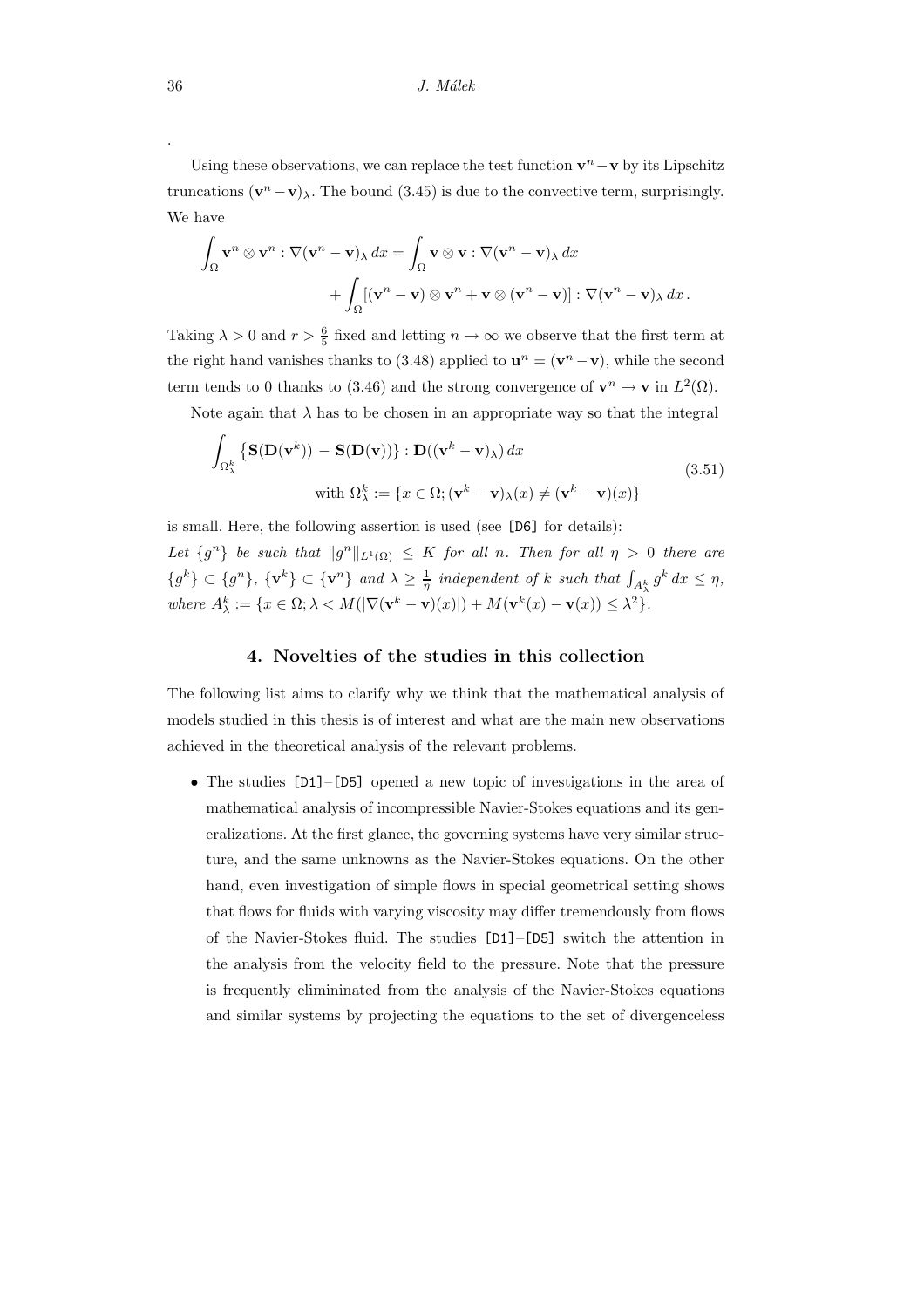functions. On the other hand, there are recent regularity criteria for the evolutionary Navier-Stokes system in three dimensions (see Seregin and Šverák [59] or Titi [64]) calling for understanding of the properties of the pressure. Naturally, the pressure cannot be eliminated from analysis in problems where the material coefficients are pressure dependent.

- To our knowledge, to date there is no global existence theory that is in place for both steady and unsteady flows of fluids whose viscosity depends *purely* on the pressure. Previous studies by Renardy [55], Gazzola [22] and Gazzola and Secchi [23] provide rather restrictive results not supporting the fact that fluids with pressure dependent viscosities are popular in many areas of engineering science. The studies [D1]-[D5] show that one can build a consistent mathematical theory for such fluids. A key step is based on the observation that adding the sublinear dependence of the viscosity on the shear rate may help significantly. Need to say that in most experimental studies of the viscositypressure dependence the dependence of the viscosities on the shear rate is not measured. The exponential dependence of the viscosity on the pressure, which is quite popular in applications, does not fulfil the assumptions need in the presented consistent theory. However, the exponential viscosity-pressure relationship can be approximated by a suitable sequence of viscosities, depending on the shear rate and the pressure, for which the theory developed in [D1]–[D5] is applicable.
- The models for incompressible fluids with the vicosities depending on the mean normal stress (the pressure) serve as an example of implicit constitutive models. Implicit constitutive theory is very recent and modern approach in continuum physics used to capture in elegant way a complicated response of complex materials, see Rajagopal [46] and [47]. In our opinion, it is of interest that the mathematical results to some of these implicit models are already in place.
- In the existence theory the notion of weak (or suitable weak) solution seems to be very natural. This solution belongs to function spaces that come from the apriori estimates that are in our case giving the weak convergence of the velocity gradient and the pressure. Methods how one can obtain the com-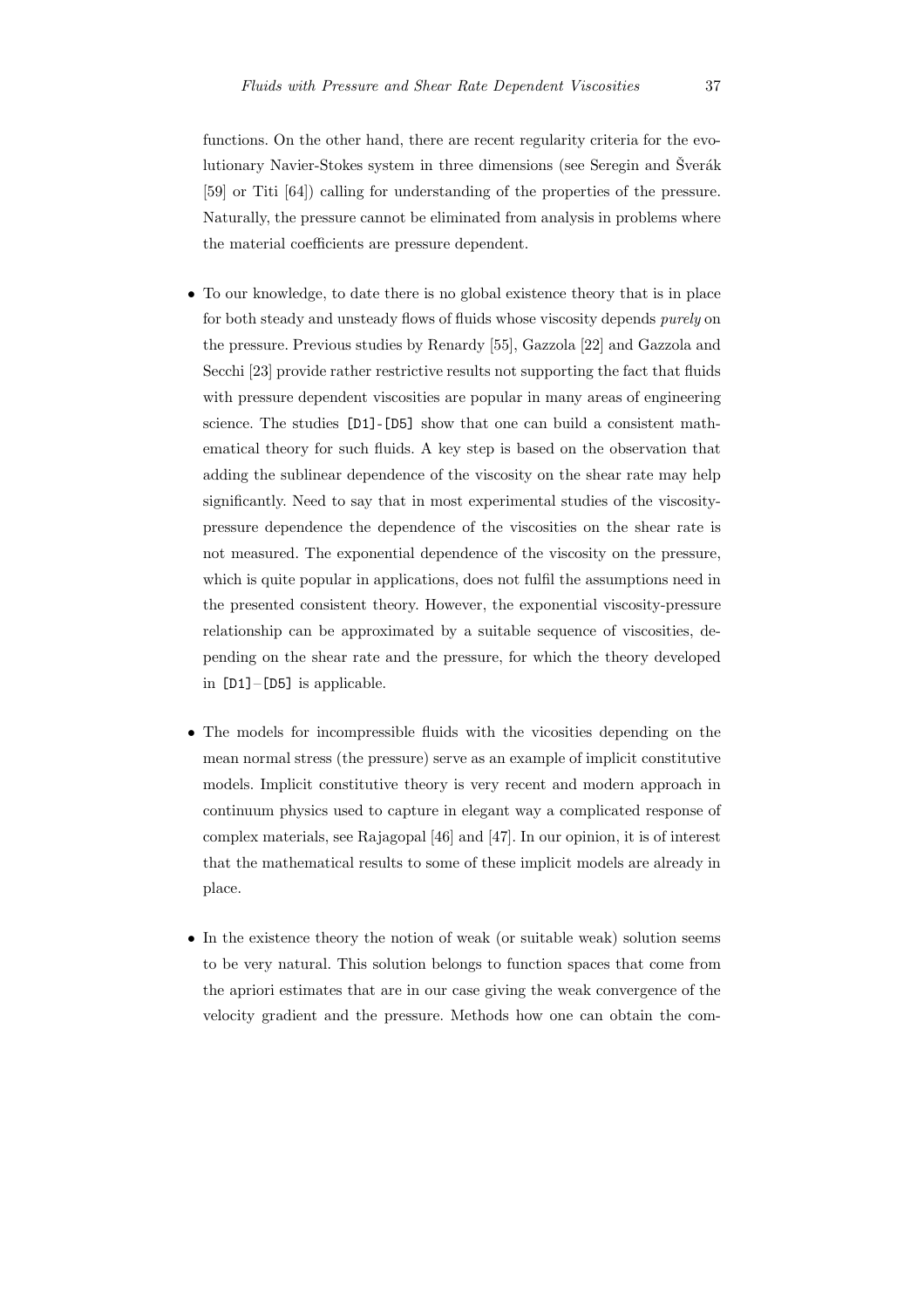pactness (almost everywhere convergence) for the velocity gradient and the pressure represent in our opinion a main discovery in the theory.

- The analysis of flows of incompressible fluids with pressure (and shear-rate) dependent viscosity requires to have the pressure in hands from the beginning. In order to be able to establish the results for the evolutionary model in a bounded domain we observe that Navier's slip boundary conditions are more suitable for introducing the pressure globally. It is an open question whether one can introduce the pressure globally also for no-slip boundary conditions. Interestingly, the results obtained for the Navier's slip boundary conditions seem to be new even for the classical Navier-Stokes or power-law fluids.
- The method of trajectories developed in [D7] represents a new tool to study long-time dynamics of infinite-dimensional dynamical system. While standard approaches investigate the properties of all equilibria described by stationary problems, the method of trajectories deals with solution trajectories of a fixed finite length and looks for their long-time properties in Bochner spaces. The behavior of these trajectories is still described by evolutionary PDEs, which reveals to be a significant advantage.
- The method how one can use Lipschitz truncations of Sobolev functions to obtain compactness of the velocity gradient seems to be an original approach developed in [D6] in order to extend the available existence theory for large range of model parameters, interesting from the point of view of engineering applications.
- In the regularity theory of weak solutions to systems of nonlinear PDEs, the extensions of the results up to the boundary is frequently missing. In addition, the results may differ in dependence on the prescribed boundary conditions. The articles [D9] and [D10] not only present the results valid up to the boundary for homogeneous Dirichlet problem, but more importantly they provide techniques how the regularity near the boundary of a domain should be investigated.
- The results, methods and tools developed in the analysis of models considered in this dissertation are used or extended in the analysis of more complicated models for incompressible fluids: inhomogeneous fluids, rate type fluids, fluids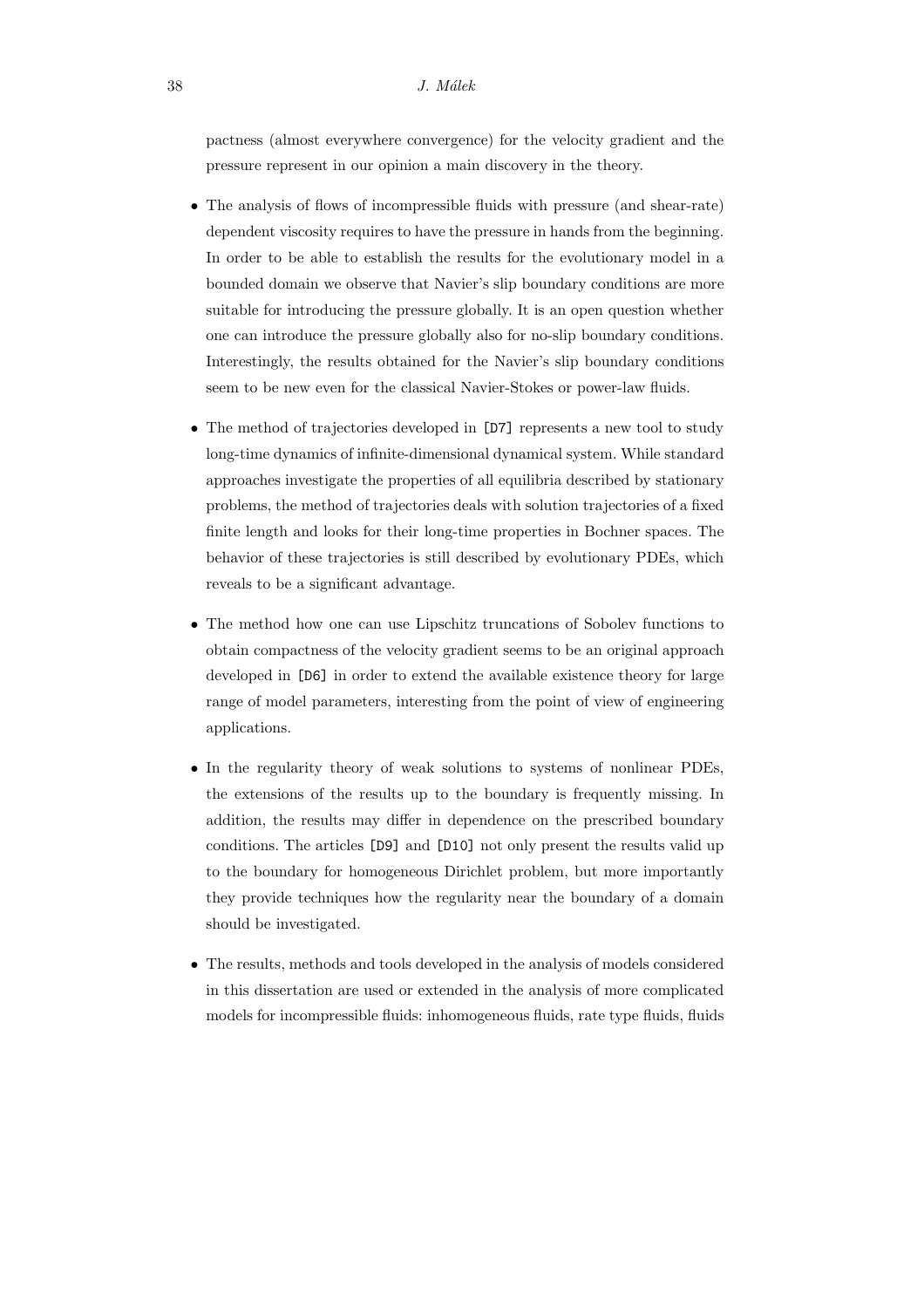with the viscosity dependent on the temperature, electric or magnetic field, concentration, power-law like fluids with a variable power-law exponent, etc.

# References

- [1] E. Acerbi and N. Fusco. An approximation lemma for  $W^{1,p}$  functions. In *Material in*stabilities in continuum mechanics (Edinburgh, 1985–1986), Oxford Sci. Publ., pages 1–5. Oxford Univ. Press, New York, 1988.
- [2] Ch. Amrouche and V. Girault. Decomposition of vector spaces and application to the Stokes problem in arbitrary dimension. Czechoslovak Math. J., 44(119)(1):109–140, 1994.
- [3] C. Andrade. Viscosity of liquids. Nature, 125:309-310, 1930.
- [4] S. Bair and P. Kottke. Pressure-viscosity relationships for elastohydrodynamics. Tribology transactions, 46:289–295, 2003.
- [5] S. Bair and W. O. Winer. The high pressure high shear stress rheology of liquid lubricants. J. Tribology, 114:1–13, 1992.
- [6] C. Barus. Isothermals, isopiestics and isometrics relative to viscosity. American Jour. Sci., 45:87–96, 1893.
- [7] H. Bellout, F. Bloom, and J. Nečas. Young measure-valued solutions for non-Newtonian incompressible fluids. Comm. Partial Differential Equations, 19(11- 12):1763–1803, 1994.
- [8] J. T. Bendler, J. J. Fontanella, and M. F. Schlessinger. A new Vogel-like law: ionic conductivity, dialectric relaxation and viscosity near the glass transition. Phys. Rev. Lett., 87(19):1955, 2001.
- [9] M. E. Bogovskii. Solution of the first boundary value problem for an equation of continuity of an incompressible medium. Dokl. Akad. Nauk SSSR, 248(5):1037–1040, 1979.
- [10] P. W. Bridgman. The physics of high pressure. MacMillan, New York, 1931.
- [11] M. Bulíček. Navier's slip and evolutionary Navier-Stokes-Fourier-like systems with pressure, shear-rate and temperature dependent viscosity. PhD thesis, Charles University, Faculty of Mathematics and Physics, Czech Republic, 2006.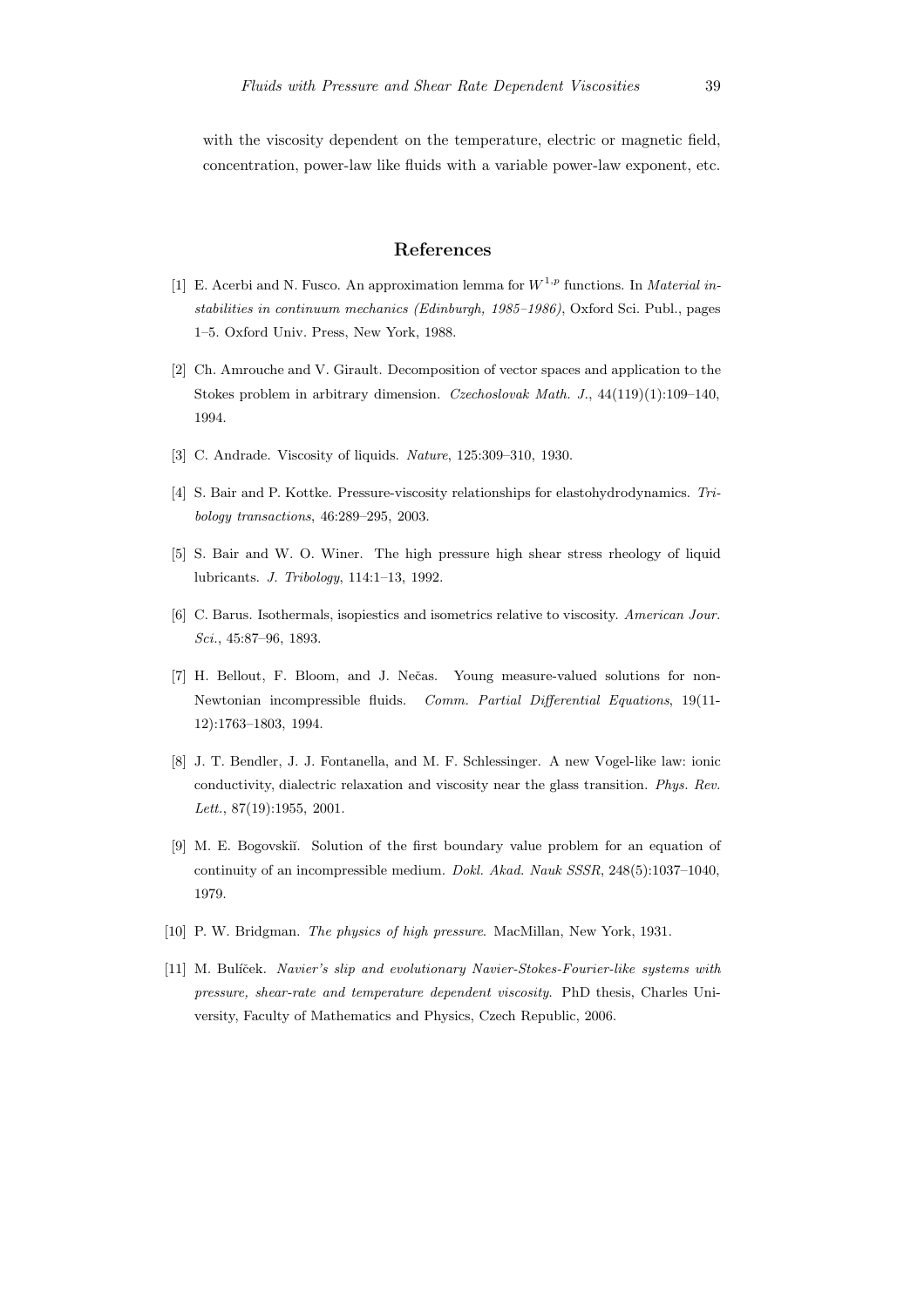- [12] B.D. Coleman and W. Noll. The thermodynamics of elastic materials with heat conduction and viscosity theories. Arch. Rational Mech. Anal., 13:167–178, 1963.
- [13] W. G. Cutler, R. H. McMickle, W. Webb, and R. W. Schiessler. Study of the compressions of several high molecular weight hydrocarbons. J. Chem. Phys., 29:727–740, 1958.
- [14] L. Diening, J. Málek, and M. Steinhauer. On Lipschitz truncations of Sobolev functions (with variable exponent) and their selected applications. ESAIM Control Optim. Calc. Var. (submitted), 2006.
- [15] L. Diening, M. Růžička, and J. Wolf. Oral communication. 2006.
- [16] D. Dowson and G. R. Higginson. Elastohydrodynamic Lubrication, The Fundamentals of Roller and Gear Lubrication. Pergamon, Oxford, 1966.
- [17] E. Feireisl. Dynamics of viscous compressible fluids. Oxford University Press, Oxford, 2004.
- [18] E. Feireisl. Mathematical theory of compressible, viscous and heat conducting fluids. Computers and Mathematics with application (to appear), 2006.
- [19] C. Foiaş, C. Guillopé, and R. Temam. New a priori estimates for Navier-Stokes equations in dimension 3. Comm. Partial Differential Equations, 6(3):329–359, 1981.
- [20] J. Frehse and J. Málek. Problems due to the no-slip boundary in incompressible fluid dynamics. In Geometric analysis and nonlinear partial differential equations, pages 559–571. Springer, Berlin, 2003.
- [21] J. Frehse, J. Málek, and M. Steinhauer. On existence results for fluids with shear dependent viscosity—unsteady flows. In Partial differential equations (Praha, 1998), volume 406 of *Chapman & Hall/CRC Res. Notes Math.*, pages 121–129. Chapman & Hall/CRC, Boca Raton, FL, 2000.
- [22] F. Gazzola. A note on the evolution of Navier-Stokes equations with a pressuredependent viscosity. Z. Angew. Math. Phys., 48(5):760–773, 1997.
- [23] F. Gazzola and P. Secchi. Some results about stationary Navier-Stokes equations with a pressure-dependent viscosity. In R. Salvi, editor, Navier-Stokes equations: theory and numerical methods, volume 388 of Pitman Res. Notes Math. Ser., pages 31–37. Longman, Harlow, 1998.
- [24] A. E. Green and P. M. Naghdi. On thermodynamics and nature of the second law. Proc. Royal Soc. London A, 357:253–270, 1977.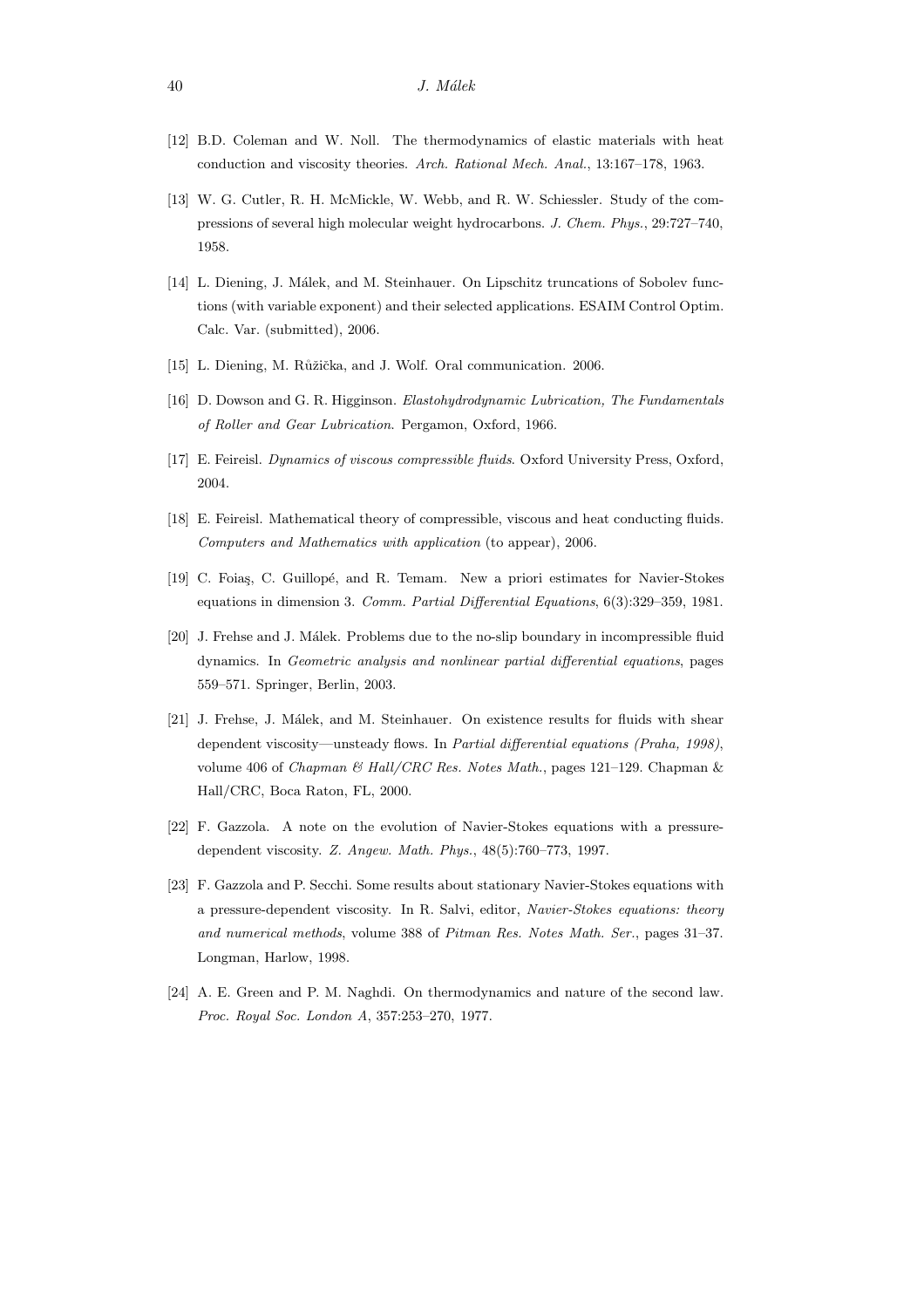- [25] E. M. Griest, W. Webb, and R. W. Schiessler. Effect of pressure on viscosity of higher hydrocarbons and their mixtures. J. Chem. Phys., 29:711–720, 1958.
- [26] N. D. Huy. On existence and regularity of solutions to perturbed systems of Stokes type. PhD thesis, Charles University, Faculty of Mathematics and Physics, Czech Republic, 2006.
- [27] N. D. Huy and J. Stará. On existence and regularity of solutions to a class of generalized stationary Stokes problem. Comment. Math. Univ. Carolin., 47:241–264, 2006.
- [28] J.B. Irwing and A. J. Barlow. An automatic high pressure viscometer. J. Phys. E, 4:232–236, 1971.
- [29] K. L. Johnson and R. Cameron. Shear behaviour of elastohydrodynamic oil films at high rolling contact pressures. Proc. Instn. Mech. Engrs., 182(14):307–319, 1967.
- [30] K. L. Johnson and J. A. Greenwood. Thermal analysis of an Eyring fluid in elastohydrodynamic traction. Wear, 61:355–374, 1980.
- [31] K. L. Johnson and J. L. Tevaarwerk. Shear behaviour of elastohydrodynamic oil films. Proc. R. Soc. Lond. A, 356:215–236, 1977.
- [32] O. A. Ladyzhenskaya. The mathematical theory of viscous incompressible flow. Second English edition, revised and enlarged. Translated from the Russian by Richard A. Silverman and John Chu. Mathematics and its Applications, Vol. 2. Gordon and Breach Science Publishers, New York, 1969.
- [33] R. Landes. Quasimonotone versus pseudomonotone. Proc. Roy. Soc. Edinburgh Sect. A, 126(4):705–717, 1996.
- [34] J. L. Lions. Quelques méthodes de résolution des probémes aux limites non lineáires. Dunod, Paris, 1969.
- [35] J. Málek, G. Mingione, and J. Stará. Fluids with pressure dependent viscosity: partial regularity of steady flows. In EQUADIFF 2003 Proceedings of the international conference on differential equations (eds. F. Dumortier, H. Broer, J. Mawhin, A. Vanderbauwhede, S. Verduyn Lunel), pages 380–386, Singapore, 2005. World Scientific.
- [36] J. Málek, G. Mingione, and J. Stará. Fluids with pressure dependent viscosity: partial regularity of steady flows. In preparation, 2006.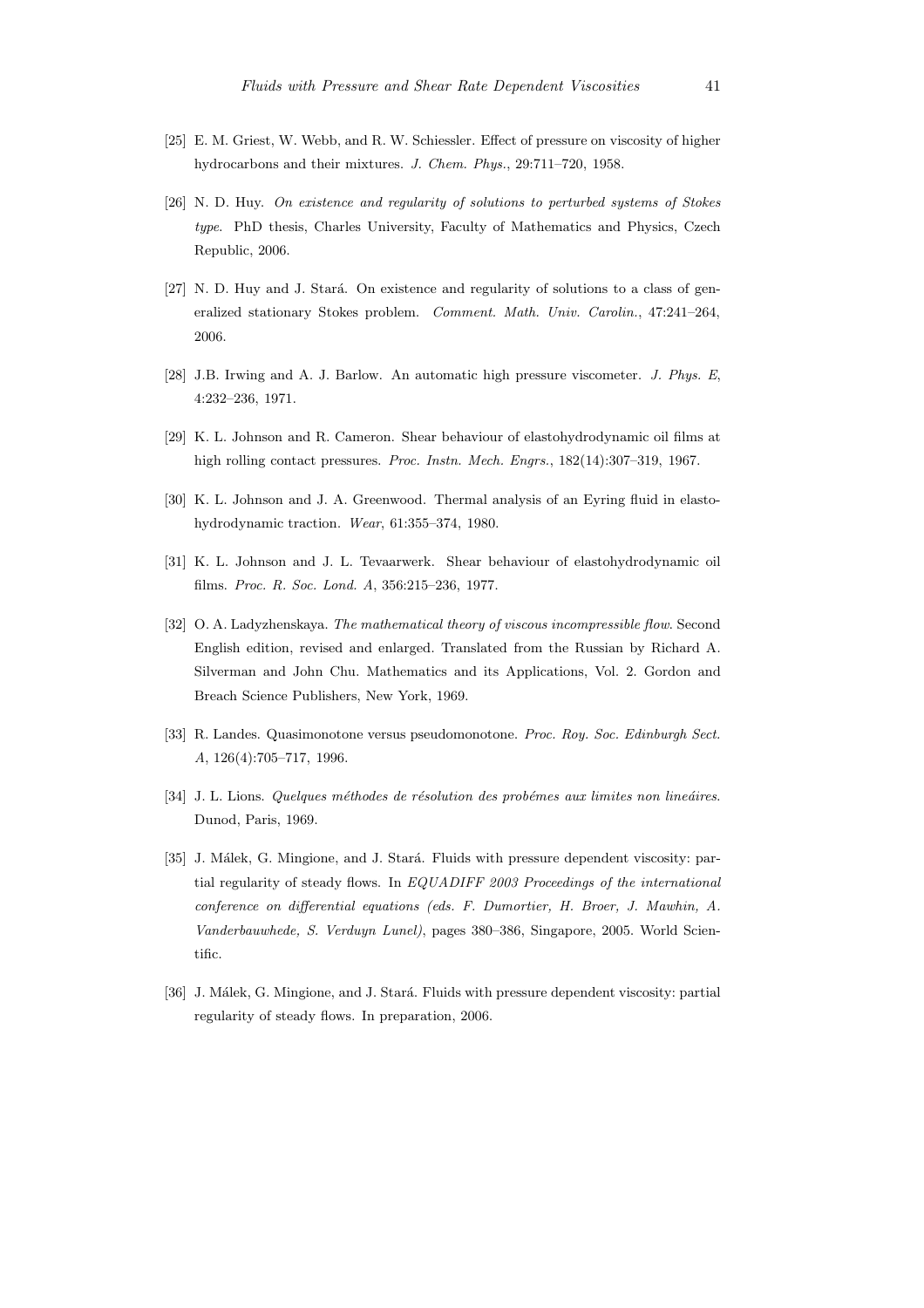- [37] J. Málek, J. Nečas, and M. Růžička. On the non-Newtonian incompressible fluids. Math. Models Methods Appl. Sci., 3(1):35–63, 1993.
- [38] J. Málek, J. Nečas, M. Rokyta, and M. Růžička. Weak and measure-valued solutions to evolutionary PDEs. Chapman & Hall, London, 1996.
- [39] J. Málek and K. R. Rajagopal. Mathematical issues concerning the Navier-Stokes equations and some of their generalizations. In Evolutionary equations. Vol. II (eds. C. Dafermos and E. Feireisl), Handbook of Differential Equations, pages 371–459. Elsevier/North Holland, Amsterdam, 2005.
- [40] J. Málek and K. R. Rajagopal. Incompressible rate type fluids with pressure and shear-rate dependent material moduli. Nonlinear Analysis: Real World Applications, 2006. (to appear).
- [41] C. W. Oseen. Hydrodynamik. Akademische Verlagsgesellschaft H., Leipzig, 1927.
- [42] M. Paluch, Z. Dendzik, and S. J. Rzoska. Scaling of high-pressure viscosity data in low molecular-weight glass-forming liquids. Phys. Rev. B, 60:2979–2982, 1999.
- [43] M. Pokorný. Cauchy problem for the non-Newtonian viscous incompressible fluid. Appl. Math., 41(3):169–201, 1996.
- [44] S. C. Prasad, I. J. Rao, and K. R. Rajagopal. A continuum model for the creep of single crystal nickel-base superalloys. Acta Materilia, 53:669–679, 2005.
- [45] K. R. Rajagopal. Mechanics of non-Newtonian fluids. In G.P. Galdi and J. Nečas, editors, Recent developments in theoretical fluid mechanics, volume 291 of Pitman Research Notes in Mathematics Series, pages 129–162, Harlow, Essex, 1993. Longman Scientific & Technical.
- [46] K. R. Rajagopal. On implicit constitutive theories. Appl. Math., 48:279–319, 2003.
- [47] K. R. Rajagopal. On implicit constitutive theories for fluids. *Journal of Fluid Me*chanics, 550:243–249, 2006.
- [48] K. R. Rajagopal and A. R. Srinivasa. On the thermomechanics of materials that have multiple natural configurations. I. Viscoelasticity and classical plasticity. Z. Angew. Math. Phys., 55(5):861–893, 2004.
- [49] K. R. Rajagopal and A. R. Srinivasa. On the thermomechanics of materials that have multiple natural configurations. II. Twinning and solid to solid phase transformation. Z. Angew. Math. Phys., 55(6):1074–1093, 2004.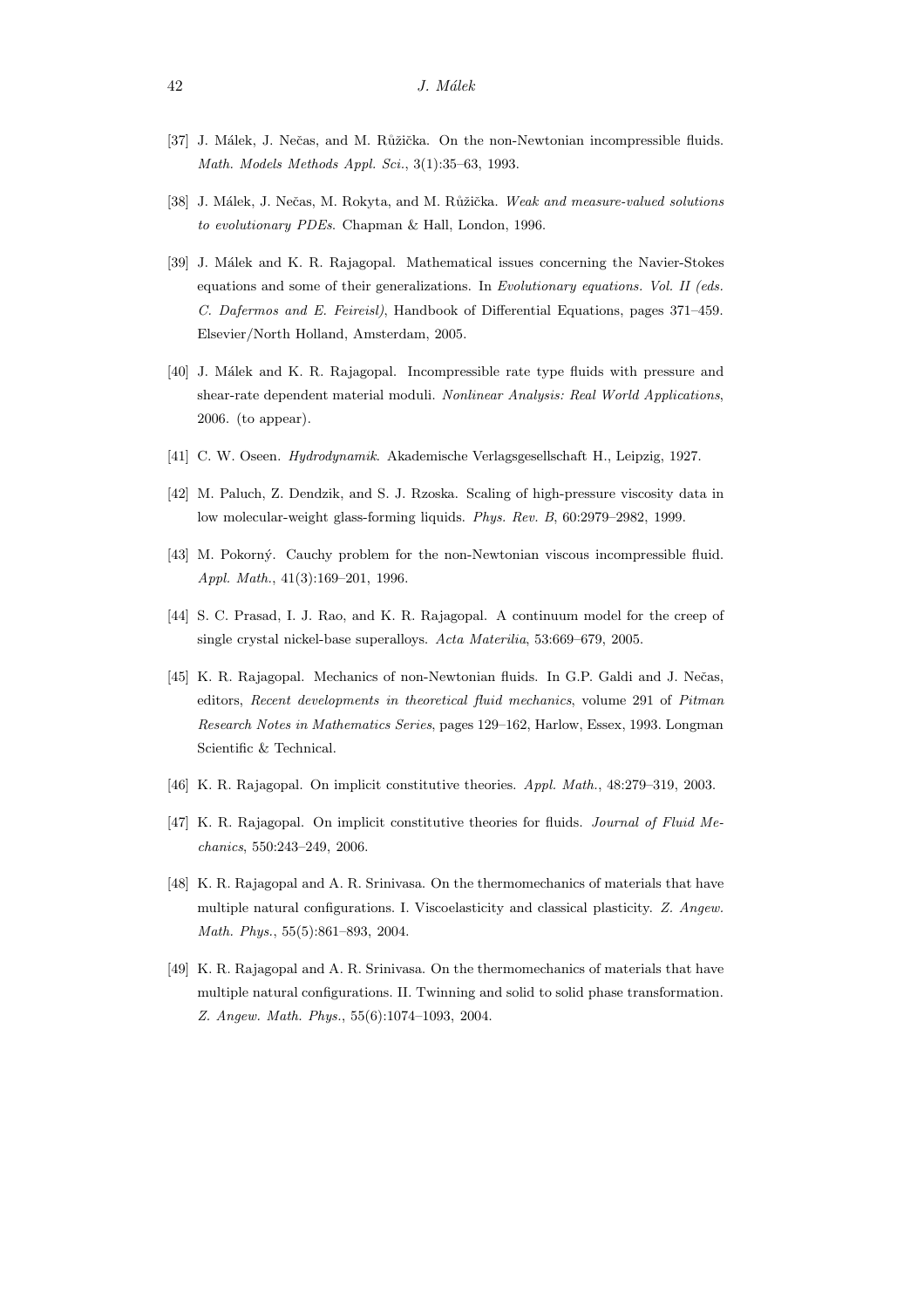- [50] K. R. Rajagopal and A. R. Srinivasa. On the nature of constraints for continua undergoing dissipative processes. Proc. R. Soc. A, 461:2785–2795, 2005.
- [51] K. R. Rajagopal and A. Z. Szeri. On an incosistency in the derivation of the equations of elastohydrodynamic lubrication. Proc. R. Soc. A, 459:2771–2786, 2003.
- [52] K. R. Rajagopal and L. Tao. Modeling of microwave drying process of aqueous dielectrics. Z. Angew. Math. Phys., 9:305–312, 2004.
- [53] I. J. Rao and K. R. Rajagopal. A study of strain-induced crystallization of polymers. International Journal of Solids and Structures, 38:1149–1166, 2001.
- [54] I. J. Rao and K. R. Rajagopal. A thermodynamic framework for the study of crystalization in polymers. Z. angew. Math. Phys., 53:365–406, 2002.
- [55] M. Renardy. Some remarks on the Navier-Stokes equations with a pressure-dependent viscosity. Comm. Partial Differential Equations, 11(7):779–793, 1986.
- [56] M. Renardy. Parallel shear flows of fluids with a pressure dependent viscosity. J. Non-Newtonian Fluid Mech., 114:229–236, 2003.
- [57] C. J. A. Roelands. *Correlation aspects of the viscosity-temeperature-pressure relation*ship of lubricating oils. PhD thesis, Technische Hogeschool Delft, The Netherlands, 1966.
- [58] D. G. Schaeffer. Instability in the evolution equations describing incompressible granular flow. J. Differential Equations, 66(1):19–50, 1987.
- [59] G. Seregin and V. Šverák. Navier-Stokes equations with lower bounds on the pressure. Arch. Ration. Mech. Anal., 163(1):65–86, 2002.
- [60] V. A. Solonnikov. Estimates for solutions of a non-stationary linearized system of Navier-Stokes equations. Trudy Mat. Inst. Steklov., 70:213–317, 1964.
- [61] A. J. M. Spencer. Theory of invariants. In A. C. Eringen, editor, Continuum Physics I, pages 292–352, New York, 1971. Academic Press.
- [62] G. G. Stokes. On the theories of the internal friction of fluids in motion, and of the equilibrium and motion of elastic solids. Trans. Cambridge Phil. Soc., 8:287-305, 1845.
- [63] A. Z. Szeri. Fluid Film Lubrication: Theory and Design. Cambridge University Press, 1998.
- [64] E. Titi. Oral communication. 2006.